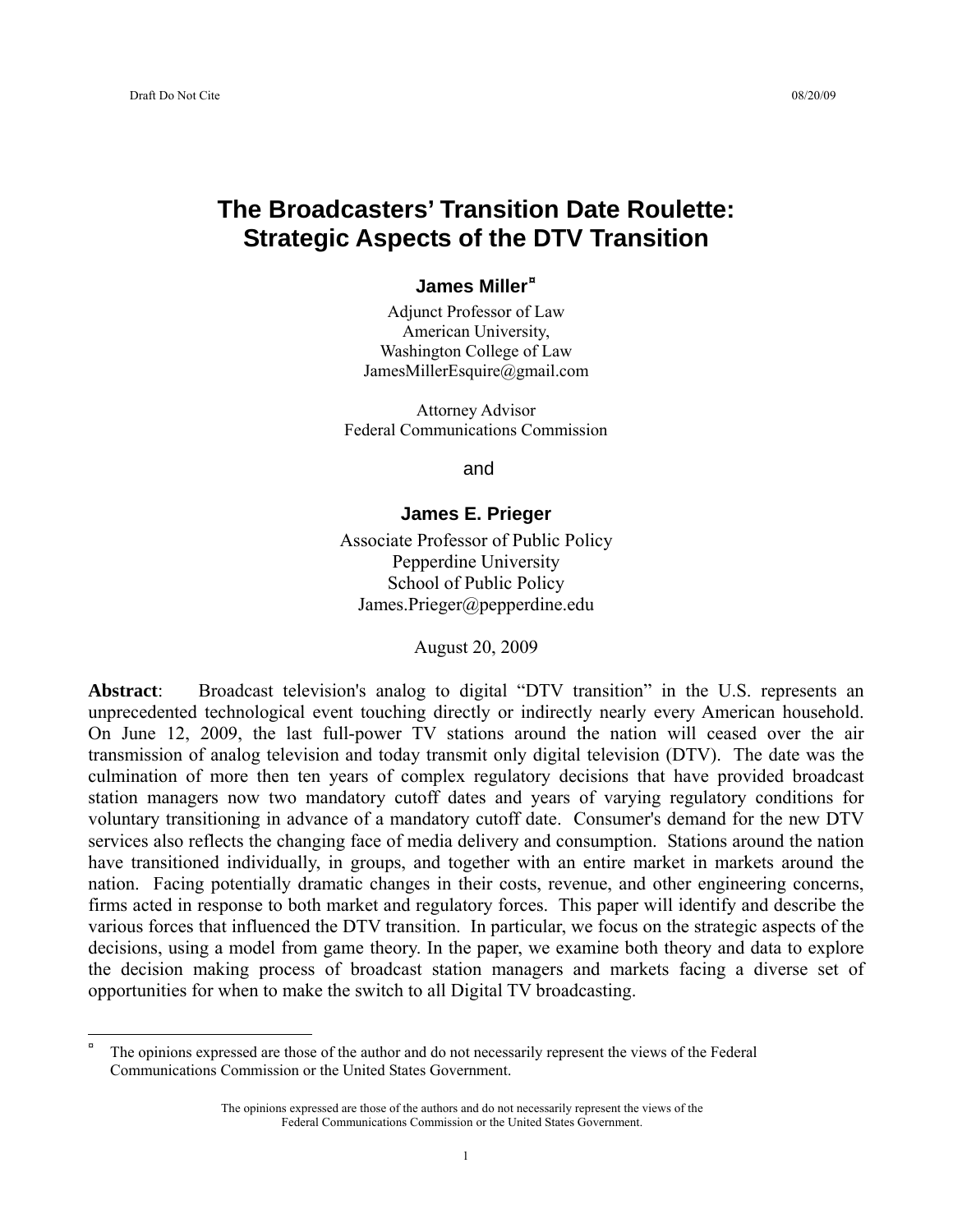# **The Broadcasters' Transition Date Roulette: Strategic Aspects of the DTV Transition**

*Furthermore, we expect that many stations will transition early and begin operating their final post-transition facilities in advance of the deadline and the onset of the winter months*. [1](#page-1-0)

# **Introduction**

 $\overline{a}$ 

 Broadcast television's analog to digital "DTV transition" in the U.S. represents an unprecedented technological event touching directly or indirectly nearly every American household. Consumers' demand for the new DTV services, which have a sharper picture, smoother motion, better sound, and multiple sub-channels providing more viewing options, reflects the changing face of media delivery and consumption. On June 12, 2009, the last full-power TV stations in the U.S. ceased over the air transmission of analog television. Today, all full-power stations transmit only digital television (DTV). The date was the culmination of more then ten years of complex regulatory decisions that have provided broadcast station managers now two mandatory cutoff dates and years of varying regulatory conditions for voluntary transitioning in advance of a mandatory cutoff date.

Stations around the nation have transitioned individually and in varying degrees of coordination with each other in the local markets and around the nation. Facing potentially dramatic changes in their costs and revenue, as well as other engineering concerns, firms acted in response to both market and regulatory forces. In this paper, we identify and describe the various forces that influenced the DTV transition. In particular, we focus on the strategic aspects of the decisions, modeling the stations' decisions with tools from game theory. We focus on the stations' decision whether to transition on February 17, 2009, the planned transition date until Congress delayed mandatory transition, or whether to continue to broadcast in analog until a later date. In the paper, we examine both theory and data to explore the decision making process of broadcast station managers facing a choice of when to switch to all digital TV broadcasting.

 The inherent trade off between switching earlier or later depends on the costs and benefits of switching to DTV. Broadcasting in DTV requires much less power than in analog, and stations could realize savings estimated at several thousand dollars per month at the low end, to \$22 million for the

<span id="page-1-0"></span><sup>1</sup>  *Third Periodic Review of the Commission's Rules and Policies Affecting the Conversion To Digital Television*, MB Docket No. 07-91, *Report and Order*, FCC 07-228, 23 FCC Rcd. 2994, 3017 para. 41 (rel. December 31, 2007) (*Third Review Report and Order*)

The opinions expressed are those of the authors and do not necessarily represent the views of the Federal Communications Commission or the United States Government.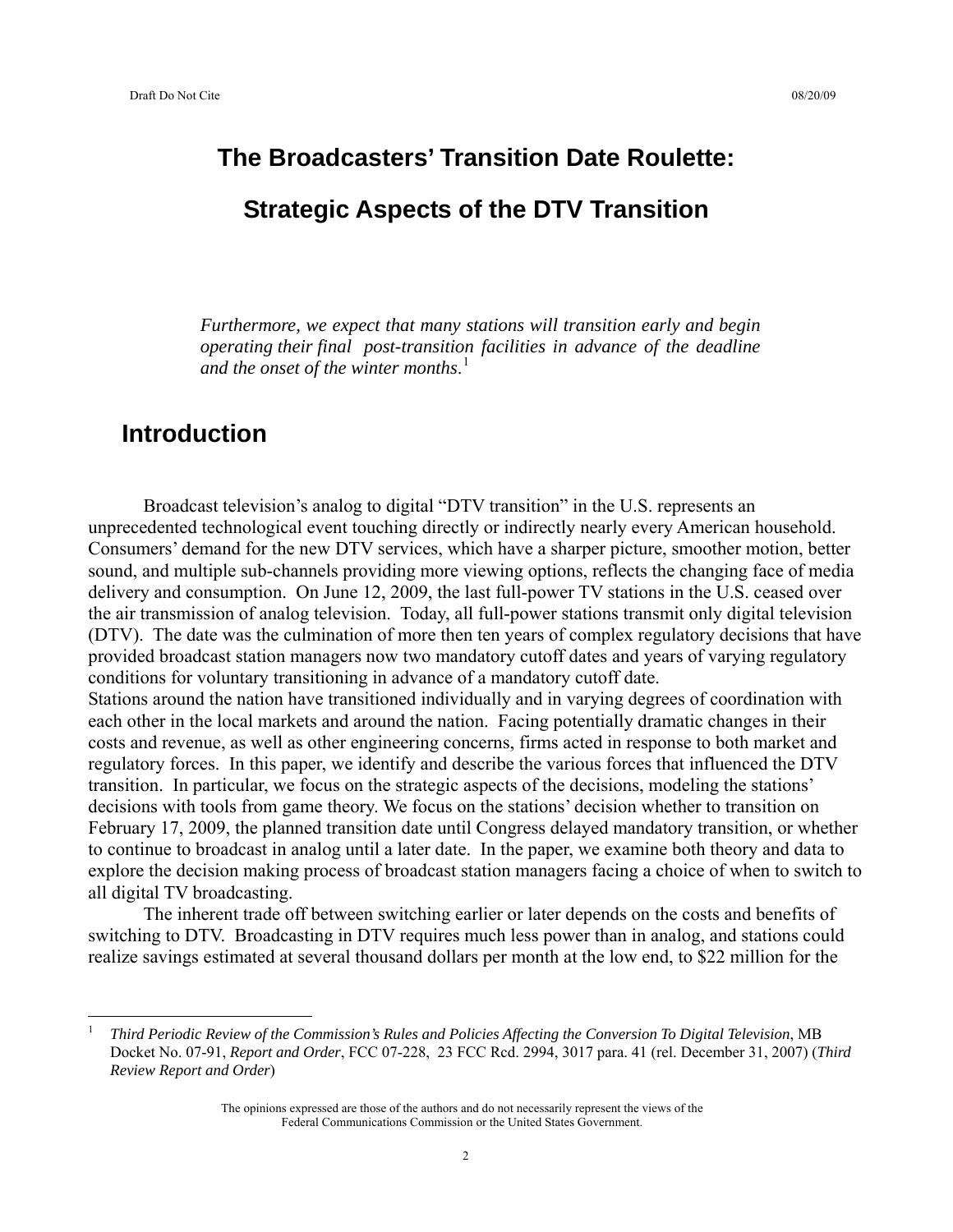February to June period for the PBS network.<sup>[2](#page-2-0)</sup> Balancing the cost savings are fears that technical problems or changing broadcast footprints would cost a station switching to DTV viewership, and therefore ad revenue. These fears are heightened if other stations in the local market do not switch to DTV early, because then they might gain the lost analog viewers at least temporarily, and perhaps permanently due to habit-formation. Thus each station must consider not only its own costs and revenues, but also the decisions made by the other stations. Our game theoretic model isolates the factors that drive stations in a market toward coordinating their actions or not.

 The model predicts that stations coordinate on delaying transition when stations would see only small cost savings from transitioning relative to their expected lost revenue. In such cases the game becomes a classic Prisoners' Dilemma, and although each station would like to lower its costs, neither does in equilibrium. When, on the other hand, stations face large cost savings from switching early relative to the expected gain of viewers from the other stations from delaying, stations coordinate on switching early. Non-coordination outcomes are also possible, and are made possible by asymmetries in the costs and benefits of switching among the stations in a market.

 The model suggests several observable implications, which we explore and test using the stations' decisions and other data from the television broadcasting industry. In general, both casual and more formal examinations of the data yield results that are in line with the prediction of the model. Upon further refinement of the work begun in this preliminary version of the paper, we hope to provide insight into the stations' decision making process that will ultimately help market observers and regulators better understand the calculus of the industry.

 The paper is organized as follows. We provide background information in the next section, covering regulatory, engineering, and economic aspects of the broadcast television market. We then discuss the DTV transition and the timing of the stations' decisions of when to switch off analog broadcasting. We next present our theoretical model of the decision game and derive its implications. We introduce the data and perform empirical tests of our theory in the following two sections. A final section concludes.

# **Background**

 $\overline{a}$ 

### *The broadcast TV market*

### **Regulatory Aspects**

 The 2009 DTV transition of broadcast TV from the NTSC to ATSC technical standard reflects import themes found in the regulatory history of broadcast. From its inception, broadcast TV power at reaching mass markets was recognized creating demands and competition for its use balances between feasibility of existing state of the art, accommodation of incumbent technologies, and the need to maximize the beneficial use of the radio spectrum.

<span id="page-2-0"></span><sup>2</sup> Various industry sources provide monthly estimates of electricity cost savings per station ranging from several thousand dollars (Seder, 2009) to \$20,000 (Daily Press, 2009) and higher (Konfrst, 2009). The figure for PBS is from DiPaolo (2009).

The opinions expressed are those of the authors and do not necessarily represent the views of the Federal Communications Commission or the United States Government.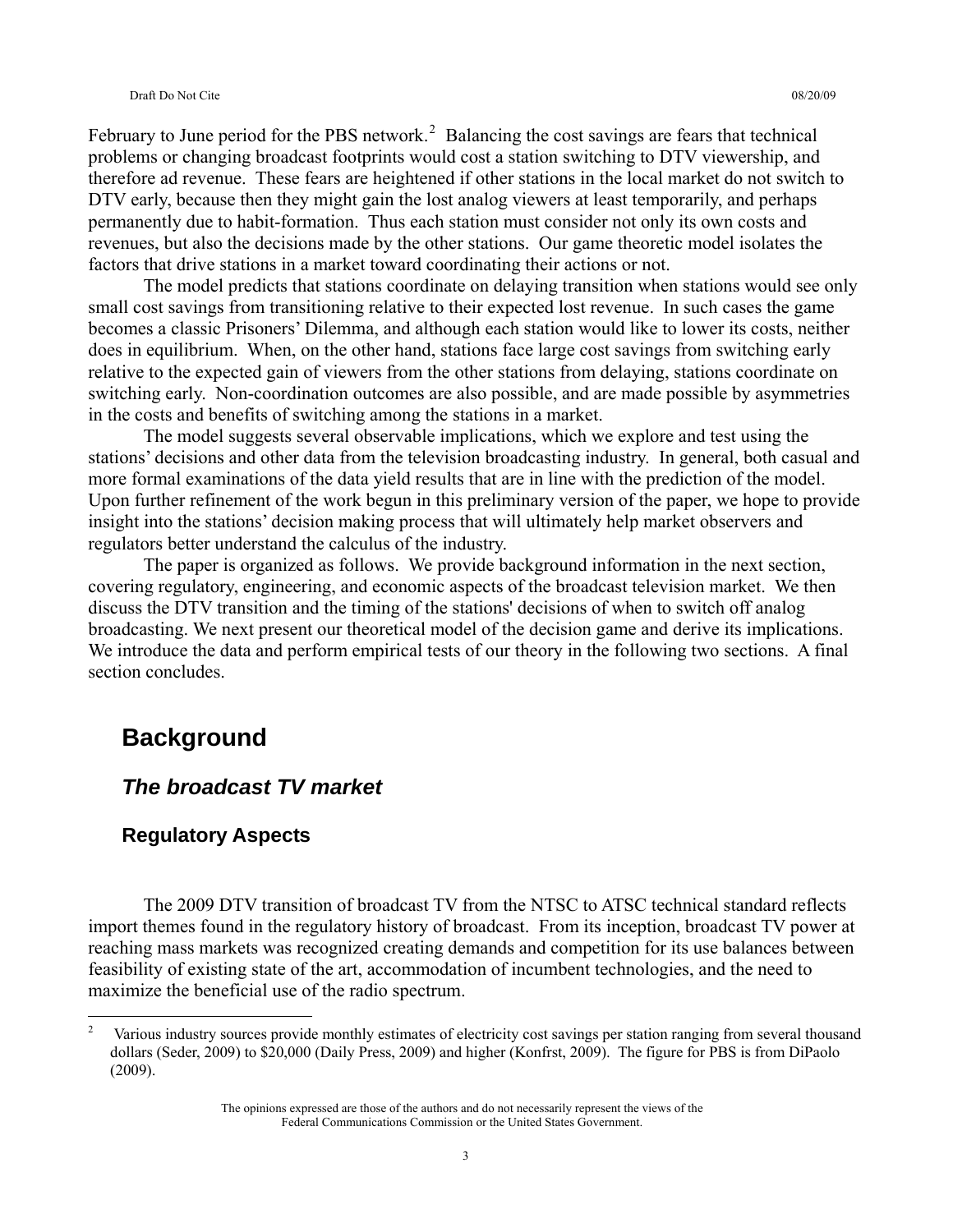$\overline{a}$ 

 The early age of television broadcasting was a chaotic time full of exciting advancements in technology and great experimentation, when the state of technology and laws of physics alone regulated radio use. Absent a regulatory structure, radio experimenters pushed the limits of the technology into areas that profoundly impacted commerce, entertainment, and the public good. Having played a role in both averting<sup>[3](#page-3-0)</sup> and contributing to major disasters in the early 20th century, Congress focused increased scrutiny on the use of wireless spectrum and with the passage of the Radio Act of 1912 first established a system of "licensing" the use of radio spectrum under the Commerce Department for largely maritime safety reasons.<sup>[4](#page-3-1)</sup> In addition to providing a check on users compliance with the legislation, the licenses served as a precursor to a system of government grants that constituted both a permission for the use of spectrum under certain conditions, but also rights to certain protections from "interference".<sup>[5](#page-3-2)</sup> By the early 1920's the broadcasting use of radio technologies had expanded so rapidly that more than 500 radio broadcasters filled the country on a single frequency, $6$  despite the fact that the 1912 Act did not contemplate broadcasting use and broadcast licensing was initially limited solely to two frequencies--one being reserved solely for crop reports and weather forecasts.<sup>[7](#page-3-4)</sup> Significant Court losses, growing economic value and and demand for spectrum use, and mounting concerns over interference and disruptions of the expectations of use of spectrum $\delta$  all challenged the early regulatory structure. These and other factors drove the passage of the the Radio Act of 1927 and its successor legislation the Communications Act of 1934 that established the Federal Communications Commission as the regulator of broadcast and other uses of radio spectrum.<sup>[9](#page-3-6)</sup>

 The Congress' goals and jurisdiction for the FCC were defined broadly in the Communications Act and from its inception the FCC regulated both market and engineering aspects of broadcast use of

<span id="page-3-0"></span><sup>3</sup> After the actions of a single wireless operator saved the lives of 1200 people victims of a shipping accident in 1909, Congress passed the Wireless Ship Act in 1910 requiring wireless radio equipment with a range of one-hundred miles to be installed all U.S. ships traveling over two-hundred miles off the coast and carrying over fifty passengers.<br>4. Observers of the currical and in a unit of the tracial association the sinking of the DAS Titonic unsed shap

<span id="page-3-1"></span>Observers of the events leading up to the tragic loss of life in the sinking of the RMS Titanic urged changes internationally and in the U.S. to tighten procedures for the use of radios on vessels. The Radio Act of 1912 was passed largely in response to these concerns and required all seafaring vessels to maintain 24-hour radio watch and keep in contact with nearby ships and coastal radio stations, and mirrored the international treaty law negotiated in London of 1912 at the International Radiotelegraphic Convention. Radio Act of 1912, P.L. 264, 62nd, 37 Stat. 302 (1912). 5

<span id="page-3-2"></span>Hazlett and other commentators observe that the rights and responsibilities associated with spectrum use were of chief concern at the time. Thomas Hazlett, The Rationality of U.S. Regulation of the Broadcast Spectrum, 33 Journal of Law and Economics, 133, 145 (Apr. 1 1990)

<span id="page-3-3"></span>Thomas Hazlett, *The Rationality of U.S. Regulation of the Broadcast Spectrum*, 33 Journal of Law and Economics, 133,  $145$  (Apr. 1 1990)

<span id="page-3-4"></span>The 1912 Act delegated the regulatory powers over radio communication to the Secretary of Commerce and Labor.

<span id="page-3-5"></span><sup>8</sup> Secretary of the Department of Commerce, Herbert Hoover, played a strong role in shaping radio, despite Court loses that limited federal jurisdiction over radio licensing. In particular the Courts invalidating of Hoovers denials of broadcast licenses for lack of standards, and later for federal jurisdiction outright under the existing statute hastened the legal changes establishing the modern federal regulatory structure for radio use. *Hoover v. Intercity Radio Co*., 286 Fed. 1003 (App. D.C. 1923); *US v. Zenith Radio Corp*., 12 F. 2d 614 (N.D. Ill. 1926). The decision in US. v. Zenith Radio, marked what is described as the "breakdown of the law" period. described by commentators as the death-knell of the burgeoning private market and judicial adjudications approaches and christening of the federal "command and control" approach to spectrum management. *See* Thomas Hazlett, *The Rationality of U.S. Regulation of the Broadcast Spectrum*, 33 Journal of Law and Economics, Apr. 1 1990 133-175 (discussing the history of market mechanisms for spectrum use and rejection in favor of the federal regulatory "command and control" approach).

<span id="page-3-6"></span>Communications Act of 1934, P.L. 416, ch. 652, 48 Stat. 1064 ( June 19, 1934).

The opinions expressed are those of the authors and do not necessarily represent the views of the Federal Communications Commission or the United States Government.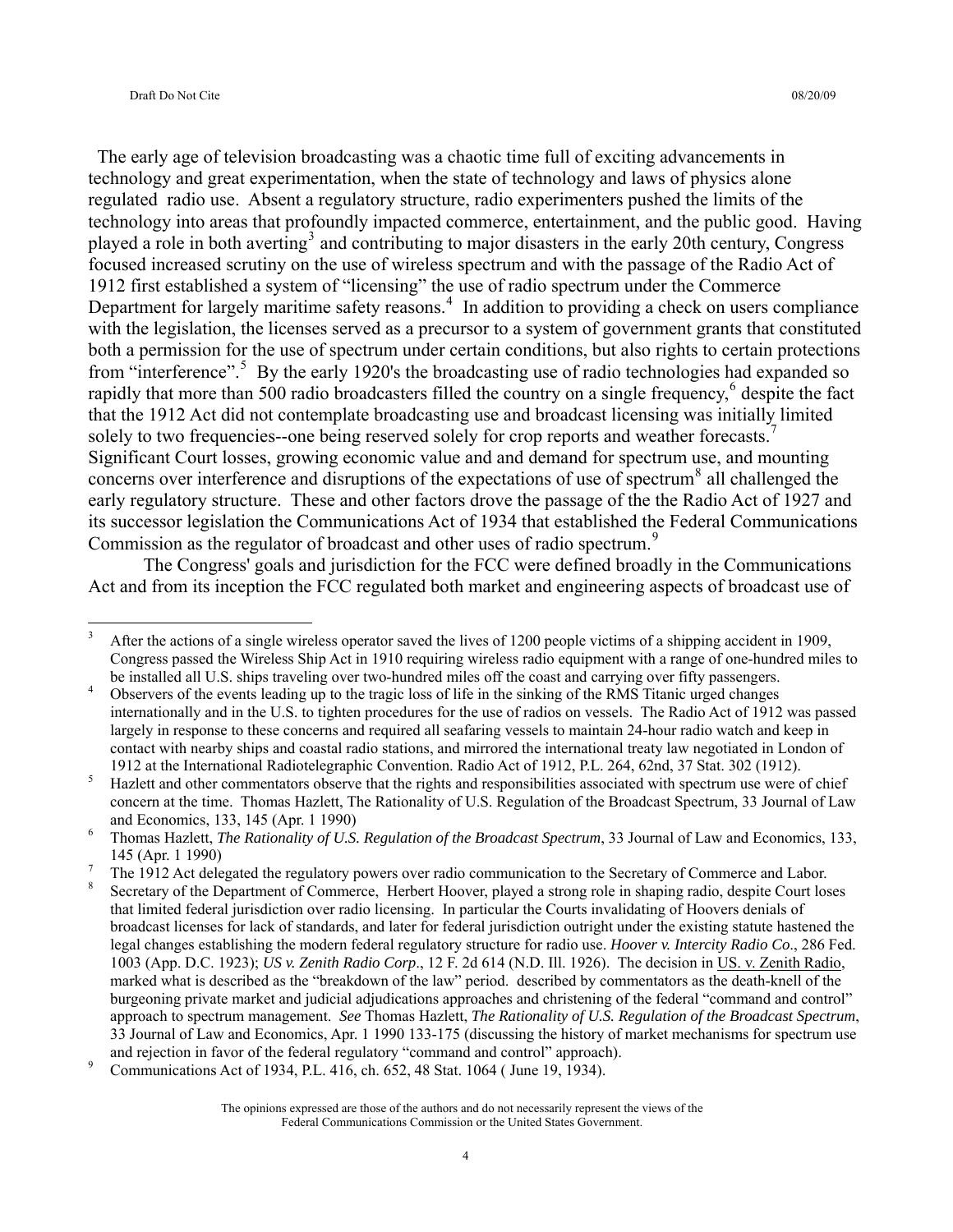spectrum.<sup>[10](#page-4-0)</sup> Declaring that "no person shall use or operate any apparatus for the transmission of energy or communication or signal by radio … except under and in accordance with the Act and with a license … ." Congress intended to bring radio use under clear federal control in order to encourage the larger and more effective use of radio in the public interest, convenience, or necessity but prohibit the outright ownership of spectrum. Under this Congressional mandate incorporating prior broadcasting determinations made under the 1927 Act by the Federal Radio Commission, the FCC implemented a variety of regulatory policies intended to foster the continuing growth of broadcasting and prevent interference between stations. The licensing of broadcast stations geographically by service, frequency and power, resolutions of denials or revocations of licenses, limitations on parties that may hold licenses, and the market structures established by 1941provided the framework that remains today. In a case challenging the FCC's power to establish rules related to "chain broadcasting" by networks of stations, the Supreme Court upheld the FCC's flexibility in implementing its broad mandate, concluding that the FCC's jurisdiction was not limited to the engineering aspects of radio use but were comprehensive powers to promote and realize the vast potentialities of radio through "such rules and regulations[,] restrictions and conditions, not inconsistent with law, as may be necessary to carry out the provisions of the  $|Act."$ <sup>[11](#page-4-1)</sup>

 The licensing of broadcast television prior to the adoption of the NTSC technical standard was classified as "experimental" mirroring the state of the technical art at the time. The FCC's standard selections have always reflected difficult balances between feasibility of existing state of the art, accommodation of incumbent technologies, and the need to maximize the beneficial use of the radio spectrum. The great diversity of "television" technical solutions for a system with the live transmission of sound with moving images that simulated motion (at least 12.5 frames per second) drove the FCC to address the conflicts among companies introducing nationwide service. The FCC formed the National Television System Committee (NTSC) in 1940 to select a technical standard and in 1941 commenced commercial licensing of broadcast television stations under the committees adopted standard for black-and-white television, the NTSC Standard.<sup>[12](#page-4-2)</sup> Technical advancement in color technologies later required the FCC to reconvene the NTSC in 1950, and in December 1953 the NTSC adopted a "compatible color" standard that was compatible with existing NTSC black-and-white television sets. The FCC had provisionally approved in its Joint Technical Advisory Committee (JTAC) a different color standard that was not backward compatible with the existing standard that would have taken advantage of new technologies exploiting the ultra-high frequency (UHF) band. Initially the FCC would have allowed the prior B&W standard to become obsolete as consumers purchased color TVs that would use both different spectrum and an incompatible technical standard—naturally making it possible to reclaim the VHF band as attrition occurred--, but in the two years the standard was being considered the number of black and white VHF tuning TVs in the marketplace exploded from under a million sets in 1948 to over 10 million by 1951. Recognizing that making the millions existing sets in the market obsolete would constitute a significant burden for consumers the FCC recommended the

<span id="page-4-0"></span> $10\,$ The FCC's authority to "consistent with the public interest, convenience, and necessity, make reasonable regulations" was not limited solely to the enumerated statutory provisions . *See National Broadcasting Co. v. United States*, 319 U.S. 190, 217 (1943) (upholding the broad reading of the FCC's regulatory power as extending beyond the technical engineering characteristics of radio spectrum management).<br><sup>11</sup> *National Broadcasting Co. v. United States*, 319 U.S. 190, 217 (1943) (citing the statute).<br><sup>12</sup> In spite of other competing standards NTSC adopted the 1936

<span id="page-4-1"></span>

<span id="page-4-2"></span>Association (RMA).

The opinions expressed are those of the authors and do not necessarily represent the views of the Federal Communications Commission or the United States Government.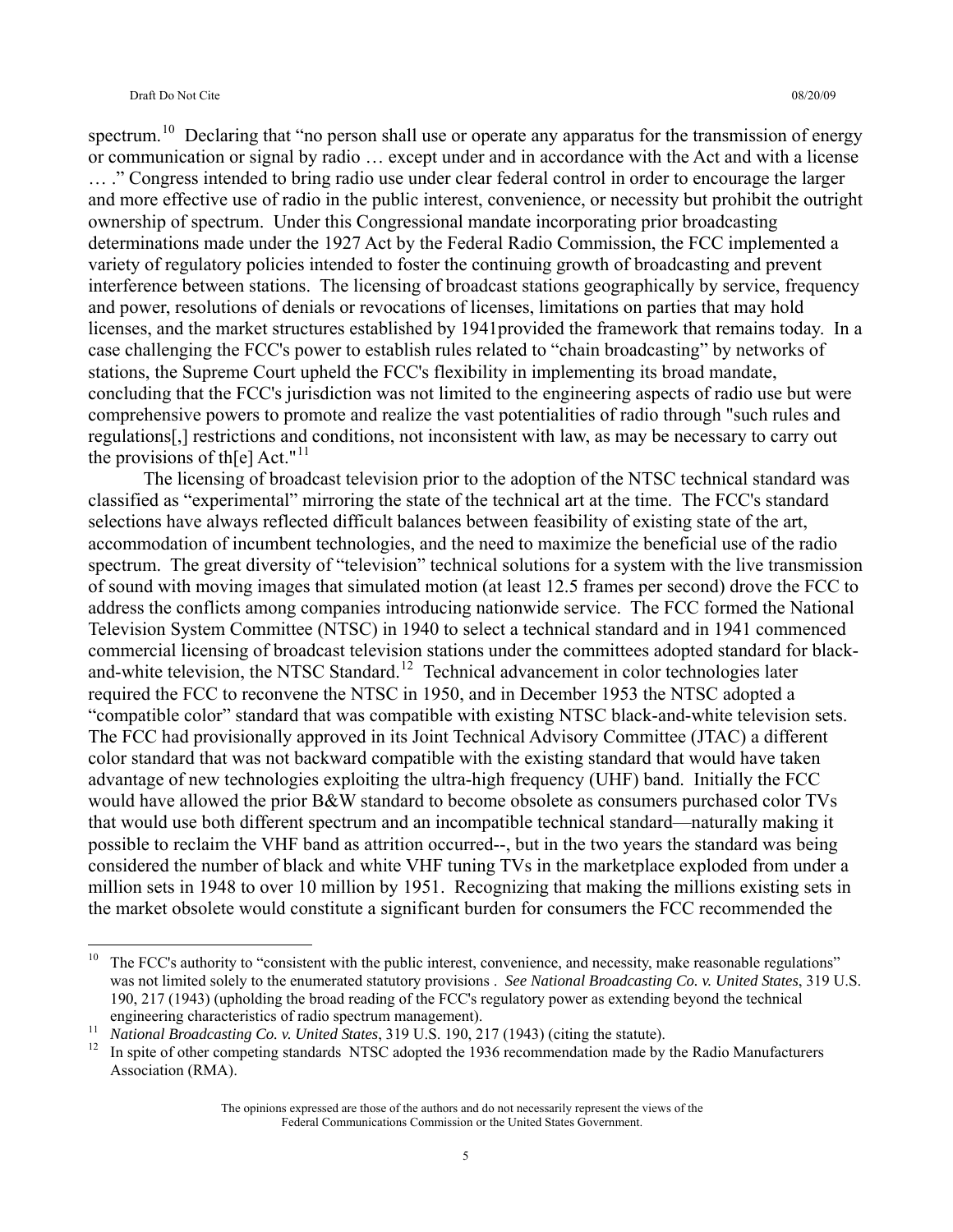NTSC identify a compatible color standard that would protect the value of the investment consumers had made in the still relatively new NTSC black and white TV technology. Thus respecting consumers' existing investments in equipment was a deciding factor even in the selection of the modern analog television NTSC standard.<sup>[13](#page-5-0)</sup>

### **Wireless Engineering and Physics**

 Two separate tracks of technology, 1) the generation and display of TV images using television cameras and TV sets, and 2) the radio-frequency (RF) transmitters and receivers that carry signals over the air had evolved by the early thirties and reflect much of the modern techniques and fundamentals still in use today. The engineering fundamentals continue to play a role in the decision making of broadcast entities.

 Major discoveries and advances of the early 20th century in the areas of physics and material science, in particular the discovery of the photoconductive qualities of selenium in the late 1800's, provided the technical foundations for television broadcasting for the next 75 years. Techniques for capturing and reproducing graphical images included both mechanical as well as electronic components but by 1934 the fundamental technologies for modern television using a solely electrical process had already emerged.<sup>[14](#page-5-1)</sup> The radio engineering techniques to deliver the prepared moving images and sound also advanced greatly in the early age of radio. The ability to manipulate radio waves to carry information had developed by the time the regulatory structure had congealed in the early '30s and the fundamentals of wireless engineering were understood and were greatly enhanced during wartime in the 1940's.

 A complete discussion of TV broadcast engineering is beyond the scope of this paper but three fundamental RF engineering considerations are helpful in understanding the technical aspects of the Digital TV transition relevant to the strategic interests of broadcast entities. Each feature takes advantage of physics aspects of how radio waves propagate and are manipulated to carry information using radio waves.

 First, spectrum propagates through space and **loses** energy as it travels away from its source, producing a dependency between the geographic area reception is possible from a transmitter at a given **power level** transmitted.<sup>[15](#page-5-2)</sup> The more energy transmitted the greater the area reception of a signal is possible. Broadcast TV transmitters typically transmit thousands or millions of watts and provide coverage over hundreds of miles.

 $\text{FSPL}(\text{dB}) = 20\log_{10}(\text{d}) + 20\log_{10}(\text{f}) + 32.44$ 

<span id="page-5-0"></span><sup>13</sup> 13 The first broadcast of a program using the NTSC "compatible color" system was an episode of NBC's *Kukla, Fran and Ollie* on August 30, 1953. While the broadcast was announced to the public it could only be seen in color at the

<span id="page-5-1"></span>network's facility. 14 *See* Wikipedia, Philo Farnsworth, available at [http://en.wikipedia.org/wiki/Philo\\_Farnsworth](http://en.wikipedia.org/wiki/Philo_Farnsworth) (discussing the inventor of the first fully electronic [television](http://en.wikipedia.org/wiki/Television) system).<br><sup>15</sup> The reduction of power density as radio waves propagate away from their source, known as path loss, results from a

<span id="page-5-2"></span>variety of conditions including *propagation losses, absorption losses, and diffraction losses.* Radio applications typically evaluate "path losses" using calculations of free space path loss in dB expressed below with *f* and *d* as frequency in MHz and distance in km, respectively.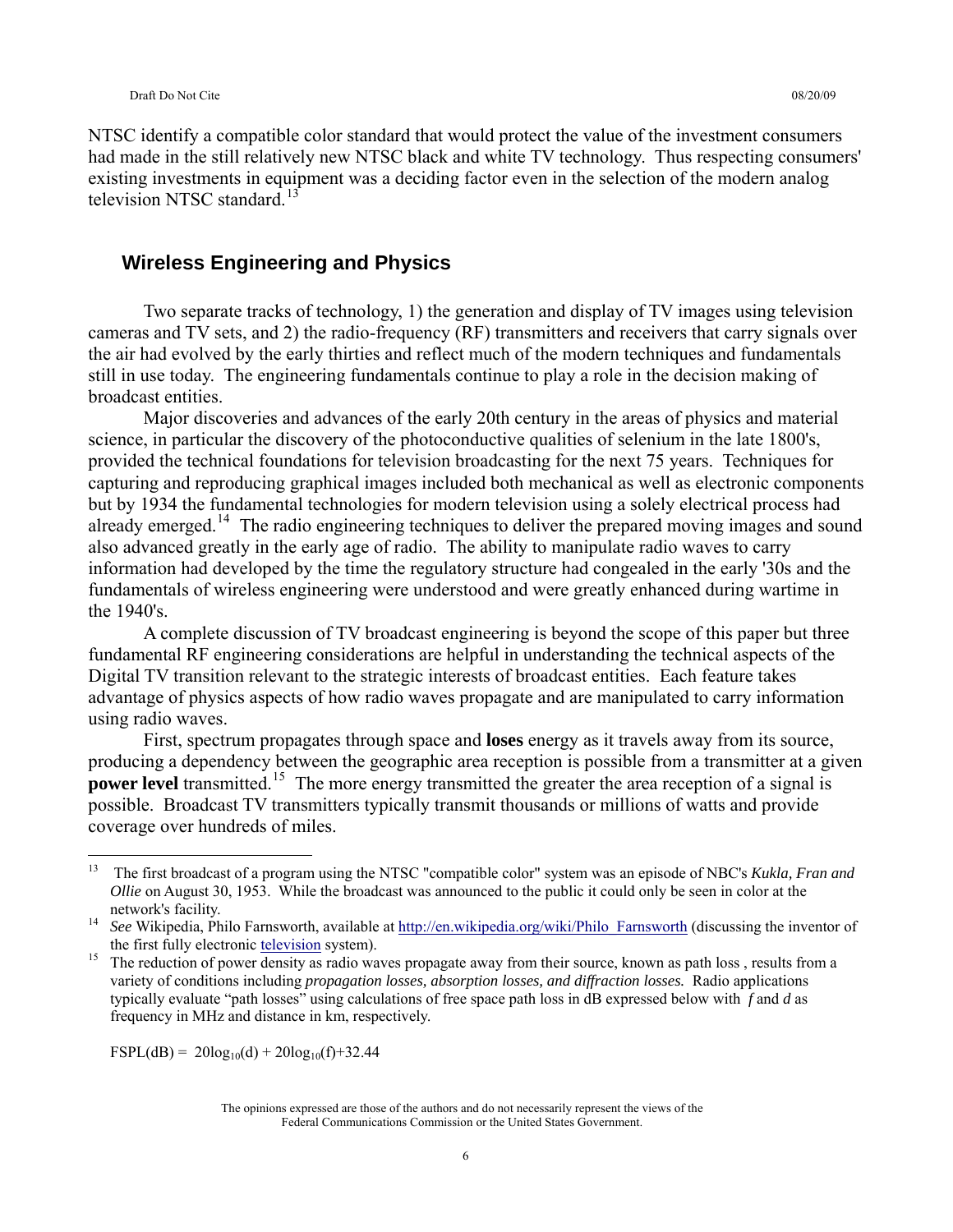Spectrum propagates through space undulating in waves, and the physical properties of spectrum differ with the length of the waves—particularly waves of longer **wavelength** travel farther than those of shorter length at the same power. Radio waves are also described in terms of number or **frequency** of undulations the wave completes in a given period, typically measured in Hertz (Hz).<sup>[16](#page-6-0)</sup> TV broadcast signals received by consumers are broadcast over a broad swath of frequencies.<sup>[17](#page-6-1)</sup> TV broadcast's first home was in the very-high frequency (VHF) band. Signals in this band have long wavelengths that travel the farthest at the lowest power levels and are able most able to reach viewers in mountainous or areas with dense foliage. TV broadcast signals in the ultra-high frequency (UHF) band typically require more power to provide service over the same area of an equivalent VHF signal, however, because of the number of common sources of significant interference in the VHF band, UHF broadcast signals can benefit from a more interference free environment.<sup>[18](#page-6-2)</sup> Business practice and consumer equipment typically identify the broadcast frequencies by "channels" which hide the complexity of the 6 MHz increments the licenses are allocated to, and provide for the convenient grouping of VHF stations from channels 2-13, and UHF stations in the channels 14 and above.<sup>[19](#page-6-3)</sup>

| <b>Low VHF Channel</b> | <b>Lower edge Frequency</b><br>in MHz |
|------------------------|---------------------------------------|
|                        | 54                                    |

<span id="page-6-0"></span> $16$ Standard equation for the relationship between frequency and wavelength is as follows:  $f * \lambda = c$ where:

- $f = \text{frequency in Hertz (Hz} = 1/\text{sec})$
- $\lambda$  = wavelength in meters (m)

 $c$  = the speed of light and is approximately equal to  $3*108$  m/s

Two useful shortcuts for calculating wavelengths in meters and feet are as follows:

A complete discussion of calculations wavelengths would include a discussion of material properties of components, but

<span id="page-6-1"></span><sup>17</sup> The lowest frequency currently allocated for broadcast in use is channel 2 54 MHz and the highest frequency in the UHF

<span id="page-6-2"></span>for Ch51 is 692 MHz. 18 The requirement for higher for UHF frequencies is discussed in Appendix A of the OET Bulletin No. 69 and the Advanced Television System's Sixth Further Notice, as the "dipole factor." *See generally* OET Bulletin No. 69, *Longley-Rice Methodology* 

 *for* 

 *Evaluating TV Coverage and Interference* 

, (Feb. 6, 2004), *available at* 

[http://www.fcc.gov/Bureaus/Engineering\\_Technology/Documents/bulletins/oet69/oet69.pdf.](http://www.fcc.gov/Bureaus/Engineering_Technology/Documents/bulletins/oet69/oet69.pdf) While frequency is not unrelated to the inverse square laws spreading effect of waves and the relationship between size of a receiving antenna apparatus and the amount of energy it can channel, on the basis of physics it is technically inaccurate to say that waves

<span id="page-6-3"></span>attenuate in free space more at higher frequencies as may be suggested by free space space loss analysis.<br><sup>19</sup> The FCC first adopted these channel allotments in an order in 1952, but the regulatory history of the allocatio channel 1 to land mobile and the frequencies between the low-VHF and high-VHF to FM radio broadcast are topics beyond the scope of this paper but not irrelevant to complete understanding of the engineering background of DTV transition. *See In the Matters of AMENDMENT OF SECTION 3.606 OF THE COMMISSION'S RULES AND REGULATIONS; AMENDMENT OF THE COMMISSION'S RULES, REGULATIONS AND ENGINEERING STANDARDS CONCERNING THE TELEVISION BROADCAST SERVICE; UTILIZATION OF FREQUENCIES IN THE BAND 470 TO 890 MCS. FOR TELEVISION BROADCASTING; Part 1 of 4* 

, Docket Nos. 8736 and 8975; Docket No. 9175; Docket No. 8976, 41 F.C.C. 148 (adopted April 11, 1952).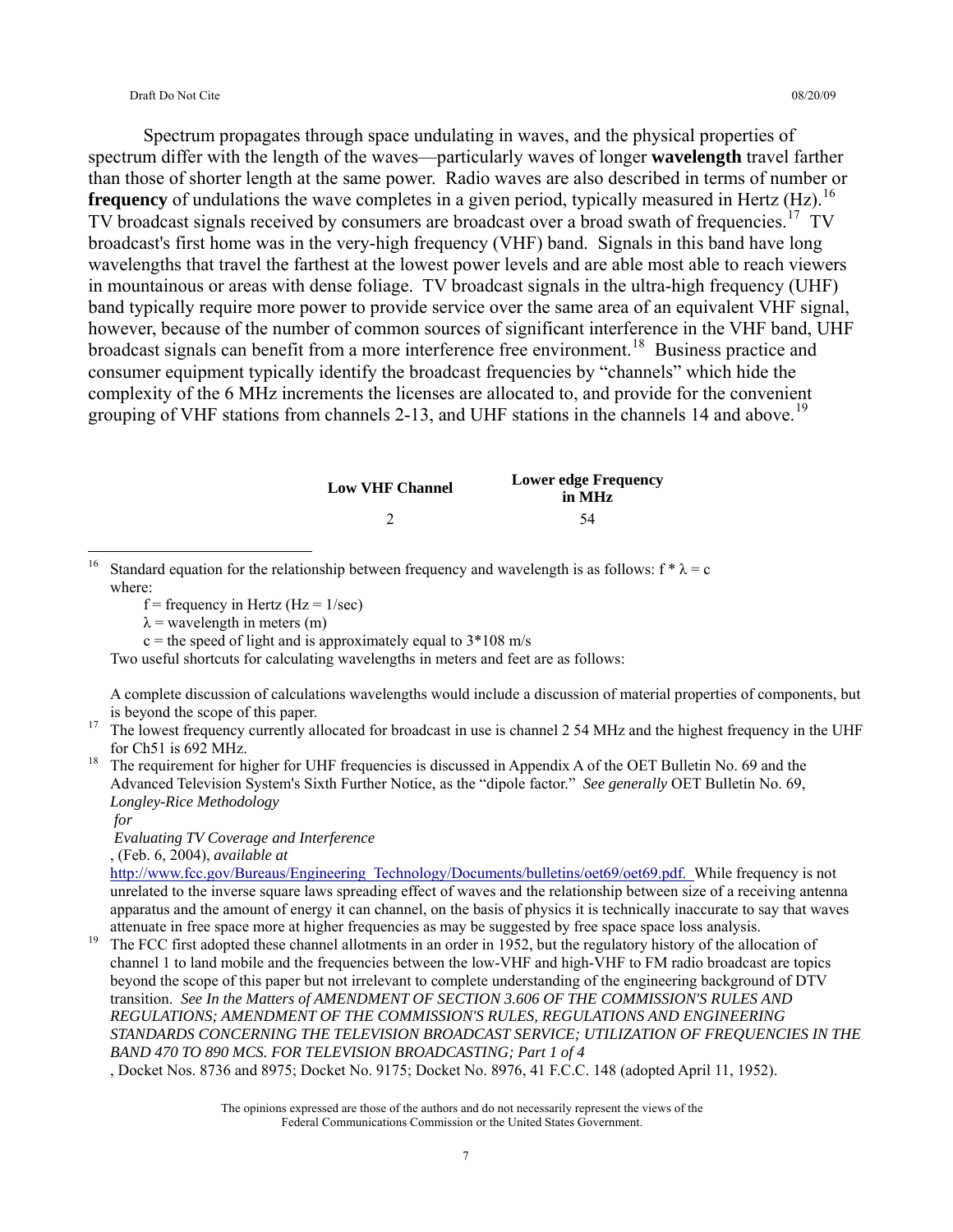| 3     | 60   |
|-------|------|
| 4     | 66   |
| 5     | 76   |
| 6     | 82   |
| $6A*$ | 81.5 |

\* FM Broadcast allocated for use between Low and High VHF bands and Ch6 audio can be received on FM radio receivers.

| <b>High VHF Channel</b> | <b>Lower edge Frequency</b><br>in MHz |
|-------------------------|---------------------------------------|
| 7                       | 174                                   |
| 8                       | 180                                   |
| 9                       | 186                                   |
| 10                      | 192                                   |
| 11                      | 198                                   |
| 12.                     | 204                                   |

| <b>UHF Channel</b> | <b>Lower edge Frequency</b><br>in MHz |
|--------------------|---------------------------------------|
| 14                 | 470                                   |
| 15                 | 476                                   |
| 16                 | 482                                   |
| 17                 | 488                                   |
| 18                 | 494                                   |
| 19                 | 500                                   |
| 20                 | 506                                   |
| 21                 | 512                                   |
| 22                 | 518                                   |
| 23                 | 524                                   |
| 24                 | 530                                   |
| 25                 | 536                                   |
| 26                 | 542                                   |
| 27                 | 548                                   |
| 28                 | 554                                   |
| 29                 | 560                                   |
| 30                 | 566                                   |
| 31                 | 572                                   |
| 32                 | 578                                   |
| 33                 | 584                                   |
| 34                 | 590                                   |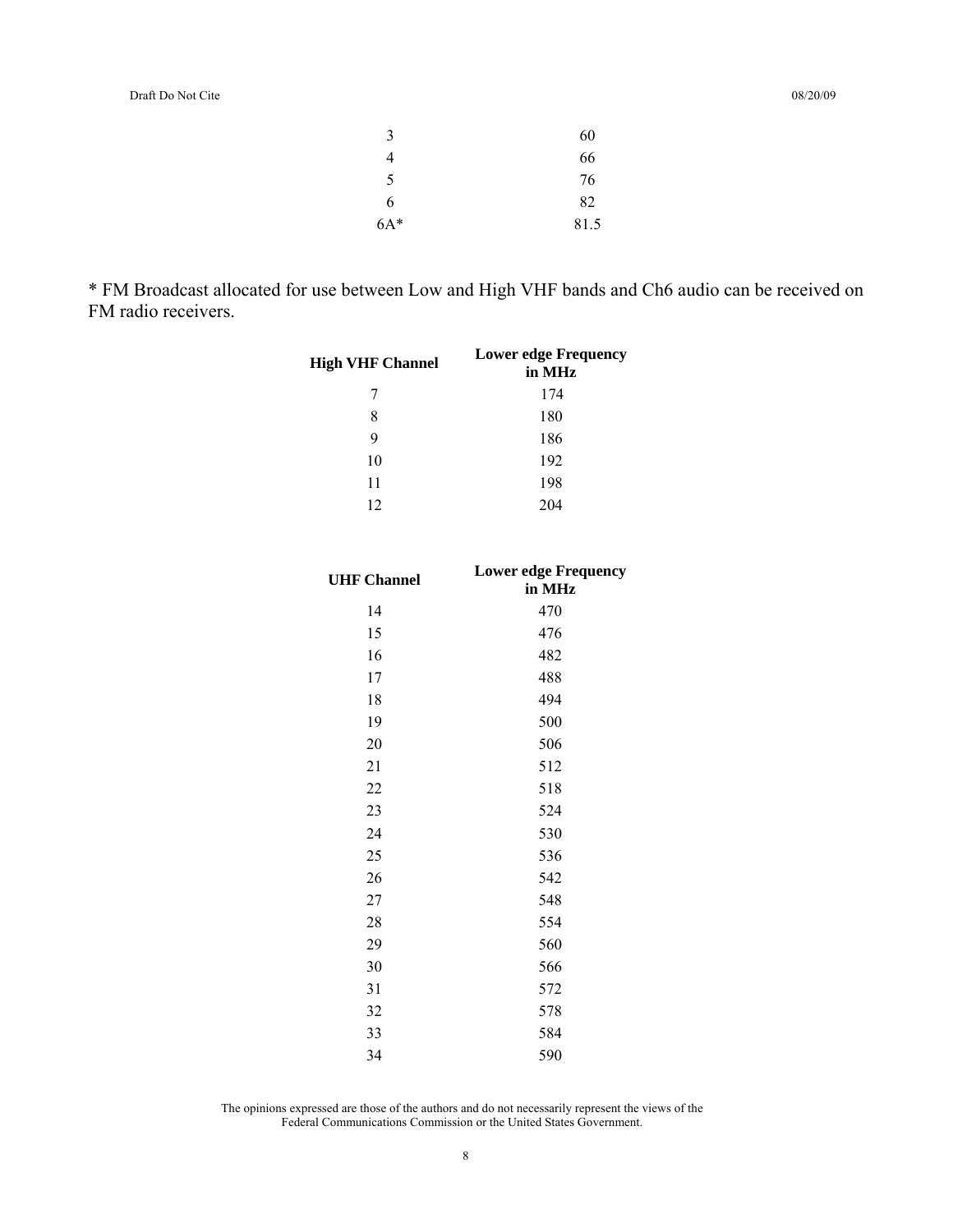Draft Do Not Cite

|  | 08/20/09 |
|--|----------|
|  |          |

| 35    | 596 |
|-------|-----|
| 36    | 602 |
| $37*$ | 608 |
| 38    | 614 |
| 39    | 620 |
| 40    | 626 |
| 41    | 632 |
| 42    | 638 |
| 43    | 644 |
| 44    | 650 |
| 45    | 656 |
| 46    | 662 |
| 47    | 668 |
| 48    | 674 |
| 49    | 680 |
| 50    | 686 |
| 51    | 692 |
|       |     |

 Techniques for manipulating or **modulating** radio waves to carry information exploit different physical properties of radio waves. For example, amplitude modulation (AM) and frequency modulation (FM), important standards in radio broadcasting, encode information by manipulating the power level and wavelength of radio waves, respectively. Information can also be encoded using different mathematical approaches to improve the performance, resiliency to interference, or other features. For example, the DTV (ATSC) standard encodes TV signal video and audio information digitally using similar compression and error-correcting techniques used in modern consumer electronics equipment such as (DVD) and Internet protocols. These use of techniques make it possible carry more information with higher reliability compared to NTSC, and at lower power.

 Regardless of the modulation or engineering technique the quality of TV reception is heavily dependent on the nature and quality of the TV receiver and antenna. The effectiveness of an antenna to receive TV signals depends, among other things, on the physical size of the antenna matching appropriately with a multiple of the wavelength of the desired signal. In some cases consumers with antennas with only a VHF or UHF component would lack even the appropriate variety of equipment to receive TV transmissions. Moreover, the quality of a receiver can be even more important when overcoming certain kinds of interference or for quality modulation of digital signals.

### **Industrial Organization (networks, ONO, etc., market share)**

 The industrial organization of broadcast television reflects both regulatory and business considerations but has predominantly turned on the ownership structure of the entity which holds the FCC license, the "station." Media ownership restrictions are a complicated area of regulatory practice,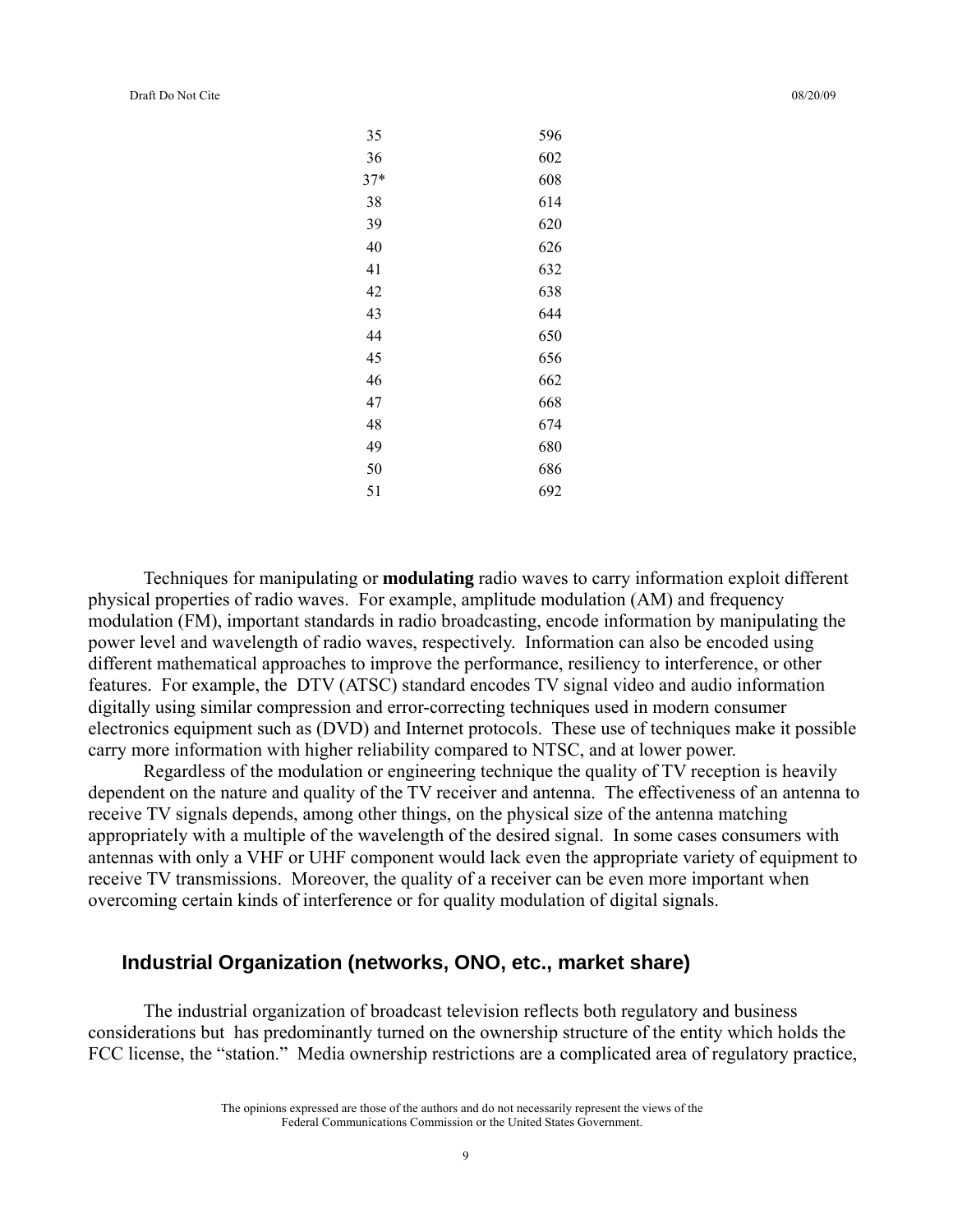but several considerations can seen to have influenced the TV broadcast market and influenced broadcast entities decision making.

 After broadcast technologies became technically viable, their popularity [exploded] became widespread, and large capital backers began "selling gas stations and buying radio stations." Capital holders began consolidating ownership to leverage advertising potential and stations' economic growth, beginning with the first commercial radio licensee, Westinghouse Electric, in 1921 when it added two additional stations to its original facilities, KDKA Pittsburg.<sup>[20](#page-9-0)</sup> The development of "networks" of stations, known early as "chain broadcasting," began making identical broadcast content material and events available for simultaneous broadcast by more than one station, as early as 1926 with the formation of the National Broadcasting Company (NBC) network and Columbia Broadcast Service (CBS) in  $1927.^{21}$  $1927.^{21}$  $1927.^{21}$ 

 NBC's interests and network focus were tied closely to the business strategies of its parent organization Radio Corporation of America (RCA), and its market dominance drew particular ire from its competitors, but in 1938 in response to a request by the Mutual Broadcasting System the FCC commenced its first inquire into the market structure and competitive issues of the broadcast industry investigating the network domination of NBC and CBS.

In its 1941 report on Chain Broadcasting the FCC described concern that:

 [C]ommon ownership of network and station places the network in a position where its interest as the owner of certain station may conflict with its interest as a network organization serving affiliated stations. The danger is present that the network organization will give preference to its own stations at the expense of its affiliates. $^{22}$  $^{22}$  $^{22}$ 

 The FCC expressed its defining view that it had an obligation to restrict the number of commonly-owned stations and to promote diversification of ownership and that a diverse rather than consolidated ownership and operation of broadcast stations would serve the public interest. While noting that the practice was firmly established, the FCC criticized the networks practice owning and operating numerous high-power stations, generally known as "OnO" or "O&O", and RCA's loss of subsequent litigation eventually did result in the divestiture of station ownership and network operations of the NBC "blue" stations, and the stations acquisition by lifesavers mogul, Edward Noble, and the emergence of the third broadcast network, the American Broadcasting Company  $(ABC)$ .<sup>[23](#page-9-3)</sup>

 The changes in regulatory and market structures resulted in an ownership cap on the number of stations a given entity could hold, and networks facing this limitation further consolidated their station ownership interests in the major TV markets, where they continue to hold their ONO stations today. Nevertheless, networks continued to expand their content offering throughout the nation through an

<span id="page-9-0"></span> $20\,$ 20 Herbert H. Howard, *Multiple Ownership in TV Broadcasting Historical Development and Selected Case Studies* 20 (Arno Press, NY 1979); *see also* Stephen Davis, *Law of Radio* 140 (McGraw-Hill 1927). 21 Howard at 29.

<span id="page-9-2"></span><span id="page-9-1"></span><sup>22</sup> Howard at 35; Federal Communications Commission, *Report on Chain Broadcasting* (rel. May 2, 1941) (Washington U.S. Govt. Printing office). 23 *National Broadcasting Co., Inc. v. United States,* 319 U.S. 190 (1943).

<span id="page-9-3"></span>

The opinions expressed are those of the authors and do not necessarily represent the views of the Federal Communications Commission or the United States Government.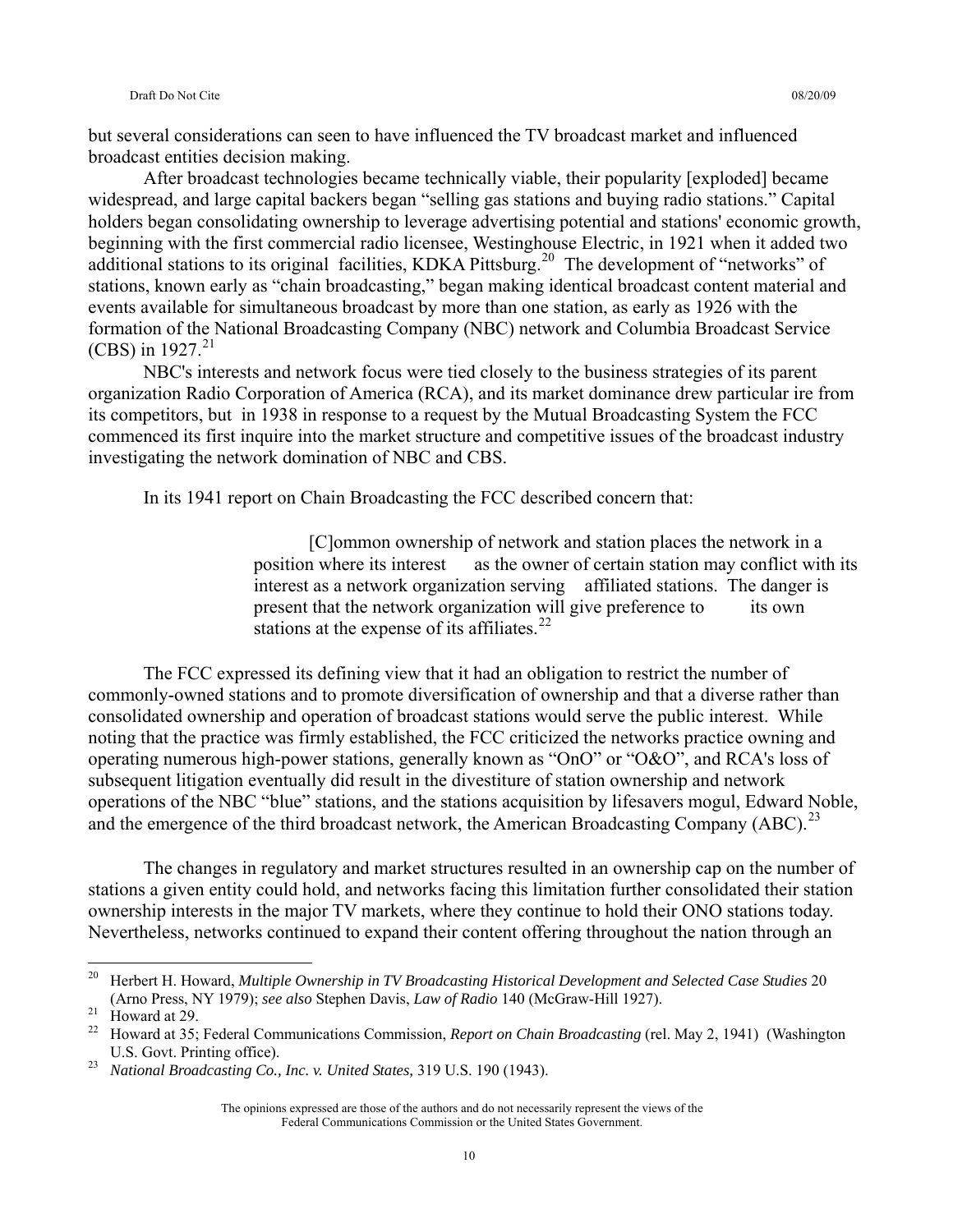$\overline{a}$ 

"affiliate" relationship with independent stations. These affiliate stations would contract with networks to broadcast the networks "syndicated" content while maintaining an independent ownership and management structure—if at least formally. Because broadcasting on the same channel in geographic proximity to another broadcaster can result in interference, the division of licenses into geographic "markets" were reinforced by spectrum management concerns for interference in TV channel licensing.

 Other technological advancements and regulatory concerns played an important role in the development of TV markets valuation of VHF and UHF stations. By 1948 congestion of the original VHF frequencies posed both licensing and interference management concerns for the FCC, as demand for station licenses continued to swell.<sup>[24](#page-10-0)</sup> At the same time military technology advances achieved during World War II showed promise for opening up spectrum in the UHF to new uses such as broadcasting. In addition, as discussed above, advances in camera and display technologies demonstrated that color TV was ready for prime time, and the FCC initially adopted an approach to transition the entire TV market to Color in the UHF by shifting receivers to the UHF band where incompatibilities with VHF B&W TV would render the old standard obsolete. In response the FCC made channels 14-83 available for TV broadcast and relaxed the existing five station ownership restriction to seven stations. However, the FCC provided that no more than five stations VHF stations would be allowed.

 When the FCC differentiated the ownership restrictions for VHF and UHF channels in order to promote development and adoption, incentives for expanded ownership emerged and new affiliate opportunities also expanded. Nevertheless, early response and ownership of UHF stations progressed slowly. UHF stations were often viewed as inferior to VHF even after technology shortcomings were addressed.<sup>[25](#page-10-1)</sup> As discussed above UHF RF propagation differs significantly from VHF, requiring more power to cover similar areas, in addition to other engineering properties.<sup>[26](#page-10-2)</sup> A significant consideration in the value of UHF station ownership also came from the fact that until the passage of 1964 legislation that required UHF tuner technology in all TV receivers, consumers were required either to purchase a "TV-top converter" or a compatible TV receiver, and a new antenna--a precursor to the 2009 U.S. DTV transition $27$ 

<span id="page-10-0"></span><sup>&</sup>lt;sup>24</sup> The FCC froze applications for new broadcast stations in response which was lifted after the release of the of the Sixth Report and Order, *inter alia*, allocating new UHF spectrum.<br><sup>25</sup> UHF station management, technology and culture has been lampooned in popular culture. *See* Internet Movie Database,

<span id="page-10-1"></span>

<span id="page-10-2"></span>UHF, Motion Picture staring Weird Al Yankovic(1989), http://www.imdb.com/title/tt0098546/. 26 Analog TV signal power levels are expressed in terms of "peak of sync" video power, plus an unspecified amount of audio power, and are not directly comparable with DTV power levels that are expressed in terms of "average" (root means square or quadratic mean) power. RMS average power is more useful when calculating electricity usage for OpEx purposes. To convert analog power to rms, in VHF and UHF bands the following formulae are useful, respectively.

Prms = (Ppeak-vis \* 0.37) + (Ppeak-vis \* 0.1); for station channels  $> = 14$ <br>Prms = (Ppeak-vis \* 0.37) + (Ppeak-vis \* 0.2); for station channels <14

<span id="page-10-3"></span><sup>&</sup>lt;sup>27</sup> All-Channel Receiver Act (ACRA) (47 U.S.C. § 303(s)) (1964).

The opinions expressed are those of the authors and do not necessarily represent the views of the Federal Communications Commission or the United States Government.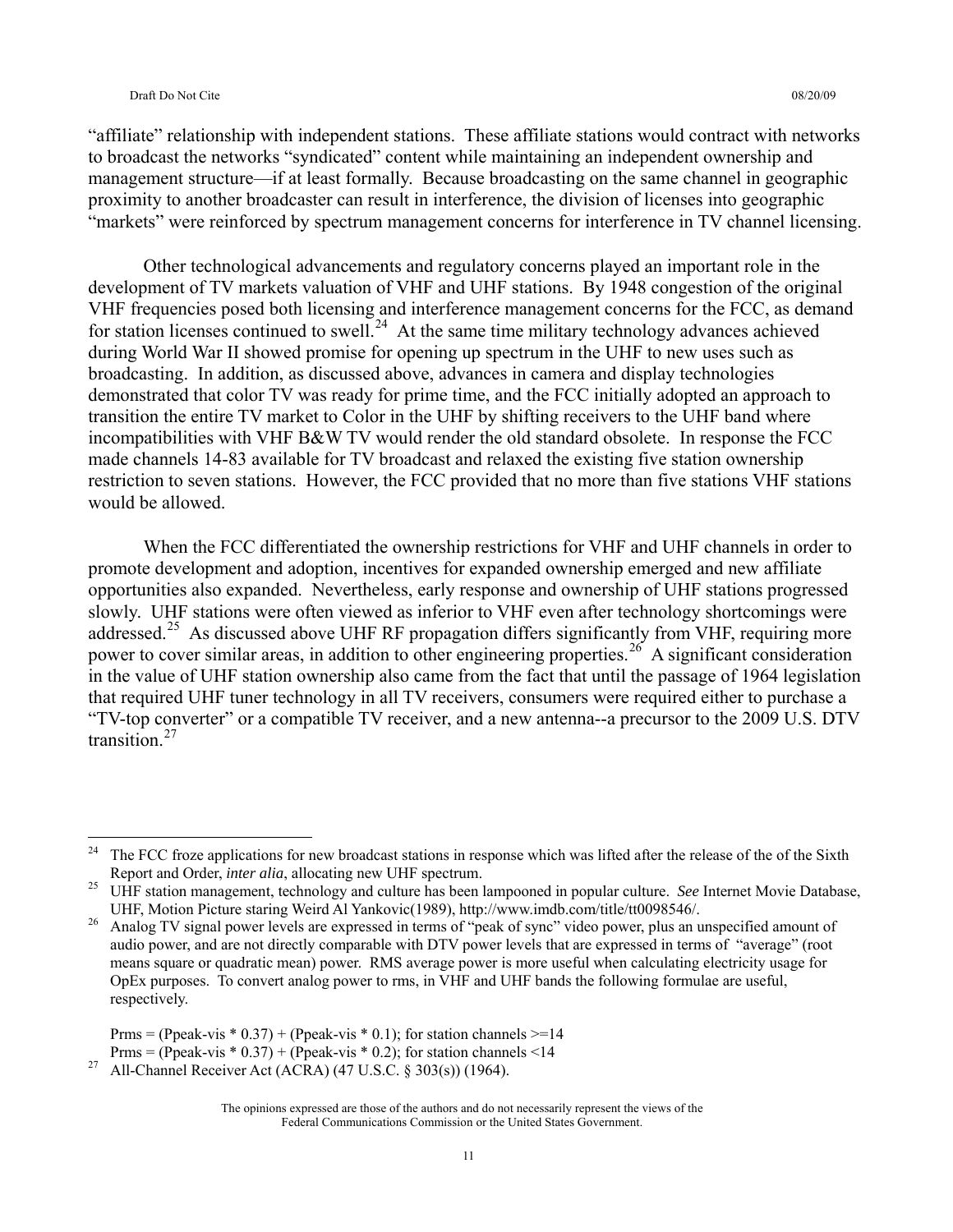### *The Switch to DTV*

## **Regulatory Aspects to DTV Transition Strategies**

#### **The development of the DTV Standard**

 From the development of broadcast TV's early engineering and regulatory structure and fixation in the NTSC standard, it has thrived for more than nearly seventy-five years. Despite advances in both technology and regulatory approaches creating opportunities to bring dramatic improvements to broadcast TV, the NTSC standard remained largely unchanged as broadcast TV entered the 1980's. With the convergence of increasing demands for spectrum and business opportunities for advanced TV content and devices, a 20 year process would culminate into the dramatic cessation of the June 12, 2009 realizing dramatic improvements in efficiency for use of radio spectrum, flexibility for broadcasting TV, and in quality of TV viewers enjoy.

 In the mid-1980s high-definition TV (HDTV) technologies were demonstrated in Japan that were viewed as a new challenge by U.S. consumer electronics firms already weakened from strong competition beginning in the 1960's from a competitor with a history of market shifting innovations from the beginning of broadcast history.[28](#page-11-0) Japan's national broadcasting company, *Nippon Hoso Kyokai* (NHK), began broadcasting in the 1980's their HiVision HDTV system, known in the U.S. by its technical MUSE (Multiple sub-Nyquist sampling encoding) moniker. The political impact of the Japanese HDTV standard was a topic in the popular and academic press alike and was cited among examples of Japanese R&D and electronics resurgence..<sup>[29](#page-11-1)</sup> Because U.S. production of consumer TV receivers had largely been displaced by Japanese competitors, the threat of an independent Japanese standard posed concern for some U.S. semiconductor manufacturers who continued to compete in the technical context of the U.S. NTSC standard also used in Japan.<sup>[30](#page-11-2)</sup> Nevertheless, significant technical and radio channel incompatibilities of the Japanese MUSE with the NTSC standard divided the technical and broadcast community.

 In 1982 diverse broadcast industry interests came together to form the Advanced Television Systems Committee (ATSC) to facilitate and develop voluntary technical standards for an advanced television system to replace the aging American NTSC television standard.<sup>[31](#page-11-3)</sup> The ATSC urged

テレビは進化する:日本放送技術の発展小史, available at [http://www.nhk.or.jp/strl/aboutstrl/evolution-of-tv](http://www.nhk.or.jp/strl/aboutstrl/evolution-of-tv-en/index-e.html)[en/index-e.html](http://www.nhk.or.jp/strl/aboutstrl/evolution-of-tv-en/index-e.html) (English and Japanese). 29 *See generally,* Joel Brinkley, *Defining Vision: The Battle for the Future of Television*, (Harcourt Brace & Company

<span id="page-11-0"></span> $\overline{28}$ <sup>28</sup> *See generally,* The Guide To Digital Television CinemaSource, published in The History and Politics of DTV, Technical Bulletin (2002), available at http://www.cinemasource.com/articles/hist\_politics\_dtv.pdf; Jeffrey A. Hart, The politics of HDTV in the United States Policy Studies Journal, Vol. 22, 1994. Walter B,. Emery, National and International Systems of Broadcasting Their History, Operation, and Control (Michigan State University Press 1969) (discussing the history of Japanese broadcast technical innovations); *see also* NHK, The Evolution of TV-

<span id="page-11-1"></span><sup>1998).&</sup>lt;br>Some observers argued that crucial areas of TV R&D in the U.S. were beginning to erode at this time and the NHK

<span id="page-11-2"></span>Science and Technical Research Laboratories (STRL) and other Japanese institutions were already coming to be viewed

<span id="page-11-3"></span>as strong engineering R&D centers for the technology platforms of modern video technologies.<br><sup>31</sup> The ATSC was formed out of another industry group the Joint Committee on InterSociety Coordination ("JCIC") composed of the Electronic Industries Association, the Institute of Electrical and Electronics Engineers, the National

The opinions expressed are those of the authors and do not necessarily represent the views of the Federal Communications Commission or the United States Government.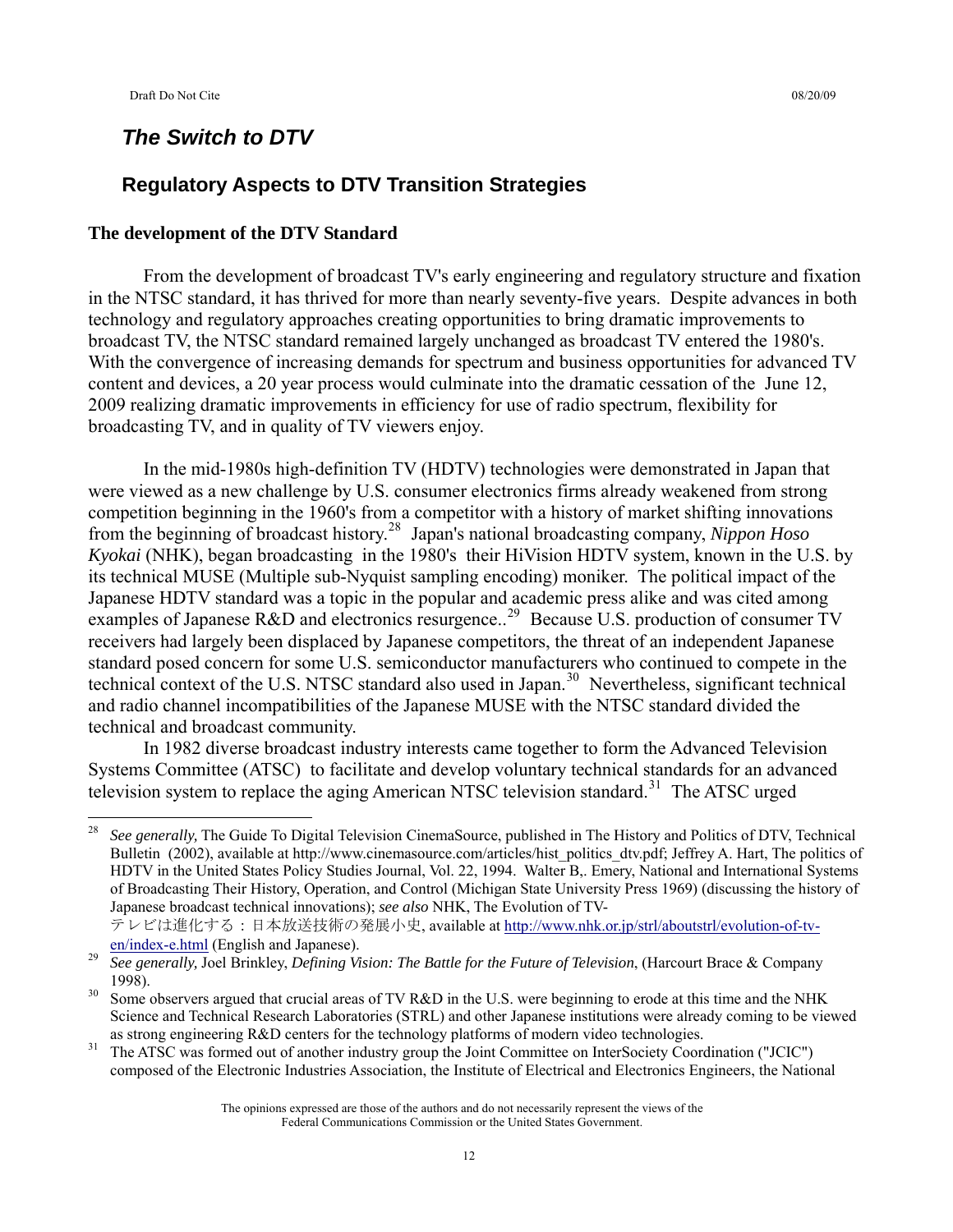adoption of the MUSE standard but other U.S. network broadcast interests opposed it as incompatible standard with the NTSC that would require changes to TV channel allotments and pose other technical difficulties. The International Radio Consultative Committee (CCIR) rejected the Muse standard closing the book on the possibility of Muse becoming an internationally recognized standard.<sup>[32](#page-12-0)</sup>

 Tandem to the industries growing interest in an ATS alternative to NTSC, the FCC was exploring options to fill the need for spectrum with physical properties able to support FCC terrestrial radio users, such as public safety police departments and emergency services users, and delivery and dispatch companies. Having identified unused portions of the allocated broadcast bands as potential homes for new users, the FCC issued a notice seeking comment on opportunities for further sharing between the private land mobile services and the UHF television broadcast service. In its proposal the FCC described its goal of making available additional spectrum to land mobile services in areas where it was most needed, with minimal impact on TV broadcast service.<sup>[33](#page-12-1)</sup> Broadcasters showed significant interest in the proceeding declaring strong intentions to use the frequencies identified for use with an advanced TV technologies.<sup>[34](#page-12-2)</sup>

 The pace of DTV quickened in July 1987 when the FCC issued its First Notice of Inquiry on Advanced Television Service (ATS) and formed the Advisory Committee on Advanced Television Service (ACATS) to review the technical issues and provide a recommendation for a new ATS standard.<sup>[35](#page-12-3)</sup> Momentum for a new standard further accelerated with the first congressional hearing on HDTV held in October 1987, and the ACATS call for an open competition for development of the best ATS proposal. The Japanese analog-based Muse standard was an early leader in these trials until 1990, when the FCC on seeing a demonstration of the feasibility of a digital TV solution declared that the new ATV standard would have to support a genuine HDTV signal at least twice the resolution of existing television images and be capable of being "simulcast" on different channels.

 ACATS and the ATSC began collaborating on a recommendation for ATS technical specifications. With a decision in early 1993 that a digital standard would be superior to an analog one, a "Grand Alliance" of the former ATV competitors was formed in May 1993 to collaborate on a single

Association of Broadcasters, the National Cable Television Association, and the Society of Motion Picture and Television Engineers. *Advanced Television Systems and Their Impact Upon the Existing Television Broadcast Service,*  Fourth Report and Order, FCC 96-493, MM Docket 87-268 n.2 (rel. December 27, 1996) (ATS Fourth R&O).<br><sup>32</sup> The United Nations' International Telecommunications Union has three sectors devoted to the radio communications and

<span id="page-12-0"></span>the role of the International Radio Consultative Committee (CCIR, *Comité consultatif international pour la radio*) is to advise on both spectrum allocations and communications standards such as the Muse broadcast TV standard. The CCIR became the ITU Radiocommunication Sector (ITU-R) in 1992, [xx] years after its founding in 1927.

<span id="page-12-1"></span>ITU,Radiocommunication Sector, available at http://www.itu.int/net/about/itu-r.aspx 33 *In the Matter of Further Sharing of the UHF Television Band by Private Land Mobile Radio Services, Notice of Proposed Rule Making*, 101 FCC 2d 852 (1985). The proceeding was opened in response to various petitions and after a 1983 report by the FCC's Office of Science and Technology . Analysis of Technical Possibilities for Further Sharing of the UHF Television Band by the Land Mobile Services in the Top Ten Land Mobile Markets, FCC/OST R83-3, October 1983.<br>In his concurring statement Commissioner Henry Rivera stated that the action could stifle the potential of the low-power

<span id="page-12-2"></span>TV (LPTV) service and argued that insufficient time had been afforded to determine whether the service's spectrum needs. Concurring Statement of Commissioner Henry Rivera to the Notice in the Matter of Further Sharing of the UHF Television Band by Private Land Mobile Radio Services. 35 *In the Matter of Advanced Television Systems and Their Impact on the Existing Television Broadcast Service*, MM

<span id="page-12-3"></span>Docket No. 87-268, 2 FCC Rcd 5125, Adopted July 16, 1987; (rel. August 20, 1987) (ATS R&O.

The opinions expressed are those of the authors and do not necessarily represent the views of the Federal Communications Commission or the United States Government.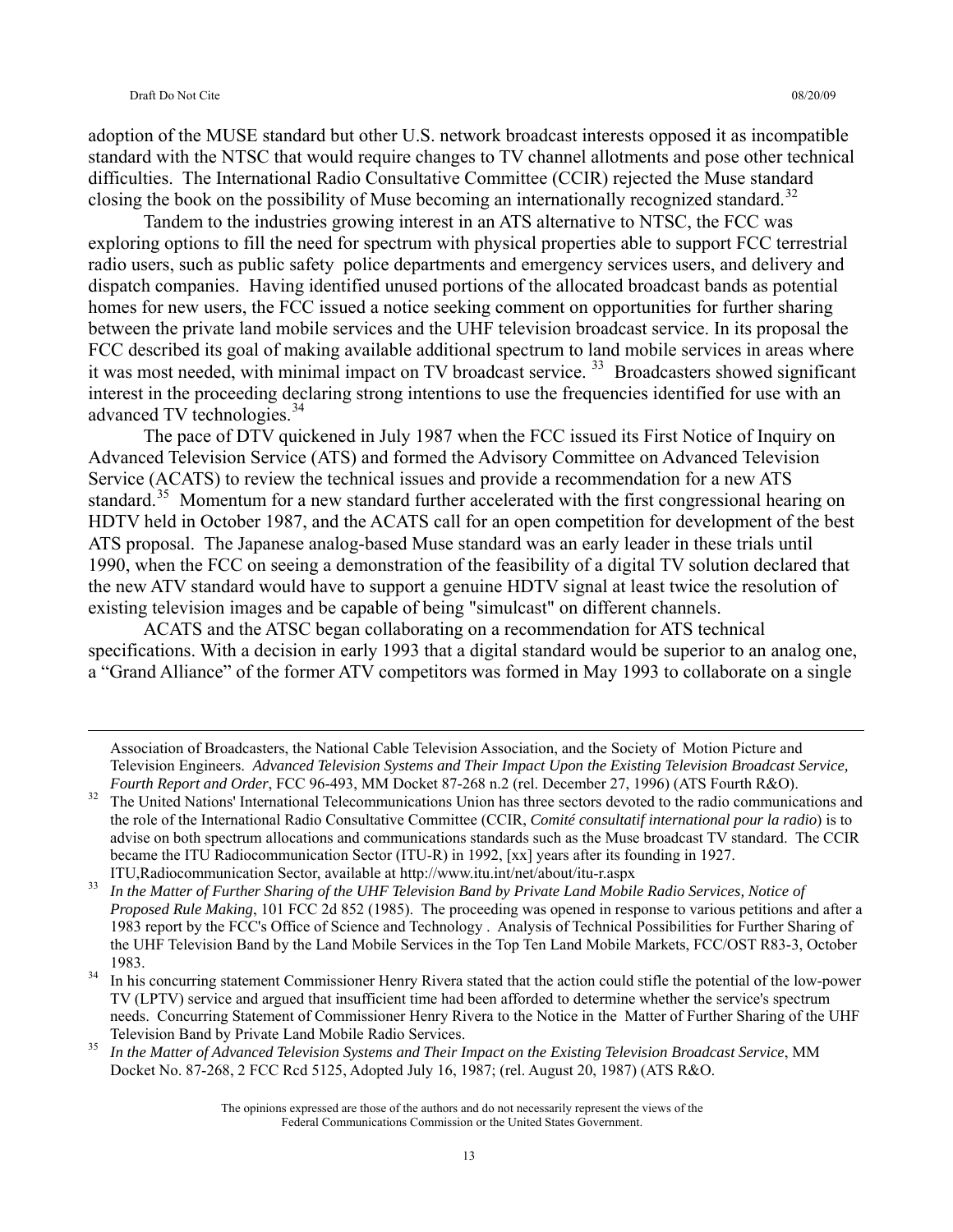standard incorporating the best features of each system.<sup>[36](#page-13-0)</sup> In November 1995, the ACATS formally recommended the Grand Alliance prototype DTV standard, which the FCC formally proposed in May and adopted with some modifications in December, 1996 as the new terrestrial broadcasting ATS standard.<sup>[37](#page-13-1)</sup>

 The Digital TV ATSC standard represented significant enhancements to the ailing NTSC standard and held numerous benefits for broadcast stations transitioning to digital.<sup>[38](#page-13-2)</sup> Digital techniques in how signals are encoded and decoded over the air offers improvement of the quality of TV reception and its resilience to interference. With digital devices' ability to manipulate "virtual channels," station management can select actual channels flexibly as users are presented only "virtual channels" and actual frequency selections are hidden from the consumer.<sup>[39](#page-13-3)</sup> Multicasting allows station management to offer several channels of digital programming at the same time, using the same amount of spectrum required for one analog program, in some cases opening up new affiliate relationships. The standard encodes video signals digitally allowing the flexible carriage of diverse kinds of video, such as standard definition and high-definition video, resulting in better consumer experience and business opportunities for the broadcaster. However, the many benefits come at a cost. As was the case with early UHF television, consumers using an existing NTSC TV receiver must procure a "digital converter box" and possibly a new antenna to view TV after the DTV transition.<sup>[40](#page-13-4)</sup>

# **Strategic Concerns of the DTV Transition**

### *Channel Allotments, Power, Interference and Spectrum Scarcity*

 In 1997, the FCC adopted a DTV Table of Allotments that employed a "service replication/maximization" approach to provide existing broadcasters with a DTV channel and power assignments that would replicate the quality and geographic area covered by their existing NTSC analog license.<sup>[41](#page-13-5)</sup> The FCC calculated the power necessary to match (or replicate) the distance to a

<span id="page-13-0"></span> $36<sup>°</sup>$ 36 Grand Alliance was formed with the participation of AT&T (now Lucent Technologies), David Sarnoff Research Center, General Instrument Corporation, Massachusetts Institute of Technology, Philips Electronics North American

<span id="page-13-1"></span>Corporation, Thomson Consumer Electronics and Zenith Electronics Corporation. 37 *Advanced Television Systems and Their Impact Upon the Existing Television Broadcast Service*, *Fifth Further Notice of Proposed Rulemaking*, MM Docket No. 87-268 (rel. May 20, 1996) (proposing ATSC as the DTV standard); *Advanced Television Systems and Their Impact Upon the Existing Television Broadcast Service, Fourth Report and Order*, MM Docket 87-268 , FCC 96-493 (rel. December 27, 1996) (*ATS Fourth Report and Order*) (adopting ATSC as the new DTV standard).<br><sup>38</sup> CRS Report 96-401 SPR, Telecommunications Signal Transmission: Analog vs. Digital (discussing the differences

<span id="page-13-2"></span>between NTSC and ATSC standards); *see generally*, Michael Silbergleid & Mark Pescatore, *The Guide to Digital* 

<span id="page-13-4"></span><span id="page-13-3"></span>

*Television* (2d ed. 1999) (discussing the technical advantages of digital television technology).<br><sup>39</sup> The reader is directed to the ATSC Standard for PSIP, Document A/65 for more details on the Virtual Channel Table.<br><sup>40</sup> requirements were phased in gradually over the decade and admitted the possible need for the owner of an HD receiver to purchase a converter box or tuner to watch TV post-transition. *All-Channel Receiver Act* (*ACRA*) (47 U.S.C. §

<span id="page-13-5"></span><sup>303(</sup>s)) (1964) (implemented in FCC rules at 47 C.F.R. 15.115c and 47 C.F.R. 15.117b). 41 *Advanced Television Systems and Their Impact Upon the Existing Television Broadcast Service*, MM Docket No. 87- 268, *Sixth Report and Order,* FCC 97-115, 12 FCC Rcd 14588 para. 12 (1997) (*ATS Sixth Report and Order*); *see also*  47 C.F.R. § 73.622. The table was released as an appendix to the Order. *See ATS Sixth Report and Order,* 12 FCC Rcd at 14693, app. B.

The opinions expressed are those of the authors and do not necessarily represent the views of the Federal Communications Commission or the United States Government.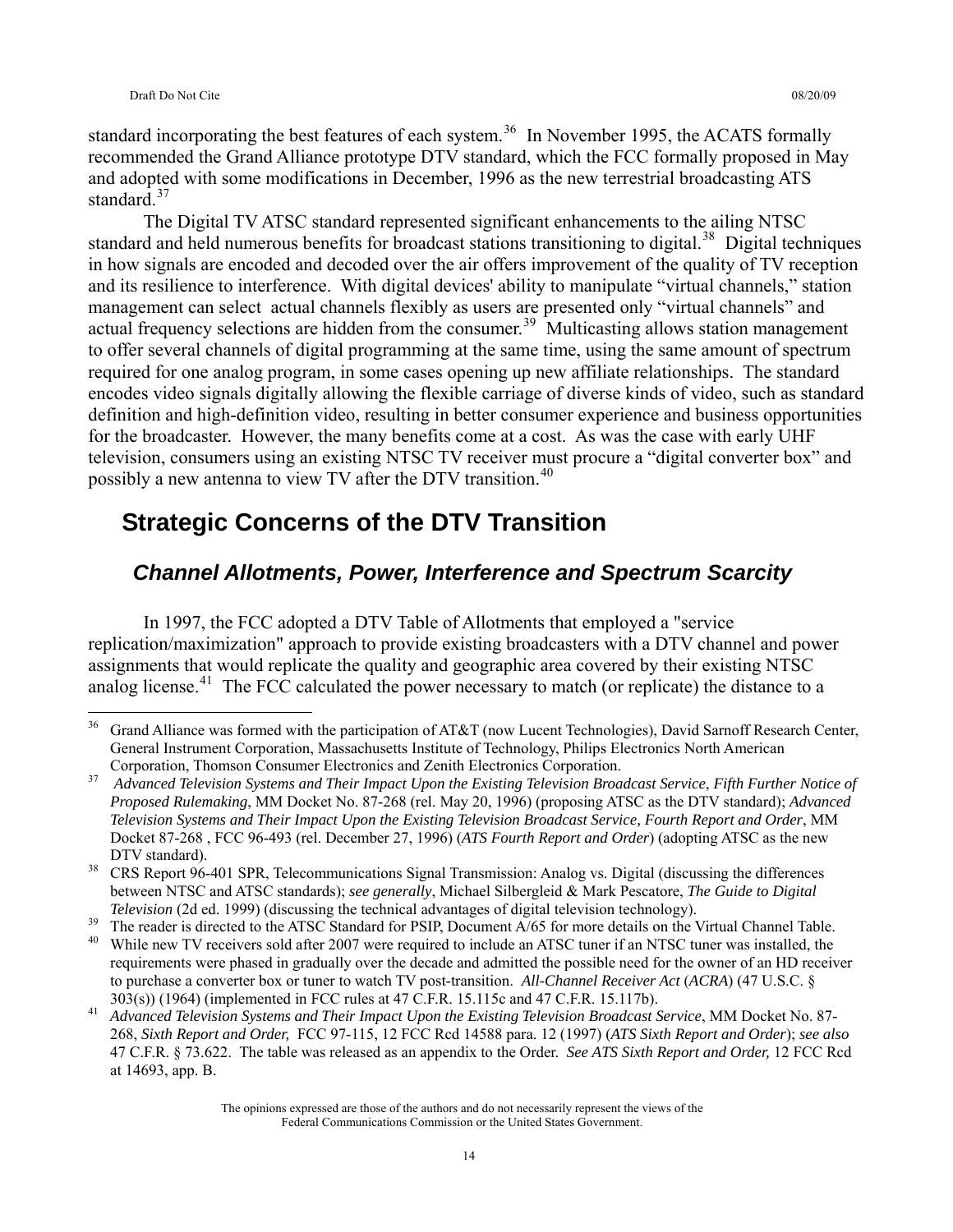stations existing grade B contour with a DTV signal from all directions transmitted from the stations broadcast antenna at a given height.<sup>[42](#page-14-0)</sup> The FCC adopted a minimum power level of 50 kW and a maximum power level of 1000, balancing the need to maximize the potential for stations to compete effectively in the provision of DTV services, while ensuring that interference between stations and other services would be prevented.[43](#page-14-1) Each eligible full-power broadcaster was provided a second channel to broadcast DTV during the interim until the transition was completed, when the Section 3004 of the Budget Act statute required broadcasters to relinquish one of the channels and return to broadcasting on a single 6 MHz channel.<sup>[44](#page-14-2)</sup>

 While one of the goals of the DTV transition was to replicate the pre-transition environment for broadcasters, the FCC noted that some broadcasters post-transition channels in some cases would be entirely different than either their original NTSC analog channel or their interim second DTV channel.[45](#page-14-3) In fact the majority of full-power VHF stations would ultimately transition to join existing UHF stations on post-transition UHF channels where different propagation and power effects could affect their strategic decisions. With stations transitioning to UHF channels, two engineering considerations became relevant for the power levels allowed by the FCC. The first was that for stations moving from a VHF channel to a UHF channel higher power levels would be necessary to replicate the original NTSC analog coverage area, given the general rule that higher frequencies require greater power to provide equivalent coverage.<sup>[46](#page-14-4)</sup> On the other hand, the error correcting and other features of DTV standard allowed the setting of lower power levels than those required for an equivalent NTSC. signal. $47$ 

#### **Reallocations and new users**

<span id="page-14-4"></span><span id="page-14-3"></span>

<span id="page-14-0"></span><sup>42</sup> NTSC TV broadcast coverage areas are defined by contours that define different levels of quality of reception expected. *See generally,* O'Connor, R.A., *Understanding Television's Grade A and Grade B Service Contours,*BC-14 IEEE

<span id="page-14-2"></span><span id="page-14-1"></span>

Transactions on Broadcasting 137-143, 10.1109/TBC.1968.265932, (Dec. 1968).<br>ATS Sixth Report and Order para. 30.<br>See 47 U.S.C. § 336(c) (requiring "that either the additional license or the original license held by the lic surrendered to the Commission"); *see also ATS Fifth Report and Order*, 12 FCC Rcd at 12849-50, ¶ 97. The additional channel for DTV operations was only made available to existing broadcasters. *See* 47 U.S.C. § 336(a)(1); *see also ATS Fifth Report and Order*, 12 FCC Rcd at 12815, ¶ 13; *see also* Budget Act of 1997, Pub. L. No. 105-33, § 3003, 11 Stat. 251, 265 (1997) (Budget Act). § 3004 (adding new § 337(e)(1) of the Communications Act) (directing that stations "may not operate at that frequency after the date on which the digital television transition period terminates, as determined by the Commission.").<br><sup>45</sup> ATS Sixth Report and Order para. 3 n.6.<br><sup>46</sup> The FCC used procedures and techniques discussed in the Office of Engineering and Technologies Bulletin No. 69 in

determining the appropriate power levels and in general discuss the phenomenon as the "dipole effect" defined for low-VHF, high-VHF, and UHF. *See* OET Bulletin No. 69, *Longley-Rice Methodology for Evaluating TV Coverage and Interference*, (Feb. 6, 2004) ("*OET Bulletin No. 69*"), *available at* [www.fcc.gov/Bureaus/Engineering\\_Technology/Documents/bulletins/oet69/oet69.pdf.](http://www.fcc.gov/Bureaus/Engineering_Technology/Documents/bulletins/oet69/oet69.pdf) The Longley-Rice techniques is a widely used technique for predicting the geographic coverage of a radio system under certain conditions. The software and modeling techniques used by the FCC for the Longley-Rice point-to-point radio propagation model are published in an appendix of NTIA Report 82-100, *A Guide to the Use of the ITS Irregular Terrain Model in the Area Prediction Mode*, authors G.A. Hufford, A.G. Longley and W.A. Kissick, U.S. Department of Commerce, April 1982. with some modifications described by G.A. Hufford in a memorandum to users of the model dated January 30, 1985. While some initial decisions suggested that power could be reduced by significant levels, power levels were ultimately

<span id="page-14-5"></span>revised as more real-world experience informed the engineering and real-world analysis.

The opinions expressed are those of the authors and do not necessarily represent the views of the Federal Communications Commission or the United States Government.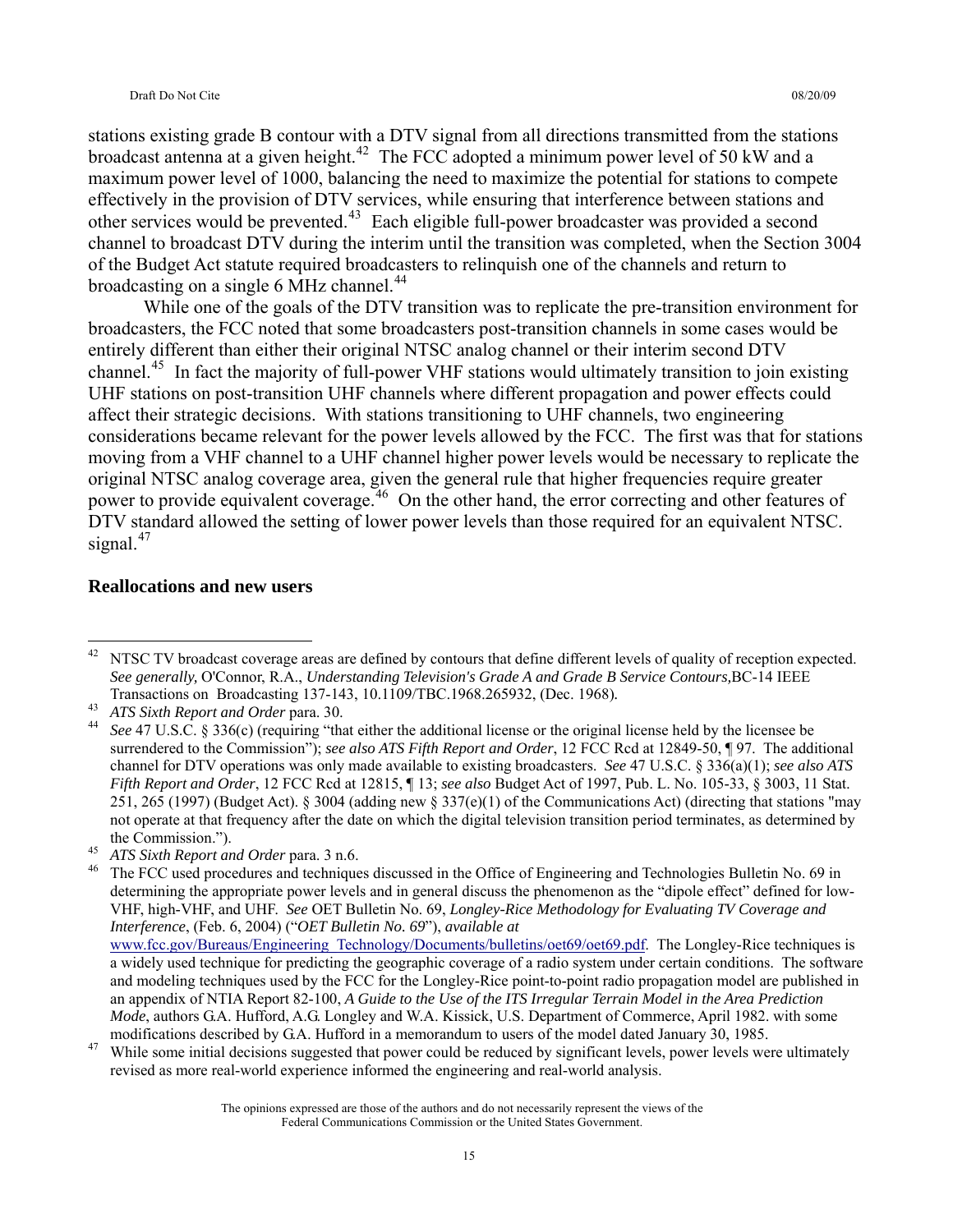#### Draft Do Not Cite 08/20/09

 Another factor that influenced the selection of transitioning stations' channels was found in the other primary goal of the DTV transition—that of reallocating for other uses TV broadcast spectrum not necessary for DTV. The Budget Act of 1997 required the FCC by January 1, 1998 to reallocate 24 megahertz of spectrum in the UHF channels 60-69 (746-806 MHz band) for public safety services and make the remaining 36 megahertz of the band available for commercial use via competitive bidding (auction) after January 1, 2001.<sup>[48](#page-15-0)</sup> The FCC reallocated TV channels 63-64 and 68-69 (764-776 MHz and 794-806 MHz bands) on a primary basis for fixed and mobile services available only to the public safety radio services.<sup>[49](#page-15-1)</sup> The FCC reallocated TV channels 60-62 and 65-67 (746-764 MHz and 776-794 MHz bands) for fixed, mobile, and broadcasting licensing to be assigned by competitive bidding. Broadcasting will have different status in different parts of the 746-806 MHz band. The new licensees in these commercial portions spectrum were to be permitted to provide broadcasting, as well as fixed or mobile services within their service areas with primary status. In addition, the FCC reallocated other spectrum reducing the amount of spectrum devoted to the television broadcast ultimately assigning TV broadcast to a "core spectrum" (*i.e.*, channels 2-51) after the end of the transition,<sup>[50](#page-15-2)</sup> making channels 52-69 totaling 108 MHz of spectrum available for other new uses.<sup>[51](#page-15-3)</sup>

As discussed in more detail below, TV broadcast use of channels outside the core spectrum was prohibited after February 17, 2009, but the delay of the DTV transition date by changes to the statute also delayed the making available of spectrum intended for public safety and commercial wireless uses. The spectrum made available from these reallocations was highly sought after because of its valuable propagation characteristics.<sup>[52](#page-15-4)</sup> Thus, while broadcasters were "made whole" by the replication of their existing analog service characteristics on their post-transition channel, which viewers could continue to identify as the original TV channel number using "virtual channels." Nevertheless, in some cases complicated cascading scenarios of stations moving channels to be vacated for use by other broadcasters or non-broadcast users may have also influenced broadcasters decisions regarding when and how to vacate existing analog NTSC channels.

#### **The Mandatory Transition to DTV and Cessation of Analog NTSC Broadcasting**

The Congress and the FCC took steps to ensure that consumers would enjoy the benefits of

<span id="page-15-0"></span><sup>48</sup> Budget Act,  $\S 3004$  (adding new  $\S 337(a)$  and (b) of the Communications Act of 1934, as amended).

<span id="page-15-1"></span><sup>49</sup> *See Reallocation of Television Channels 60-69, the 746-806 MHz Band*, ET Docket No. 97-157, Report and Order, 12 FCC Rcd 22953 (1998). As discussed in brief above, the FCC allocates spectrum on the basis of services such as for fixed or mobile use by public safety users regulated by FCC Rules in Part 90. In addition the FCC regulates users of some services in some bands on the basis of a priority of rights to protection, as "primary" or "secondary" users. *See* 47

<span id="page-15-2"></span>C.F.R. et seq 2.106, Table of Allocations. 50 *See Second DTV Periodic Report and Order*, 19 FCC Rcd at 18292, ¶ 33. The "core spectrum" included the low-VHF channels 2 to 4 (54-72 MHz) and 5 to 6 (76-88 MHZ), VHF channels 7 to 13 (174-216 MHz) and UHF channels 14-51 (470-698 MHz), but does not include TV channel 37 (608-614 MHz), which is used for radio astronomy research. In order to protect sensitive radio astronomy operations, use of TV Channel 37 was not allowed for NTSC or DTV service.

<span id="page-15-3"></span>See DTV Sixth Memorandum Opinion and Order, 13 FCC Rcd at 7419, ¶ 5; see also 47 C.F.R. § 73.603(c).<br><sup>51</sup> Channels 52-59 were reallocated for new wireless services in 2001. See Reallocation and Service Rules for the 698-74

<span id="page-15-4"></span>MHz Spectrum Band (Television Channels 52-59), GN Docket No. 01-74, Report and Order, 17 FCC Rcd 1022 (2002).<br>United States Government Accountability Office, Digital Television Transition: Issues Related to an Information  *Campaign Regarding the Transition*, GAO-05-940R at 49 (Sep. 6, 2005).

The opinions expressed are those of the authors and do not necessarily represent the views of the Federal Communications Commission or the United States Government.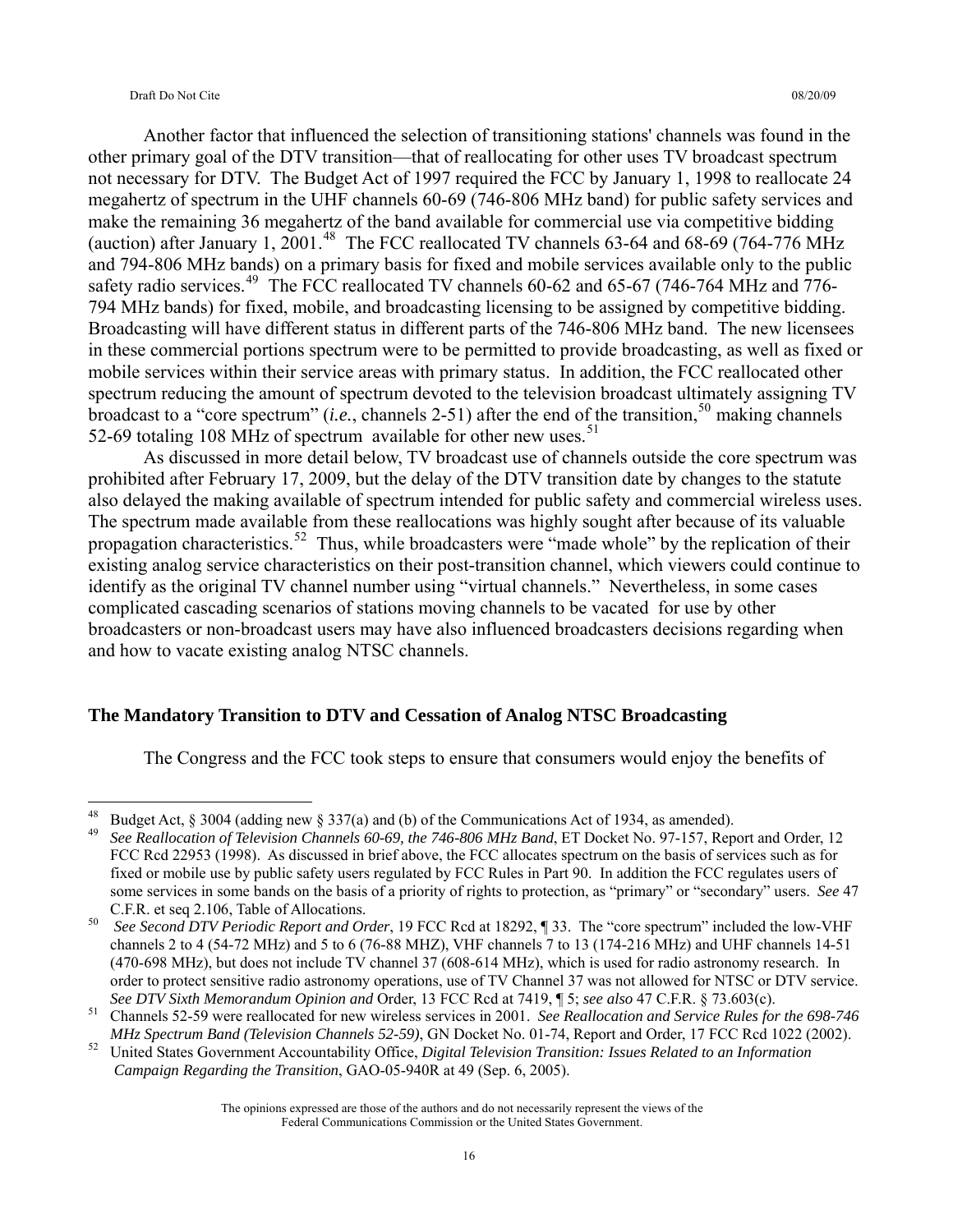DTV by both encouraging and requiring manufacturers and broadcasters to transition to the new standard. The policies encouraging compliance included licensing opportunities for broadcasters to develop DTV operations on separate channels. Encouraging broadcasters provision of DTV broadcasting and the ultimate goal of transitions all broadcasting to the new DTV standard proved challenging.

 Congress in the most significant revision of communications law since the establishment of the FCC, among other things, directed the FCC to provide new licenses to existing broadcasters for the provision of DTV broadcasting under the condition that broadcasters would have to return either the new or original analog license at some date.<sup>[53](#page-16-0)</sup> The FCC issued some 1600 licenses<sup>[54](#page-16-1)</sup> and adopted mandatory dates that stations would have to "transition" to DTV broadcasting and relinquish one of their channels that reflected the size of the markets where the stations were located.<sup>[55](#page-16-2)</sup> Stations in the top 10 markets would have to transition by May 1, 1999, affiliates in markets 11-30 by November 11, 1999, all other full-power commercial stations by May 1, 2002, and noncommercial stations by May 1, 2003. Congress revisited the issue in the Balanced Budget Act of 1997 codifying new deadlines for the DTV transition.<sup>[56](#page-16-3)</sup> The transition dates were subject to controversial conditions where "extensions" would be available, notably "if at least 15% of the television households in the market served by the station do not subscribe to a digital "multi-channel video programming distributor" (including cable or satellite services) and do not have digital TV sets or converters."<sup>[57](#page-16-4)</sup> Thus if eighty-five percent of households did not have DTV ready receivers or were subscribers of cable or satellite in any given market, the transition in that market would not proceed.

 The distribution of licenses to existing licenses proceeded after an unprecedented engineering effort that required a careful selection of geographically sited channel allotments at precise power levels to prevent interference to non-broadcast services and broadcast stations alike. Many DTV license allotments were made in the UHF band where higher power levels were necessary to maintain the equivalent service areas to the existing analog broadcast footprint.

 In 2001, then Chairman Michael Powell formed the FCC DTV Task force to track and facilitate Early progress of DTV adoption and preparations for the transition indicated signs of concern. In the Dallas / Fort Worth area, early tests in 1998 by WFAA with DTV resulted in interference to 12-heart monitors at the Baylor Univ. Medical Center interference on ch9. Additionally, stations complained of significant cost and difficulties with funding. KSTP-TV of Minn – ST Paul reported spending approx. \$1.5 mil in 1999 to upgrade its facilities for the transition.<sup>[58](#page-16-5)</sup> By 2002 75% of the 1240 broadcast stations had failed to meet their DTV construction requirements complaining of a variety of difficulties

 $\overline{a}$ 

<span id="page-16-0"></span><sup>&</sup>lt;sup>53</sup> Telecommunications Act of 1996, Pub. L. No. 104-104, 110 Stat. 56 (1996) (adding section 336 to the Communications Act of 1934).<br><sup>54</sup> The DTV spectrum provided was valued between \$11 billion and \$70 billion and the 104<sup>th</sup> Congress debated whether

<span id="page-16-1"></span>the FCC should be required to auction the DTV licensees to interested applicants but in the end no auction authority was provided to the FCC in the legislation. Lennard G. Kruger, Cong. Research Serv., Digital Television: An Overview at 4 (2006), http://www.opencrs.com/rpts/RL3126020060822.pdf. 55 *Advanced Television Systems and Their Impact Upon the Existing Television Broadcast Service*, *Fifth Report and Order*,

<span id="page-16-2"></span>MM Docket No. 87-268, FCC 97-116 para. 76.(rel. April 21, 1997).<br>Pub. L. No. 105-33, § 3003, 11 Stat. 251, 265 (1997).

<span id="page-16-3"></span>

<span id="page-16-4"></span> $57$  The other conditions included: if one or more of the television stations affiliated with the four national networks are not broadcasting a digital television signal; or if digital-to-analog converter technology is not generally available in the market of the licensee.<br><sup>58</sup> Roger L. Sadler, Electronic Media Law at 96 (Sage 2005).

<span id="page-16-5"></span>

The opinions expressed are those of the authors and do not necessarily represent the views of the Federal Communications Commission or the United States Government.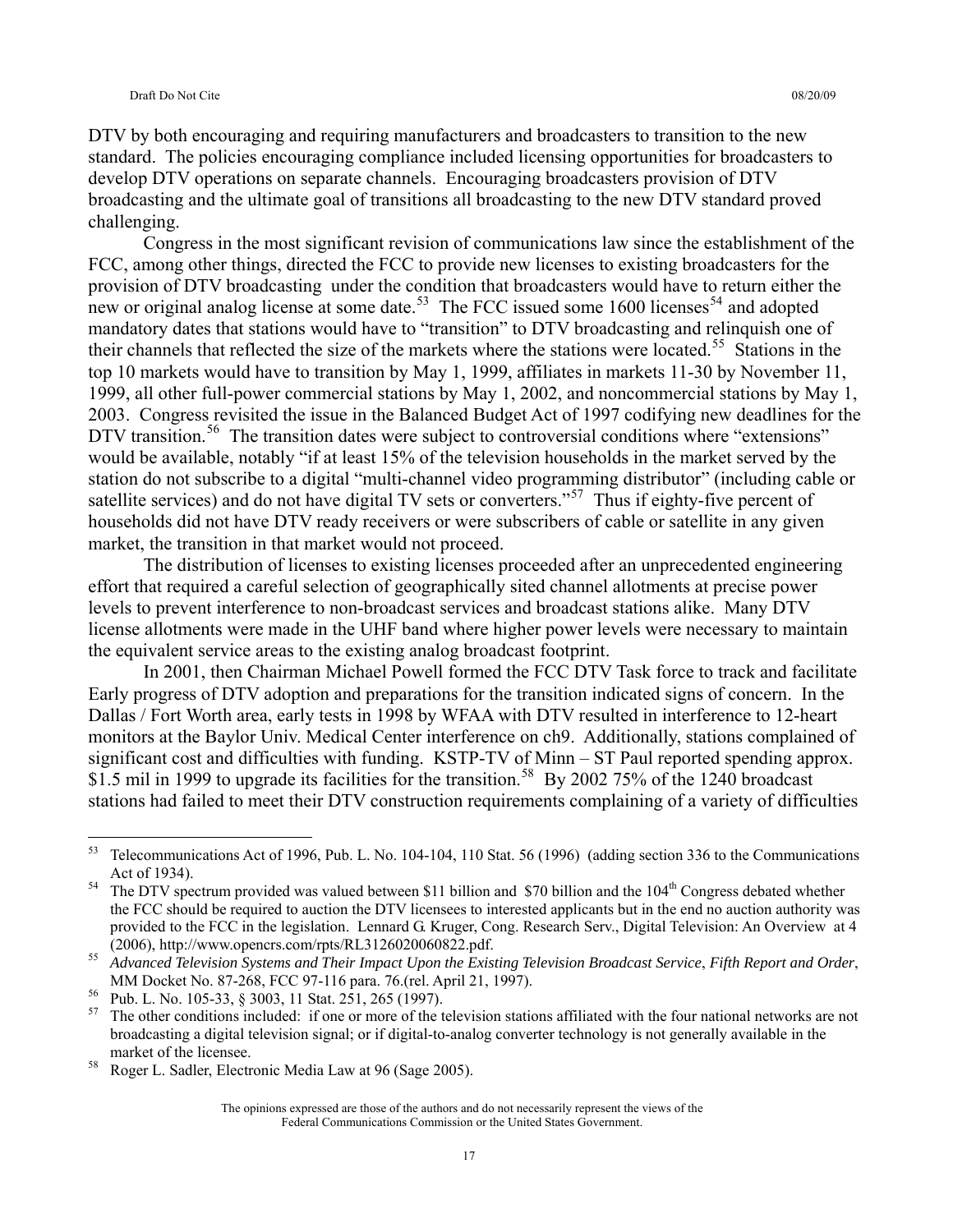#### Draft Do Not Cite 08/20/09

but foremost among concerns were difficulties acquiring new tower approvals with local governments and lack of funding for new facilities. As 2006 approached,the Congress became increasingly concerned that the 85% threshold would not be met and other concerns would prevent a timely transition. Debate began but not simply on extending the previous deadline instead focusing on adopting a new "hard" date that would not be subject to extensions or delays.

On February 8, 2006, the Deficit Reduction Act of  $2005^{59}$  $2005^{59}$  $2005^{59}$  set a new hard deadline directing that:

> The Federal Communications Commission shall take such actions as are necessary to terminate all licenses for full-power television stations in the analog television service, and to require the cessation of broadcasting by full-power stations in the analog television service, by February 18, 2009  $\dots^{60}$  $\dots^{60}$  $\dots^{60}$

In 2006 as the date set in the Balanced Budget Act of 1997 approached, Congress had again extended the deadline February 17, 2009 for the transition.

 Entering 2008, concerns in Congress again arose regarding the public's preparedness for the February 17, 2009 transition. In its report in November 2007, the Government Accountability Office concluded that no comprehensive plan or strategy to measure progress and results in the transition existed in the federal government., and that consumer outreach efforts were being conducted primarily by private sector stakeholders on a voluntary basis.<sup>[61](#page-17-2)</sup> As the nation entered the last months of the DTV transition, Congress and President Obama's concerns piqued. Citing serious concerns about the NTIA's coupon program<sup>[62](#page-17-3)</sup> and general preparedness of consumers, the DTV Delay Act was made law extending the deadline an addition four months to June 12, 2009.<sup>[63](#page-17-4)</sup>

#### **Voluntary Early Transition**

 In December 2007 in the Report and Order of the Third Periodic Review of the Commission's Rules and Policies Affecting the Conversion To Digital Television (Third Review R&O), the FCC adopted rules to allow stations to transition in advance of the February 17, 2009 date required by statute.<sup>[64](#page-17-5)</sup> The procedures outlined in the Report and Order provided for "Reductions or Terminations"

<span id="page-17-0"></span><sup>59</sup> 59 Digital Television Transition and Public Safety Act of 2005 ("DTV Act").Pub. L. No. 109-171, §§3001-3013, 120 Stat. 4, 21-28 (2006).<br><sup>60</sup> See S. 1932, 109th Cong. §3002(b) (2006) (enacted).

<span id="page-17-1"></span>

<span id="page-17-2"></span><sup>61</sup> United States Government Accountability Office, *Increased Federal Planning and Risk Management Could Further Facilitate the DTV Transition, GAO-08-43, November 2007.* The Department of Commerce's National Telecommunications and Information Administration (NTIA) administered the

<span id="page-17-3"></span>TV Converter Box Coupon Program authorized in the Digital Television Transition and Public Safety Act of 2005, P.L. 109-171 (2005). Households were eligible to receive two \$40 "coupons" good towards the purchase of qualifying digital converter boxes. During the weeks leading up to the transition significant numbers of consumers were on a waitlist to receive coupons while expired coupons funds were recommitted and the overall total funding for the program neared exhaustion. *See generally* http://www.ntia.doc.gov/dtvcoupon/index.html.<br>DTV Delay Act, Pub. L. No. 111-4, 123 Stat. 112 (2009). Press Release, President Barack Obama, Statement of

<span id="page-17-4"></span>President Barack Obama on Signing the DTV Bill (Feb. 11, 2009), *available at* http://www.whitehouse.gov/the press office/Statementof PresidentBarackObamaonSigningtheDTVBill/. Most stations had the option of sticking with the original date and some one-quarter did. 64 T*hird Periodic Review of the Commission's Rules and Policies Affecting the Conversion To Digital Television,* MB Docket

<span id="page-17-5"></span>

The opinions expressed are those of the authors and do not necessarily represent the views of the Federal Communications Commission or the United States Government.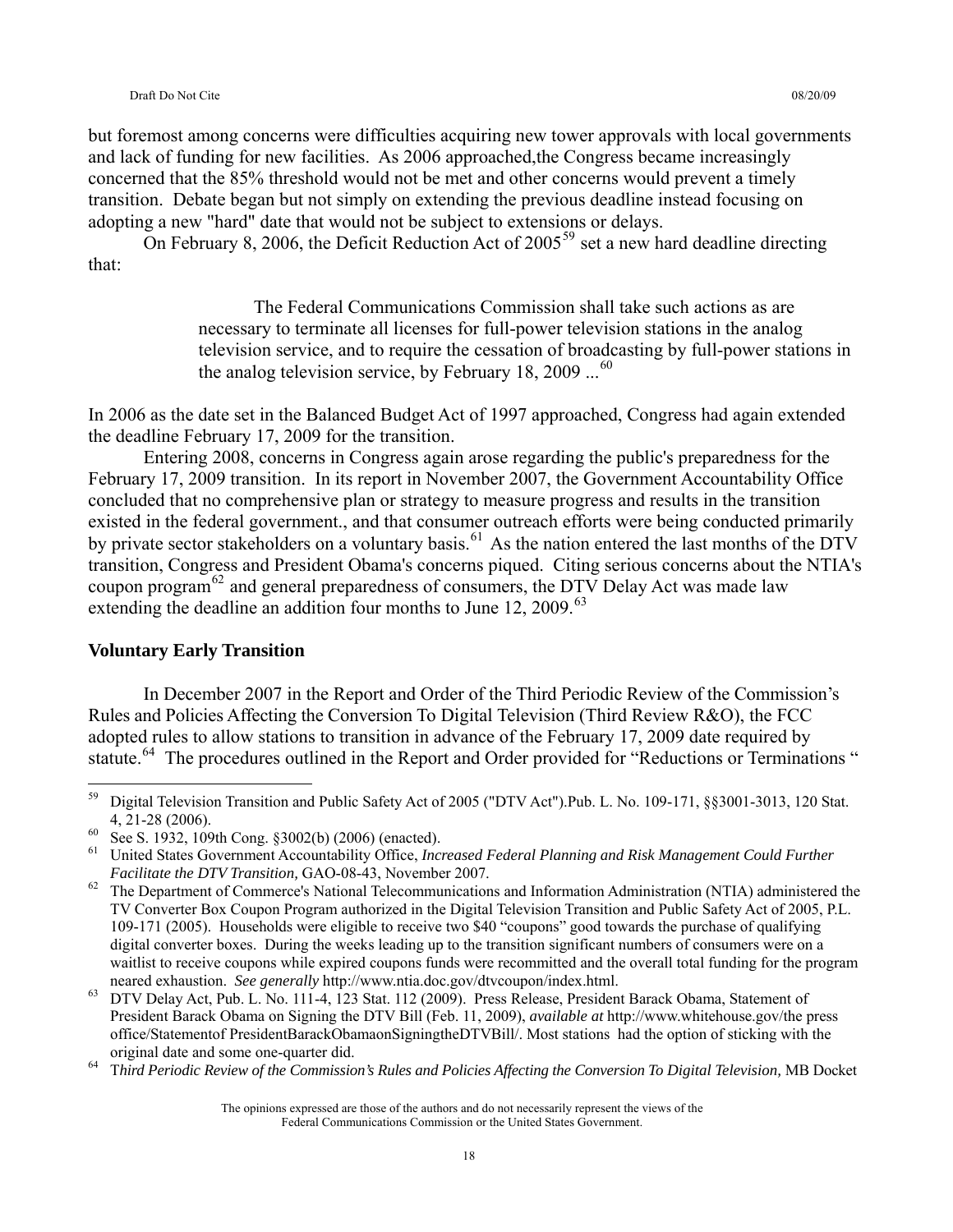of an existing service where the change would facilitate certain goals of the transition. The procedures outlined eligibility requirements, required showings to the Commission, and requirements to inform viewers, for early terminations prior to the last 30-days and after. After the DTV Delay Act of 2009 changed the transition date from February 17, 2009 to June 12, 2009, in the legislation directed that the same rules should be applied with some modifications. The procedures vary slightly depending on the service but most importantly how soon a change would occur with respect to the mandated transition date.

#### **Prior to November 19, 2008**

 The Third Review R&O outlined rules for different service scenarios. The Analog Service Reduction and Termination rules related to the termination of the existing analog NTSC service, and are in effect the early DTV transition of a station.<sup>[65](#page-18-0)</sup> The procedures for analog termination generally describe the standard for the other service changes. The first is that stations were required to obtain approval from the FCC before making changes. Request were required to be filed 90 days in advance of the planned termination or reduction of its analog service and were required to satisfy that:

- (1) The station demonstrates that its analog service reduction or termination is directly related to the construction and operation of its, or another station's, post-transition facilities; and <sup>[66](#page-18-1)</sup>
- (2) The station notifies viewers on its analog channel about the planned service reduction or termination and informs them about how they can continue to receive the station, as detailed  $helow<sup>67</sup>$  $helow<sup>67</sup>$  $helow<sup>67</sup>$

The FCC in the Third Review R&O identified that the record had strongly favored allowing stations the flexibility to permanently reduce and/or terminate their analog service before the statutory deadline if the station's technical facilities and the conditions in its market warranted the change.<sup>[68](#page-18-3)</sup> Viewer notification was an important component of the early termination procedures and were required to

<span id="page-18-2"></span>post-transition DTV facilities on that channel. Id. para. 116<br><sup>67</sup> Notifications were required every day on-air at least four times a day including at least once in primetime for the 60 days prior to the planned service reduction or termination.. The notifications were required to include: (1) the station's call sign and community of license; (2) the fact that the station is planning to or has reduced or terminated its analog or digital operations before the transition date; (3) the date of the planned reduction or termination; (4) what viewers can do to continue to receive the station, i.e., how and when the station's digital signal can be received;2 (5) information about the availability of digital- to-analog converter boxes in their service area; and (6) the street address, email address (if available), and phone number of the station where viewers may register comments or request information. *Id*. para. 117. 68 *Id*. para. 109.

<span id="page-18-3"></span>

<span id="page-18-1"></span><span id="page-18-0"></span>

No. 07-91, Report and Order, FCC 07-229 (rel. December 31, 2007) (Third Review R&O).<br><sup>65</sup> Third Review R&O para. 107.<br><sup>66</sup> Examples identified as "directly related" to the construction and operation of post-transition faci Stations that need to reposition their digital and analog antennas before the end of the transition; (2) Stations that need to add a third antenna to their tower but cannot do so without reducing or terminating analog service because the tower cannot support the weight of the additional transmission facilities; (3) Stations on a collocated tower that must coordinate a reduction or termination with other stations in order to configure their final, post-transition facilities; (4) Stations with equipment currently in use with their analog operations that they plan to use with their digital operations; and (5) Stations that must terminate operation on their analog channel in order to permit another station to construct its

The opinions expressed are those of the authors and do not necessarily represent the views of the Federal Communications Commission or the United States Government.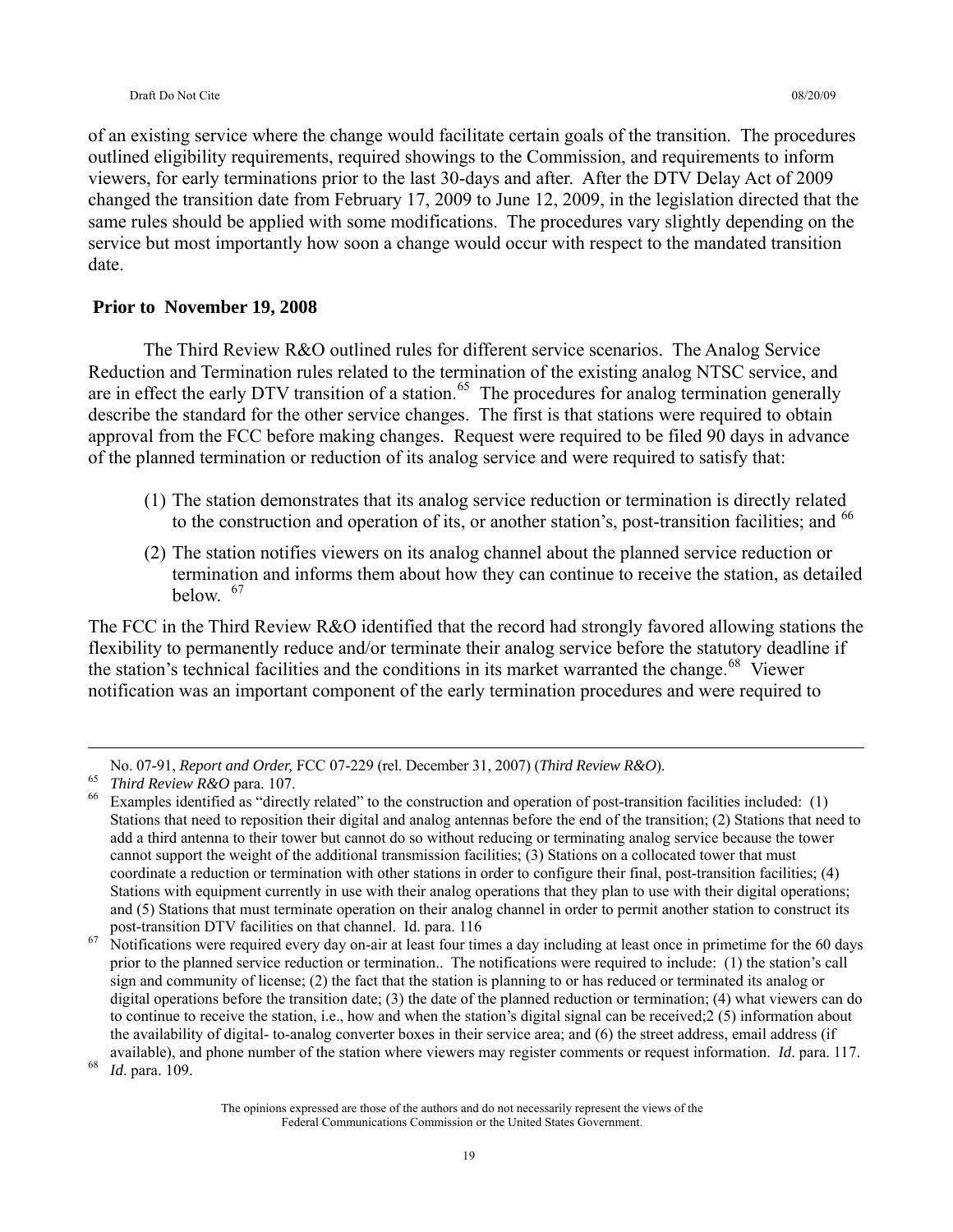commence no fewer than 60 days prior to reduction or termination of the analog signal.<sup>[69](#page-19-0)</sup> As part of an early transition, stations terminating their analog and commencing DTV service on their analog channel or moving to a new channel for post-transition operations were also allowed to terminate existing digital service on their pre-transition DTV channels prior to the transition date. flexibility to reduce or terminate existing analog or pre-transition digital service prior to the February 17, 2009 transition date where necessary to permit stations to finalize construction of their posttransition facilities. [70](#page-19-1)

 The procedures also provided for early transitions of satellite stations and most stations with an out-of-core DTV channel to terminate pre-transition digital service and transition directly from their analog to their post-transition digital channel (*i.e.*, "flash cut" approval),<sup>[71](#page-19-2)</sup> move digital channels to new channels,<sup>[72](#page-19-3)</sup> The FCC viewed favorably these early transitions identifying that they could advance and facilitate the transition by freeing engineering and construction resources for those stations building later and advance the transition by setting in motion "daisy-chains" of early transitions, *i.e.*, as channels are vacated by the departing station they will be freed-up for the incoming station

#### **Early Termination From November 19, 2008 through February 16, 2009**

 The FCC provided a streamlined notification procedures for stations terminating (analog or digital) within 90 days of the February 17, 2009, transition date (i.e., beginning on or after November 19, 2008). Stations were permitted to terminate analog or digital service within 90 days before the transition date by filing a notification with the Commission. The FCC required the notification be filed 30 days in advance of the planned service reduction or termination and include a showing that the service reduction or termination was necessary for purposes of the transition. The FCC did not require prior approval, but stations were required to notify their viewers on their pre-transition channel(s) (analog and digital) about the planned service change and inform how consumers could continue to receive the station.

#### **Early Termination on February 17, 2009**

 The DTV Delay Act provided that stations that sought to terminate their analog service prior to the new June 12, 2009 date would be subject to the FCC's existing rules for early termination of analog service.<sup>[73](#page-19-4)</sup> For stations that wanted to terminate analog service on February 17, 2009 the FCC waived

 $\overline{a}$ 

<span id="page-19-1"></span>

<span id="page-19-3"></span><span id="page-19-2"></span>

<span id="page-19-0"></span><sup>&</sup>lt;sup>69</sup> *Id.* para. 114.<br><sup>70</sup> *Id.* para. 118.<br><sup>71</sup> *Id.* para. 124.<br><sup>72</sup> *Id.* para. 121. Moving from a pre-transition DTV channel to a post-transition channel was allowed provided: (1) The early transitioning stations will not cause impermissible interference to another station; and (2) The early transitioning stations continue to serve their existing viewers for the remainder of the transition and commence their full, authorized

<span id="page-19-4"></span>post-transition operations upon expiration of the February 17, 2009 transition deadline.<br>DTV Delay Act, § 4(a) ("PERMISSIVE EARLY TERMINATION UNDER EXISTING REQUIREMENTS.— Nothing in this Act is intended to prevent a licensee of a television broadcast station from terminating the broadcasting of such station's analog television signal (and continuing to broadcast exclusively in the digital television service) prior to the date established by law under section 3002(b) of the Digital Television Transition and Public Safety Act of 2005 for termination of all licenses for full-power television stations in the analog television service (as amended by section 2 of this Act) so long as such prior termination is conducted in accordance with the

The opinions expressed are those of the authors and do not necessarily represent the views of the Federal Communications Commission or the United States Government.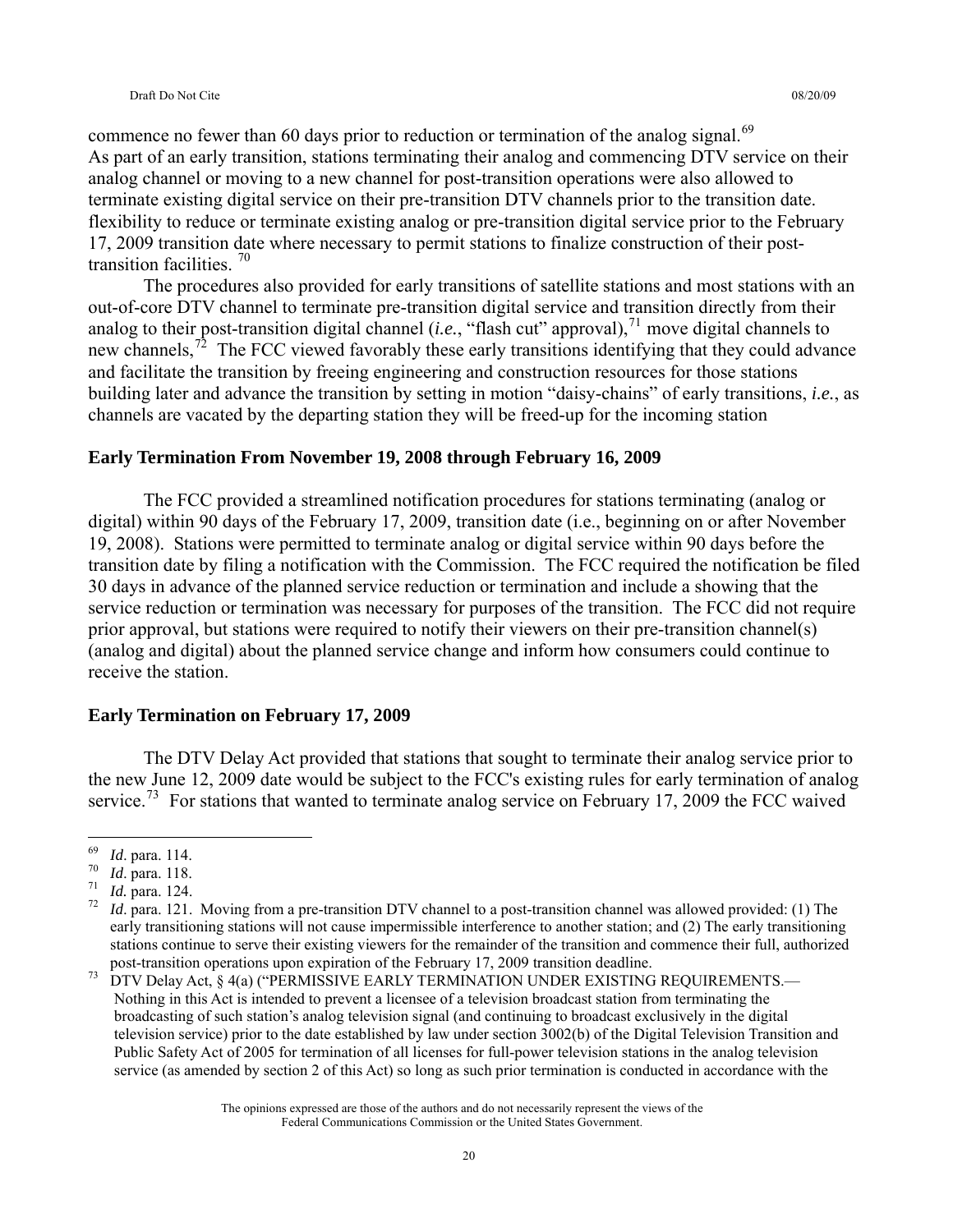generally Third Review R&O requirements of prior Commission approval, 60 days of viewer notification and 90-day advance notification, subject to certain conditions.<sup>[74](#page-20-0)</sup> Stations were not required to submit pleadings or engineering in support of waiver requests, as the Public Notice operated as a waiver, and no express grant of the waiver was required. Thus stations that intended to transition and had incentives were generally permitted to transition on the February 17, 2009 date.

#### **Early Termination after February 18, 2009**

 As discussed above the DTV Delay Act postponed the mandatory analog shutoff date from February 17, 2009 to June 12, 2009 and stations that sought to transition on February 17, 2009 were in most cases allowed to do so subject to a waiver of the *Third Review Report and Order* requirements. However, stations that sought to transition after February 17, 2009 were subject to the requirements of the existing rules. The rules for an early termination 90 days prior to the transition date, then June 12, 2009, did not require FCC approval, but requests that would occur during the period after February 17, 2009 until March 13, 2009 were subject to the rules requiring advance approval and fillings showing need. As no waiver was provided for the requirements during this period a *de facto* cooling off period occurred immediately after the transition where stations did not terminate analog transmission and transition to digital only broadcast. As of March 14, 2009, the day 90 days before the new statutory transition deadline of June 12, 2009, the streamlined notification procedures were again available to broadcasters. For stations terminating analog on or after March 14, the FCC required at least 30 days prior notification of termination date and viewer notifications for at least 30 days prior to the termination of analog service. However, transitioning stations after February 17, 2009 were subject to a number of addition public interest obligations.

 Affiliates of the major networks – ABC, CBS, Fox and NBC – that wished to terminate analog service prior to June 12, subject to other public interest requirements, were required to ensure that at least 90% of their analog viewers would continue to receive analog service from another major network affiliate through June 12. While the service could consist of continuing regular analog programming from one or more of the major network affiliates remaining on the air until the transition, service was also possible from an "enhanced nightlight" service making available in analog news, public affairs and emergency information from a major network affiliate. The Short-term Analog Flash and Emergency Readiness Act ("Analog Nightlight Act")<sup>[75](#page-20-1)</sup> had required the Commission to develop and implement a voluntary program to "encourage and permit" analog television service for a 30-day period after the DTV transition for viewers who had not successfully transitioned by the deadline.<sup>[76](#page-20-2)</sup> This voluntary program became a component of the requirements after the delay, except for noncommercial stations experiencing significant financial hardship that were allowed to terminate analog service beginning on

Federal Communications Commission's requirements in effect on the date of enactment of this Act, including the flexible procedures established in the Matter of Third Periodic Review of the Commission's Rules and Policies Affecting the Conversion to Digital Television (FCC 07-228, MB Docket No. 07-91, released December 31, 2007)").<br>FCC Announces Procedures Regarding Termination of Analog Television Service On or After February 17, 2009:

<span id="page-20-0"></span>

<span id="page-20-1"></span>Termination Notifications for February 17, 2009 Must Be Filed By Monday, February 9, FCC 09-6 (rel. Feb. 5, 2009).<br>Short-term Analog Flash and Emergency Readiness Act, Pub. L. No.110-459, 122 Stat. 5121 (2008) ("Analog Nig *Act*").<br>The Analog Nightlight Act was enacted on December 23, 2008, prior to the enactment of the DTV Delay Act, Pub. L.

<span id="page-20-2"></span>No. 111-4, 123 Stat. 112 (2009), which changed the nationwide transition deadline from February 17 to June 12, 2009.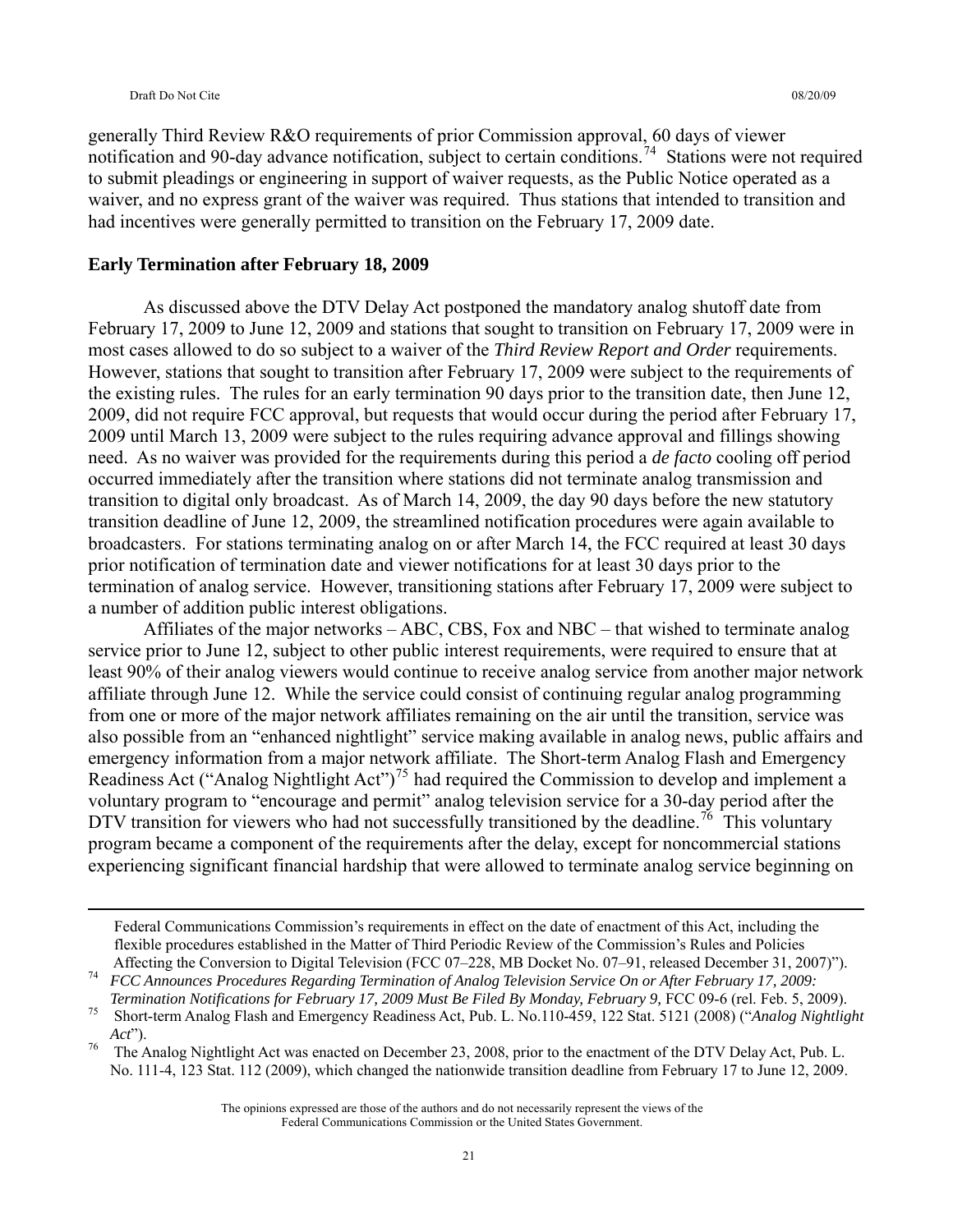#### March 27.

#### **Cost-sharing and Coordination Among Broadcasters**

 DTV licensees that did not receive permission to terminate analog service early subject to the requirements of the *Third Review Report and Order* or abandon their second DTV channel were obligated to maintain both their analog and digital facilities. The maintenance of duplicitous analog and digital facilities were widely cited as highly costly and used to justify early terminations by stations after February 17, 2009.<sup>[77](#page-21-0)</sup> In some cases engineering concerns prevented the use of the same antennas or siting DTV facilities at the analog location and some stations choose to construct separate facilities. Older analog broadcast transmitters constructed of "tube" based non-solid state components can be particularly difficult to source parts for and can require particular engineering expertise to maintain, creating an additional business risk to maintaining an analog facility in tandem with a operational DTV facility.

 Costs of consumer education were a concern of broadcast stations, and in many markets the FCC reported that call centers, walk-in centers, and other efforts were conducted cooperatively by broadcasters. In some cases facilities were run with some stations actively conducting the operations and staff with funds pooled by other broadcasters participating passively in the efforts.<sup>[78](#page-21-1)</sup> Another example of cost-sharing can be found where stations in some markets pooled resources to address obligations for at least one station to remain analog after a switch to DTV by remaining stations in a market, subject to the requirements of the Short-term Analog Flash and Emergency Readiness Act and early termination rules in the Third Review Report and Order.<sup>[79](#page-21-2)</sup> A passive firm might weigh an active firms ability to recoup some value from remaining analog against the costs the firm would incur in maintaining the analog facility.

### *Game theory model*

 In this section, we present a simple game theoretic model of the stations' decisions of when to transition to DTV. The purpose of the model is to formalize the notion that stations not only look at their own costs and viewership when deciding to switch early, but also look to the decisions they expect other stations in their market to make. Following the language of game theory, we refer to the latter aspect of the decision as *strategic*. For clarity of presentation, we model a local television market with only two stations, labeled 1 and 2. Each station is assumed to want to maximize its profit during the transition period, and sets aside the impact of its current actions on profits after the transition period. A

<span id="page-21-0"></span> $77\,$ 77 An FCC official discussing its complaint driven approach for post-transition enforcement efforts against stations failing to terminate analog service, cited the significant costs involved in maintaining two separate broadcasting facilities as one reason it was unlikely a station would violate the analog termination.<br><sup>78</sup> In the State of Oregon and in other parts of the country, Public Broadcast stations with existing facilities for handling

<span id="page-21-1"></span>large call volumes served as the call centers for the entire broadcast market. *See generally* Oregon Public Broadcasting, Digital TV Transition Happens today!, June 12, 2009, available at

<span id="page-21-2"></span>http://www.facebook.com/note.php?note\_id=91606741957.<br>Implementation of Short-Term Analog Flash and Emergency Readiness Act; Establishment of DTV Transition "Analog *Nightlight" Program*, MB Docket No. 08-255, Report and Order, FCC 09-2 (rel. Jan 15, 2009) ("*Analog Nightlight Order*"). The FCC reported 121 stations providing nightlight service in 87 markets after the June 12 transition.

The opinions expressed are those of the authors and do not necessarily represent the views of the Federal Communications Commission or the United States Government.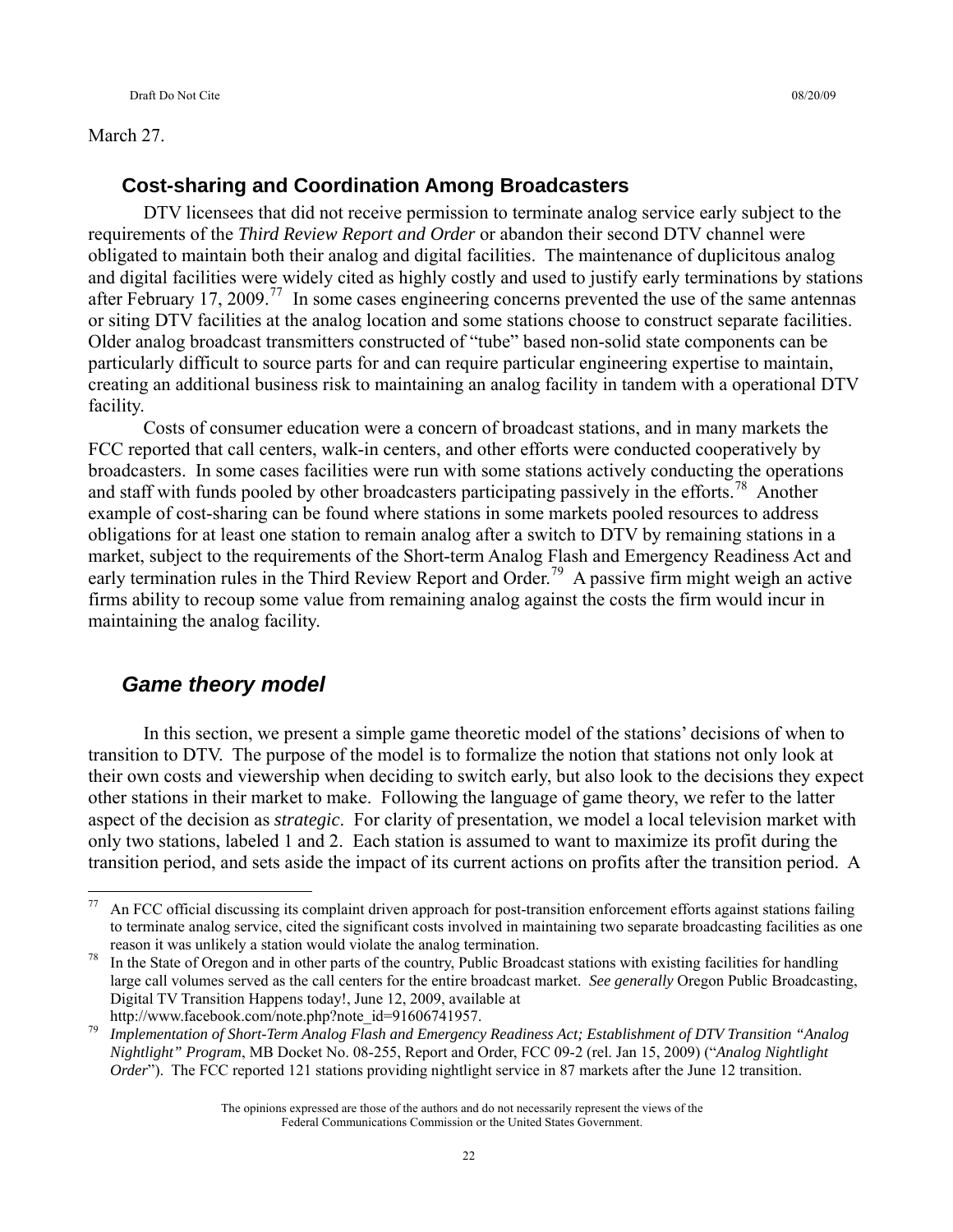station earns profits by selling advertising at rate *p* per viewer.<sup>[80](#page-22-0)</sup> Revenue from advertising is *pq*, where *q* is the station's viewership. To broadcast, in the short run a station incurs only fixed costs, which are of the form

$$
C = F + wx \tag{1}
$$

where *F* includes labor, rent, capital, and other non-power costs, *w* is the price of electricity, and *x* is the amount of electricity used, which is a function of technical characteristics of the tower and antenna used.

 The action *a* available to each station is to transition early to digital broadcasting and turn off analog on February 17 (action  $a = D$ ), or to continue analog broadcasting for the time being (action  $a =$ *A*). From here on we refer to switching on or before Feb. 17 as switching "early". Some elements of profit are affection by the decisions. In particular, viewership *q* for a station depends on both stations' actions. If station *i* switches to DTV early, assume that there is a known probability that something goes wrong with the transition, causing an expected fraction  $\phi_i$  of the original  $q_i^0$  viewers to switch to watching the other station.<sup>[81](#page-22-1)</sup> Thus, the risk a station takes from action  $\overrightarrow{D}$  is losing viewers to the other station. The benefit for the station of transitioning early is the power savings:  $x(a_i) \in \{x_i^A, x_i^D\}$ , with  $x_i^A > x_i^D$  (that is, it takes less power to broadcast DTV than in analog). The ad price *p*, the price of electricity  $w$ , and the non-power cost  $F$  are invariant with respect to a station's action, the latter because this is a short-run analysis.<sup>[82](#page-22-2)</sup> There is no economic switching cost, since every station was supposed to be ready to switch in February. Thus, by the time of the current decision to be made, switching costs were already sunk. To keep the theoretic model simple, we ignore the fact that even if all went well with the transition some stations broadcast footprint was planned to change.<sup>[83](#page-22-3)</sup> We also leave out the possibility that the superior quality or additional video and audio channels enabled by DTV will attract viewers away from analog stations.

The profit of station *i*, given its action *ai* and its opponents action *aj*, can therefore be expressed as:

$$
\pi(a_i, a_j) = pq_i(a_i, a_j) - C_i(a_i) \tag{1}
$$

where

 $\overline{a}$ 

$$
C_i(a_i) = F_i + wx(a_i)
$$
 (1')

$$
q_i(A,A) = q_i(D,D) = q_i^0
$$
 (2a)

$$
q_i(A,D) = q_i^0 + \phi_i q_j^0
$$
 (2b)

<span id="page-22-0"></span><sup>&</sup>lt;sup>80</sup> Broadcast advertising prices within a DMA and daypart are largely proportional to the Nielsen point rating of a show (which measures viewership). Negotiations between advertisers and stations can lead to other prices, which we ignore in the model. We also set aside the fact that  $pq$  varies by daypart.<br><sup>81</sup> For simplicity, we assume there is no leakage of viewership to cable or satellite television. Around the time of the

<span id="page-22-1"></span>transition, industry observers expected few OTA viewers to switch to cable or satellite (Dickson, 2009). However, Time Warner Cable claimed to gain 80,000 new subscribers from the transition (Wein, 2009).<br><sup>82</sup> We are also assuming that the transition decisions, which needed to be finalized in the space of about a week before

<span id="page-22-2"></span>February 17, were made without enough time to alter the engineering details of the two options facing the station. In other words, for purposes of our modeling we take  $\phi$  as exogenous.<br><sup>83</sup> In the empirical work, we relax this assumption.

<span id="page-22-3"></span>

The opinions expressed are those of the authors and do not necessarily represent the views of the Federal Communications Commission or the United States Government.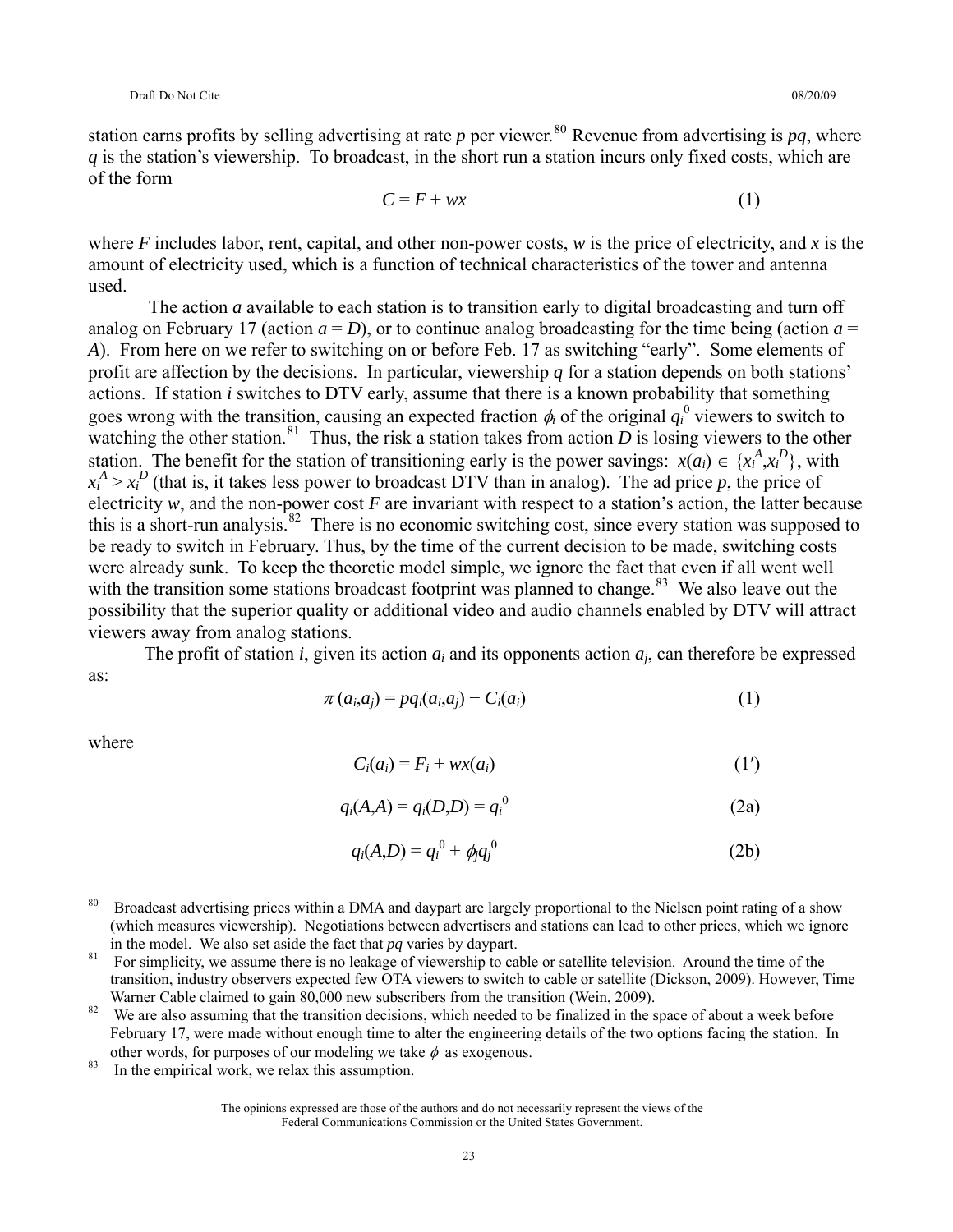Draft Do Not Cite 08/20/09

$$
q_i(D,A) = q_i^0 - \phi_i q_i^0
$$
 (2c)

In (1)-(2), *qi* denotes the expected number of viewers for station *i* during the transition period (we assume the stations are risk neutral).

Given the profit functions, we can now look for the Nash equilibria of the  $2\times 2$  game. The payoff bimatrix is:

|         |   | Station 2                                 |                                                   |  |  |
|---------|---|-------------------------------------------|---------------------------------------------------|--|--|
|         |   |                                           |                                                   |  |  |
| Station | Α | $\bigcap_{\iota}(A),$<br>$pq_1$<br>$9q_2$ | $-C1(A),$<br>$\phi_2 q_2$<br>$p(q_1)$<br>$\Omega$ |  |  |
|         | D | $T_1(D),$                                 | (D),                                              |  |  |

To get insight into the stations' strategies, consider the decision facing station 1. For convenience, define  $d_i = p \phi_i q_i^0$ , the expected lost revenue from transitioning early, and define  $\Delta_i = w(x_i^A - x_i^D)$ , the cost savings from turning off analog. If station 1 expects that station 2 will choose action *A*, then (comparing the payoffs to 1 in the first column of the bimatrix above) 1 chooses to coordinate its actions and also play *A* if and only if  $d_1 \geq \Delta_1$ .<sup>[84](#page-23-0)</sup> This condition states that station 1 is willing to coordinate on *A* if the expected costs of transitioning  $(d_1)$  outweigh the benefits (the cost savings  $\Delta_1$ ). If, instead, station 1 expects that station 2 will choose action *D*, then (comparing the payoffs to 1 in the second column of the bimatrix above) 1 chooses to coordinate its actions and also play *D* if and only if  $d_2 < \Delta_1$ . If not, then the expected benefits of letting station 2 move first  $(d_2)$  would outweigh the costs of transitioning and station 1 would play *A*.

Given that the decision facing station 2 involves the same considerations, it is apparent that Nash equilibrium thus depends on the size of  $\Delta_i$  relative to  $d_1$  and  $d_2$ , for  $i = 1,2$ . The various permutations of the magnitudes boil down to four cases for Nash equilibrium in pure strategies:

| Case | Conditions                                  | Nash equilibrium |
|------|---------------------------------------------|------------------|
|      | $d_1 \geq \Delta_1$ and $d_2 \geq \Delta_2$ | (A, A)           |
|      | $\Delta_2 \leq d_1 \leq \Delta_1$           | (D, A)           |
|      | $\Delta_1 \leq d_2 \leq \Delta_2$           | (A, D)           |
|      | $d_1 < \Delta_2$ and $d_2 < \Delta_1$       | (D, D)           |

There are two other cases possible<sup>[85](#page-23-1)</sup> for which no pure strategy equilibrium exists (although Nash in mixed strategies do exist) which we ignore for now. The intuition behind the cases is as follows. In case 1, both stations have a small cost savings from transitioning relative to their expected lost revenue, and so neither switches early. Under the parameter region of case 1, the game is the classic Prisoners' Dilemma: both stations would like to end up in the (*D*,*D*) cell of the game, where operating costs are lower, but have incentive to stay analog to avoid giving the other firm an advantage. In the other

 $\overline{a}$ 

<span id="page-23-1"></span><span id="page-23-0"></span>We assume that players choose to delay transition whenever they are indifferent between transitioning or not.<br><sup>85</sup> They are  $\{d_i < \Delta_1 < d_i \text{ and } d_i < \Delta_2 < d_j\}$ , for  $i=1,2, j \neq i$ .

The opinions expressed are those of the authors and do not necessarily represent the views of the Federal Communications Commission or the United States Government.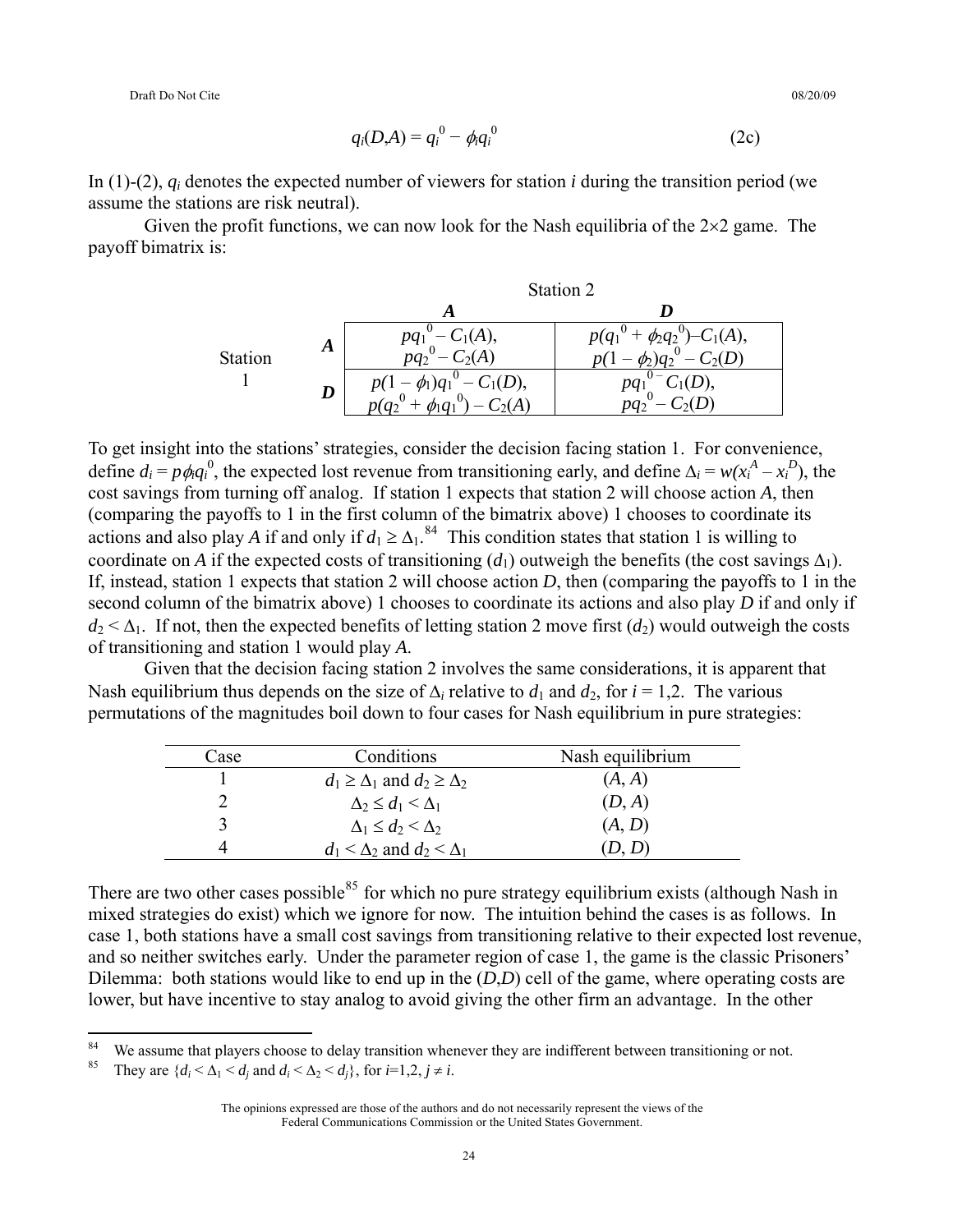coordination outcome, case 4, both stations face large cost savings from switching early relative to the expected gain of viewers from the other station if delaying (large enough that the aspect of the Prisoners' Dilemma disappears), and so both switch early.

 In the non-coordination outcomes, cases 2 and 3, one of the stations' electricity cost savings outweighs its potential lost viewership, and given that it therefore switches early, the other station's relatively small electricity cost savings leads it to wait, hoping to gain viewers from the other station. The formal game confirms the simple expectation that stations will coordinate on delaying transition when their own cost savings are small relative to risk of losing viewers. Stations will coordinate on transitioning when their prospect of gaining viewers from the other station is small relative to their cost savings. Here the strategic element of the decision (i.e., looking at how the other station's decision affects your station's profit) is apparent. The formal theory also shows a less obvious result: the stations will not coordinate their actions when the expected cost of one station transitioning unilaterally (*di* for station *i*) falls midway between the electricity cost savings of the two stations.

The next step leading to structural estimation of the parameters of the game, following the New Empirical Industrial Organization literature on empirical estimation of discrete games, would be to add econometric error terms to the profit functions and derive the probabilities of ending up in the various cases. The implied probabilities could then be used for maximum likelihood estimation, as in the entry game of Bresnahan and Reiss (1987), or the method of simulated moments as in Berry (1992). In this preliminary version of the paper, we do not pursue this approach. Instead, we explore whether the strategic implications of the model are borne out in simple reduced form estimations.

The implications of the model are summarized below. Each statement is to be understood holding other factors constant:

- 1. Each station is more likely to transition early the greater is its  $\Delta$ . This implies that higher electricity prices and greater power savings from transition make the decision to transition early more likely.
- 2. Each station is more likely to transition early the lower is its *d*. This implies that a lower probability of losing viewers, a lower number of viewers potentially lost, and lower ad prices make the decision to transition early more likely.
- 3. Each station is more likely to transition early the greater the difference between its  $\Delta$  and its rival's *d*. In addition to the implications under (1), this further implies that a lower expected number of the *rival's* viewers potentially gained, and (as in (2)) lower ad prices make the decision to transition early more likely.

We explore these implications in our empirical section below.

### **Data**

 To analyze stations' decisions and test the implications of our model, we gathered data from a variety of sources. No confidential FCC data are used, although some data come from proprietary industry databases as noted below.

#### **Stations Decisions**

The stations' transition decisions are taken from FCC reports stating which stations had

The opinions expressed are those of the authors and do not necessarily represent the views of the Federal Communications Commission or the United States Government.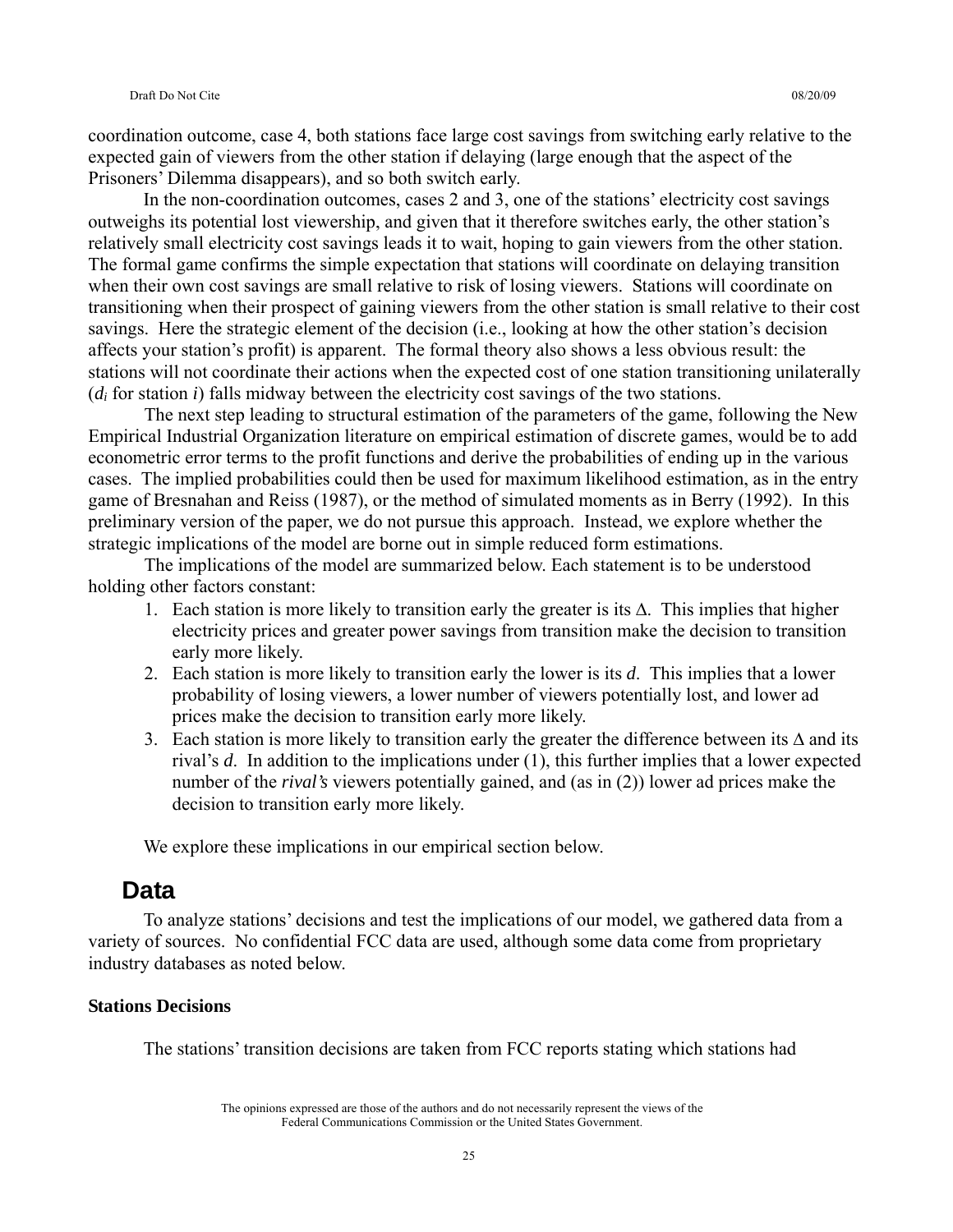switched to DTV before February 17, which switched on that date, and which had planned to switch then but changed their decision in response to FCC action.<sup>[86](#page-25-0)</sup>

#### **Station Characteristics**

 In this version of the paper we use only minimal station characteristics. The DMA, state of location, and network affiliation of a station (if any) is from Warren's *TV and Cable Factbook* proprietary database. Only full-power stations are included in our data. The change in the power requirement from switching to digital (measured as the difference in ERP between analog and digital broadcast) is available from public FCC sources.<sup>[87](#page-25-1)</sup> The FCC also released estimates of the interference a station's digital broadcast was expected to receive from other broadcasts in the area, and we use the fraction of the DTV broadcast footprint so affected.<sup>[88](#page-25-2)</sup> The electricity cost facing each station is taken to be the state average commercial retail electricity price for 1Q2009, from the Energy Information Administration.<sup>[89](#page-25-3)</sup> For a subset of the stations, additional information is publicly available from FCC sources: the population covered by the analog and digital broadcasts of the station and the loss in covered population from the DTV transition. $90$ 

#### **Market Information**

 We take the Nielsen DMA in which the station broadcasts to be the relevant market. While a station's footprint will not reach every corner of a DMA, and not all stations overlap fully with each other within a DMA, the DMA is the standard market definition for television broadcasting in industry and in academic research (e.g., Brown and Alexander, 2005).

DMA level variables were collected from the *SRDS Media Solutions* database, and include demographic variables from Claritas and ad price data from  $SQAD$ <sup>[91](#page-25-5)</sup>. We supplemented this primary

<span id="page-25-0"></span><sup>86</sup> 86 See Appendix A to *FCC Public Notice DA 09-221* (February 10, 2009) for stations terminating analog broadcasting before Feb. 17 and for stations planning to terminate on Feb. 17. See Appendices to *FCC Public Notice DA 09-245* (February 13, 2009) for which stations were allowed to actually terminate on Feb. 17.<br><sup>87</sup> The ERP data for most of the stations are from the FCC's second report on broadcast coverage leading up to the

<span id="page-25-1"></span>transition, available at [http://www.fcc.gov/dtv/markets/report2.html.](http://www.fcc.gov/dtv/markets/report2.html) Additional ERP data (particularly those for stations that transitioned to DTV before February 17) are from the FCC's Media Bureau Consolidated Database System (CDBS) (see<http://www.fcc.gov/mb/databases/cdbs/>).<br>
See Appendix B to MO&O on Recon of the Seventh R&O and Eighth R&O, FCC-08-72, released March 6, 2008.<br>
EIA, Electric Power Monthly, Table 5.6.B. "Average Retail Price of Electr

<span id="page-25-2"></span>

<span id="page-25-3"></span>Sector, by State, Year-to-Date through April 2009 and 2008 (Cents per kilowatthour)," July 10, 2009,

<span id="page-25-4"></span>[http://www.eia.doe.gov/cneaf/electricity/epm/table5\\_6\\_b.html#\\_ftnref1,](http://www.eia.doe.gov/cneaf/electricity/epm/table5_6_b.html#_ftnref1) accessed August 1, 2009.<br>The coverage data are from the FCC's second report on broadcast coverage leading up to the transition, available at <http://www.fcc.gov/dtv/markets/report2.html>. The data on population covered is available for 319 stations, for each of which FCC analysis showed that more than two percent of the population covered by the station's analog service would not be covered by its digital service.<br>The ad prices are the SQAD Cost-Per-Point (CPP) in the DMA the previous quarter (4Q08). The ad prices per viewer

<span id="page-25-5"></span>that we use are derived from the CPP as follows. Let  $p =$  ad price per viewers,  $s = SQAD$  CPP,  $r =$  Nielsen rating points,  $V =$  viewing TV households,  $T = TV$  households, and  $A =$  ad price. The CPP's, when multiplied by the relevant Nielsen rating points, yield the average ad cost in the DMA, and so *A* = *sr*. Since a ratings point represents one percent of the total number of TV households, we have  $r = 100V/T$ . Since  $p = A/V$ , we have:  $p = sr/V = 100s/T$ . We observe both *s* and *T* in the data, and use them to thus calculate *p*.

The opinions expressed are those of the authors and do not necessarily represent the views of the Federal Communications Commission or the United States Government.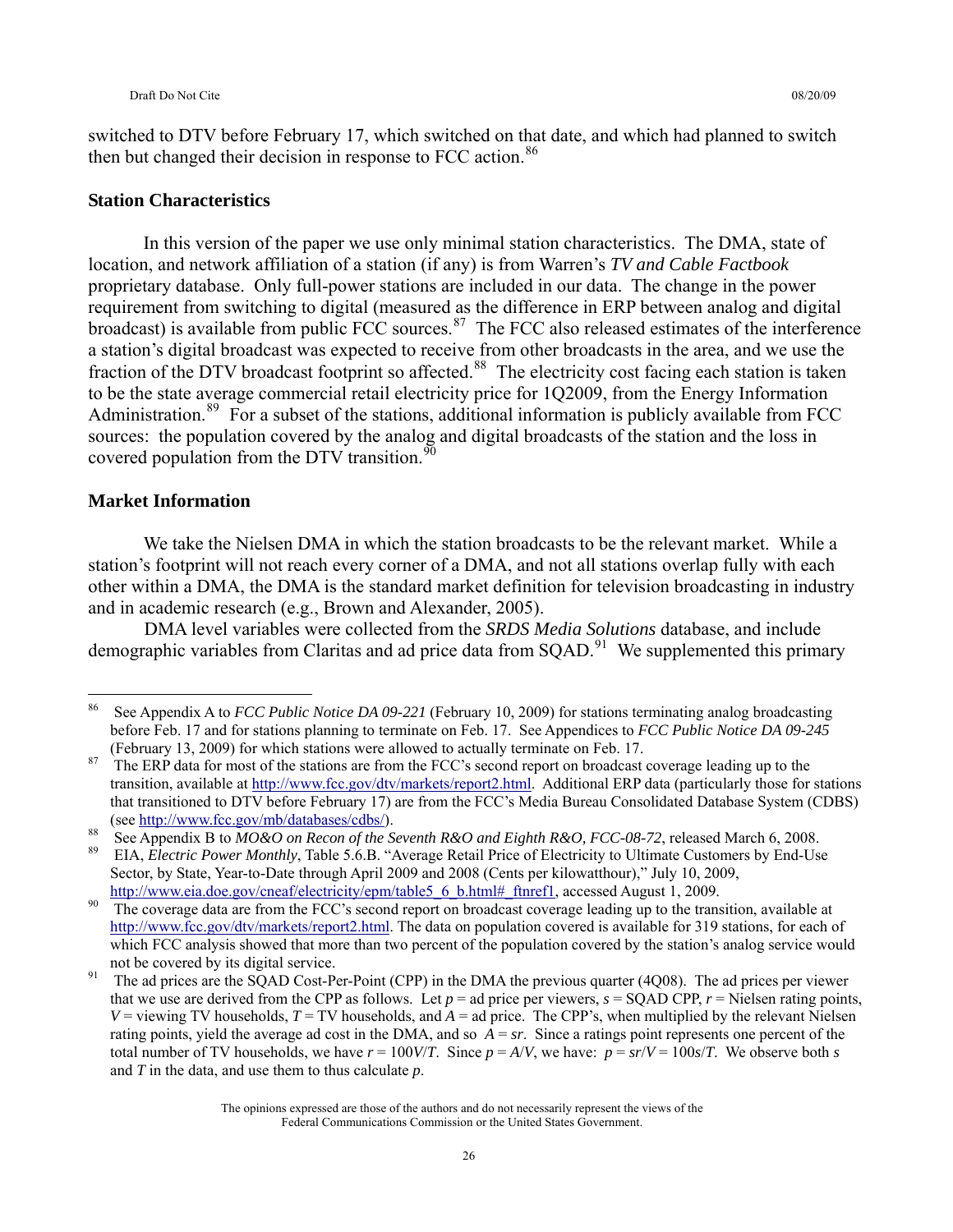source with data from Nielsen on the number of TV households in each DMA<sup>[92](#page-26-0)</sup> and from the NTIA on the waitlists for DTV converter box coupons at the time of the transition.<sup>[93](#page-26-1)</sup> For use in DMA-level analysis, we calculated a weighted average electricity price (see above for source) based on the number of stations located in each state when a DMA spans states.<sup>[94](#page-26-2)</sup>

# **Empirical Work**

 We conducted our analysis at two levels: market and individual station. Summary statistics for the data are in Tables 1 and 2.

### *Market level analysis*

We begin with a summary of the market-level transition decisions. Table 3 shows summary statistics for the fraction of stations in the DMA that transitioned before, on, and after Feb. 17. On average in a DMA, 25% of stations switched on Feb. 17. This means that about two of eight stations switched in an average DMA. However, 28% of stations on average desired to switch on Feb. 17, so about 3% wanted to switch but changed their plans in response to the FCC's imposition of additional requirements. On average, 13% of stations had already switched before Feb. 17, giving a total of 38% on average that switched on or before Feb. 17. There are some markets where no station switched, and other markets where all switched early. In both cases, particularly the latter, these are usually markets with few (or even one) stations.

For each statistic, the median is lower than the mean, implying that the distribution is not symmetric. For example, in the median DMA, one of five stations switched on Feb. 17 and only 33% transitioned early. The full distribution is shown in Figure 1. This histogram shows that in 31 markets no station transitioned early, and in 13 markets all did. In the middle range, the weight of the distribution is toward the low end (representing not switching early).

To characterize how the decisions relate to market characteristics, we calculate correlation coefficients between the fraction of stations switching early (on or before Feb. 17) and a host of demographic and economic variables. The results are in graphical form in Figure 2, with the correlation coefficient on the *y*-axis Although we will mention which results are in accord with the theoretical model, the presentation is for descriptive purposes only. Some of the correlations may suggest but none imply causality, at a minimum because the pairwise correlation coefficients do not control for other factors.

Panel (a) of Figure 2 shows that switching early is negatively correlated with the size of the market, whether size is measured by the number of stations, the number of households with televisions or total, or the adult population in the DMA. The latter three correlations are significant.<sup>[95](#page-26-3)</sup> These

<span id="page-26-0"></span><sup>92</sup> "Local Television Market Universe Estimates" (as of Jan 1, 2009), [http://en](http://en-us.nielsen.com/etc/content/nielsen_dotcom/en_us/home/measurement/tv_research.mbt.39577.RelatedLinks.13293.MediaPath.pdf)[us.nielsen.com/etc/content/nielsen\\_dotcom/en\\_us/home/measurement/tv\\_research.mbt.39577.RelatedLinks.13293.Medi](http://en-us.nielsen.com/etc/content/nielsen_dotcom/en_us/home/measurement/tv_research.mbt.39577.RelatedLinks.13293.MediaPath.pdf)<br>aPath.pdf, accessed 8/1/2009.

<span id="page-26-1"></span> $\frac{93}{93}$  NTIA data is from their web site, [https://www.ntiadtv.gov/docs/Coupons\\_and\\_Households\\_by\\_DMA.xls,](https://www.ntiadtv.gov/docs/Coupons_and_Households_by_DMA.xls) accessed  $2/20/2009$ .<br><sup>94</sup> We also collected data from Nielsen's report on the state of DTV "readiness" just before the transition. However, since

<span id="page-26-2"></span>data is calculated only for a small subset of DMAs, we do not use these data in this version.<br><sup>95</sup> Bars in the darker color on the graphs indicate the statistical significance of the correlation coefficient at the 5% level

<span id="page-26-3"></span>

The opinions expressed are those of the authors and do not necessarily represent the views of the Federal Communications Commission or the United States Government.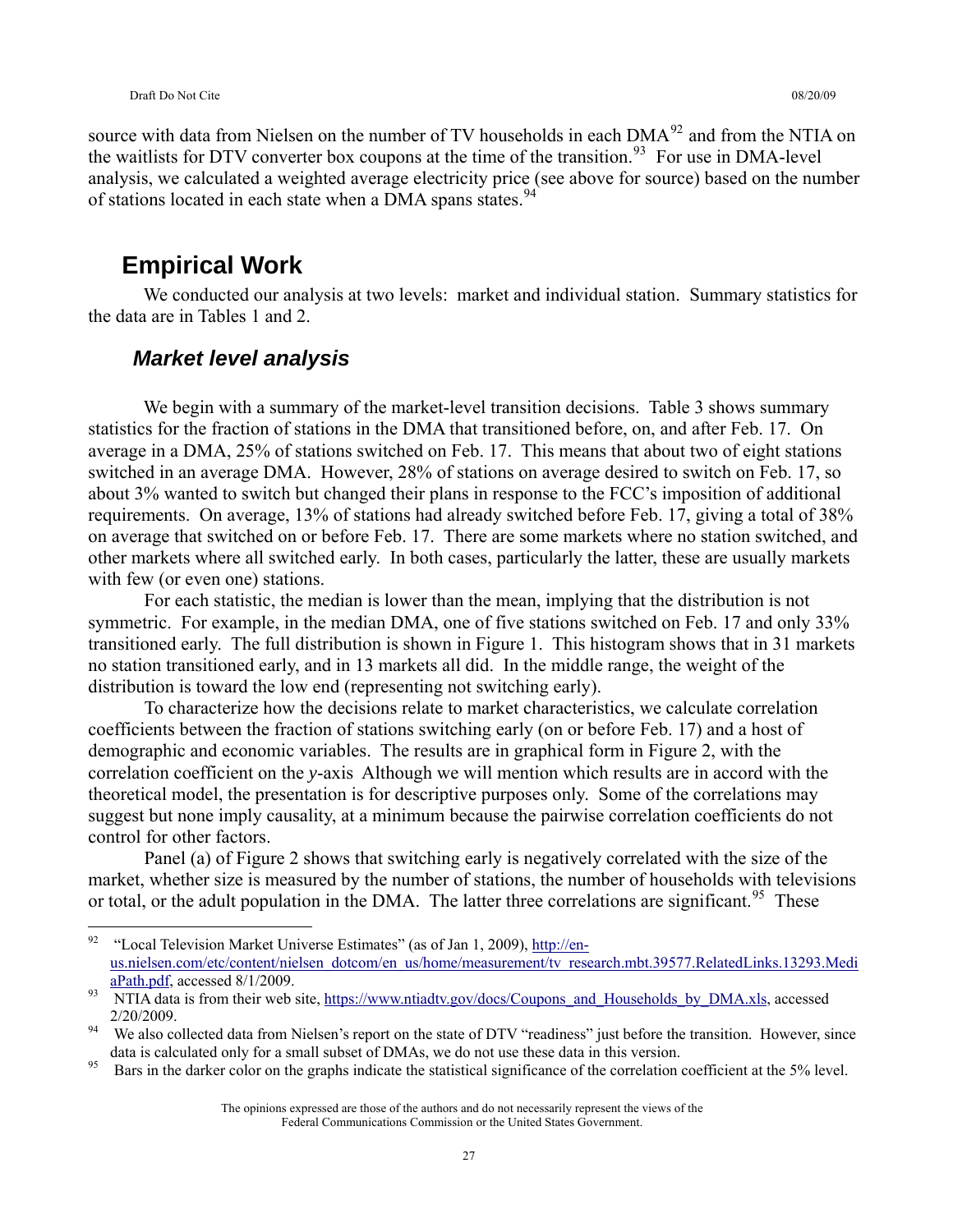measures of market size are proxies for  $q^0$  in *d* from the theoretical model, so finding that larger markets show less early transitioning is in accord with implications 2 and 3 from the model. Note that with market-level data we cannot distinguish between implications 2 and 3.

In panel (b) we show that early switching displays a U-shaped correlation with age of the household head. For the youngest and oldest age categories, correlation is positive, while it is negative for the middle ages. While this may merely be an artifact of the data, the relationship is remarkable smooth. Given that one recent marketing survey<sup>[96](#page-27-0)</sup> listed the Baby Boomer generation as the most sought-after advertising demographic, and Generation X as the next most sought after, perhaps the significant negative correlations for these groups reflect broadcasters' fears of losing these high-value viewers. This is the interpretation suggested by implications 2 and 3, since presumably ad price *p* is highest in areas with large proportions of viewers in these demographic groups. Similarly, panel (c) shows that the highest income brackets also display negative correlation with early transitioning. High income groups are also valuable viewers in terms of ad sales.

In panel (d) we look at the correlations with racial and ethnic composition. The only significant correlation is with the fraction of population that is Hispanic, which is negative. The same marketing report mentioned above<sup>[97](#page-27-1)</sup> lists Hispanics as the third most sought-after demographic group, and so this finding is also in accord with implications 2 and 3.

We next look in panel (e) at several variables associated with  $\phi$ , the expected fraction of viewers lost from transition. Transitioning early is negatively (but not significantly) correlated with the number of coupon requests, households, and over-the-air (OTA)-only households on the NTIA waitlist at the time of the transition (all taken as a fraction of the number of TV households in the DMA). Since these are measures of lack of readiness for the DTV transition, they serve as proxies for  $\phi$ . Thus, implications 2 and 3 predict the negative correlation we find. Early switching is also negatively correlated with Nielsen's two measures of "unreadiness" for transition, the percentage of partially and completely DTV-unready households. Only the latter is significant, but these provide further evidence in accord with the model.

Finally, we look at correlation with ad prices in panel (f). Implications 2 and 3 predict that higher ad prices will be associated with less early transitioning, and that is the case, although none are significant. Not depicted in Figure 2 is the correlation with electricity prices, which is positive, in accord with implication 1, but is small and insignificant. The unemployment rate in the DMA is not significantly correlated with the transition decision, although to the extent that local economic conditions affect local ad prices the model suggests it might be.

### *Individual stations' decisions*

We turn now to our data on the decisions made by individual stations. There are 1,747 stations we analyze, which are the full-power commercial and non-commercial stations broadcasting at the time of the transition in the 50 U.S. states and Washington, D.C.<sup>[98](#page-27-2)</sup> Table 2 and Figure 3 show that 36% of these stations transitioned early, switching on or before Feb. 17. Figure 3 reveals considerable

<span id="page-27-0"></span><sup>96</sup> 96 See "Marketing Executives Networking Group (MENG) Releases First Annual Survey of Top Marketing Trends for 2008", press release dated Nov. 27, 2007, from Anderson Analytics, available from

<span id="page-27-2"></span><span id="page-27-1"></span>

<http://www.andersonanalytics.com/newsfiles/20071127.pdf>, accessed August 14, 2009.<br><sup>97</sup> *Ibid.* 98 We do not include the stations from Puerto Rico, Guam, and the U.S. Virgin Islands in our data, although they appear in the FCC data.

The opinions expressed are those of the authors and do not necessarily represent the views of the Federal Communications Commission or the United States Government.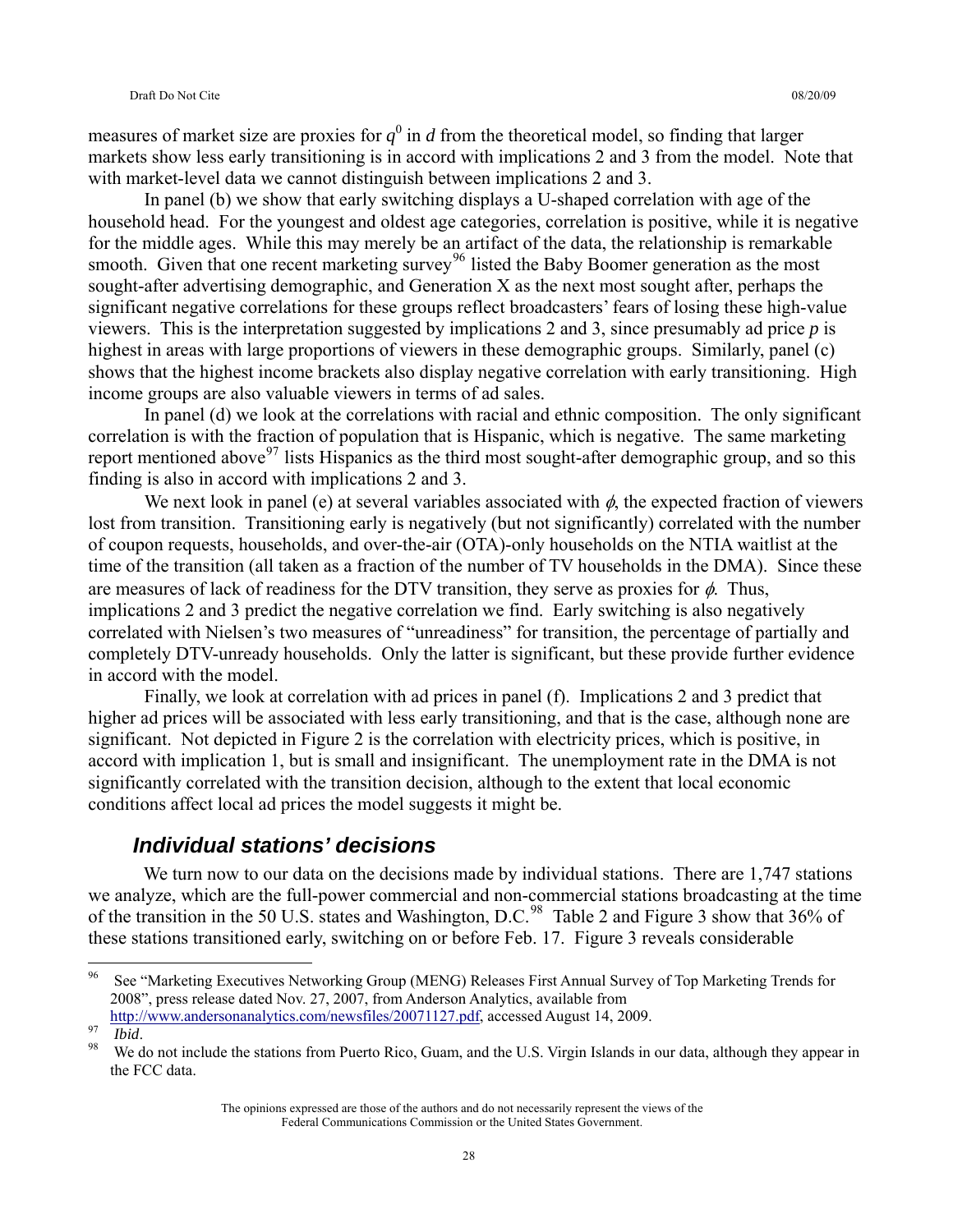variation among networks, however. The three traditional networks were more conservative than most others, switching early only 30-33% of the time. FOX and the CW were about average, while Ion and Univision were far below average (16% and 17%, resp.). PBS and stations in the "other" category (independents, non-PBS public or educational stations, and niche networks) were more likely to switch early than average (44% and 40%, resp.). PBS does not rely on paid advertising to generate station revenue, and its viewers may be less likely to turn to other networks should problems arise due to the unique nature of public programming. Thus, in terms of the model, the expected revenue cost of transitioning is probably lower for a PBS station, which may explain why so many of them wished to switch early.

In Figure 4 we break out the transition decision by the quartile of the size of the television market (based on Nielson rankings of TV markets). As expected, larger markets are associated with a lower probability of switching early.

In the last part of this section, we present the results from some preliminary regressions of the decision to switch early on the station and market characteristics. Table 4 includes three estimations. All are linear probability models with a binary dependent variable.<sup>[99](#page-28-0)</sup> The regression models allow us to hold constant other factors, allowing cleaner tests of the theory and stronger evidence for (although not proof of) causality. In the first two estimations, the dependent variable is 1 if the station actually transitioned early, regardless of what its earlier plans were. The first two estimations include all stations, including those which had already transitioned before Feb. 17 and thus are not strategic players in the game modeled above. The results from the first two estimations are therefore meant to be descriptive only.

In the first estimation in Table 4, only market size, as measured by the number of TV households in the DMA, and network indicators are included. We also control for the number of stations in the market. Given that we do not vary the number of stations in the model above, we add this variable to control for heterogeneity among markets and have no expectation concerning its sign. In accord with the results discussed above (see discussion of Figure  $2(a)$ ), market size has a significantly negative impact on the decision to switch early. The coefficients for the network variables are in accord with the results in Figure 4.

We add demographics and cost variables in the second estimation in Table 4. Even with the additional variables, the adjusted  $R^2$  is relatively low (0.09), indicating that stations' decisions may be largely based on idiosyncratic factors not captured by the independent variables. Consistent with the correlations we found in the DMA-level analysis, and consistent with the implications of the model, we find negative coefficients for Hispanics, the prime age group, and high-income households (although the latter is not significant). The coefficient for the Asian group is positive, possibly indicating that they are perceived to be a less-desirable demographic segment to advertisers.<sup>[100](#page-28-1)</sup> For broadcasting cost variables, we include the electricity price and the change in ERP, which are both associated with the cost savings from turning off analog broadcasting. We find positive coefficients for both cost variables as expected, but they are insignificant. The coefficients for ad prices and households on the waitlist are not significant.

Since we want to focus most on the strategic aspects of the decision as we have modeled it

 $\overline{a}$ 

<span id="page-28-1"></span><span id="page-28-0"></span><sup>&</sup>lt;sup>99</sup> We plan to explore probit models in future work.<br><sup>100</sup> The MENG merketing report eited above did not

The MENG marketing report cited above did not rank Asians among the highly sought after demographic groups. Asian Americans have also been called the "invisible" demographic on-screen in broadcasting (Hong, 2005).

The opinions expressed are those of the authors and do not necessarily represent the views of the Federal Communications Commission or the United States Government.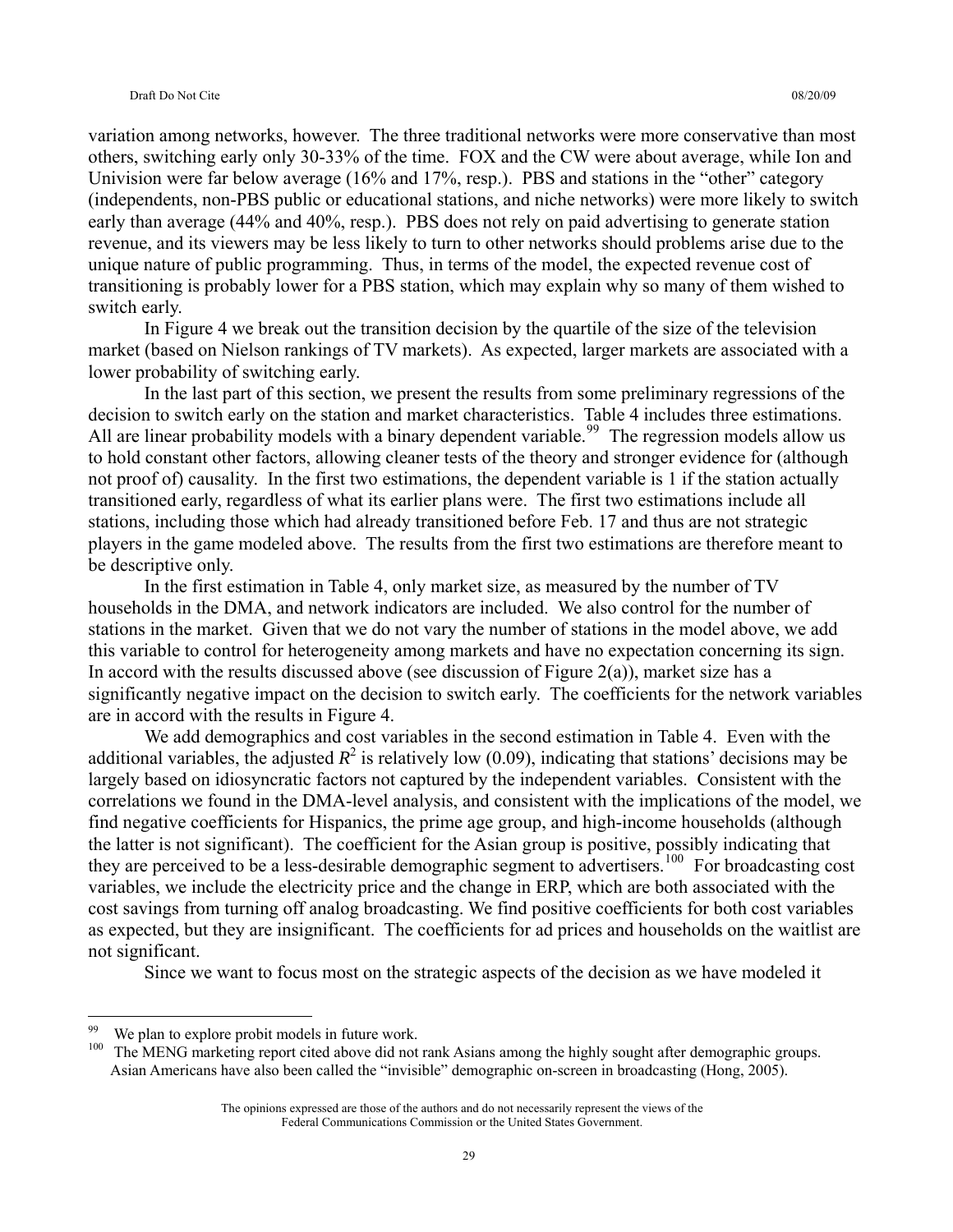above, rather than outcomes influenced mostly by regulatory decree, we refine our dependent variable and sample for the final estimation in Table 4. We take our dependent variable to be the decision made to transition early, before the FCC intervened in the final week and some stations backed away from their plans they had announced earlier. We also remove from the sample any station that had already transitioned before Feb. 17, since their decision was already made and they are not players in the game modeled in above. We replace the DMA-level market size with a station-specific variable from FCC data on the population covered by the analog broadcast. Note that this figure measures how many people are estimated to be able to receive the transmission, not viewership.<sup>[101](#page-29-0)</sup> The same FCC source includes an estimate of the fraction of potential analog viewers that would not be able to receive a digital broadcast (*% Pop. lost by transition*). We also add a variable measuring the percentage of a station's DTV coverage area that is subject to interference from other broadcasts. These latter two variables are both proxies for φ*i* in the theory model, the expected fraction of viewers lost through the transition. As such, we expect their coefficients to be negative.

To explore implication 3 of the model, we include two variables that pertain to *dj*, a station's *rival's* revenue cost of switching early. We include variables measuring the average of the DTV interference and analog population covered for the other stations in the DMA. Implication 3 suggests that these should have positive coefficients.

As in the first estimations, we control for the number of stations in the market, since the theory was developed for a fixed number of stations (two) and we do not want a changing number of stations in the market confounding our results. We also leave out the demographic variables for race, ethnicity, age, and income, both to avoid using up degrees of freedom with this smaller sample size and because they are insignificant individually and jointly when included.

 The results are generally in line with the theory, with a few exceptions. The alternate measure of market size, population covered, is highly significant, in accord with implication 2. More DTV interference leads to a lower propensity to switch early, also in accord with implication 2. Both electricity prices and the change in ERP have negative coefficients, in accord with implication 1, but are insignificant. Ad prices and more viewers losing signal after transition are negatively (but insignificantly) correlated with switching early, in accord with implication 2. The two strategic variables, the population covered by and the DTV interference of the other stations in the DMA, have positive coefficients as predicted by implication 3, although only the former is significant.

One result does not follow the theory. The coupon waitlist coefficient is positive (but insignificant), while implication 2 suggests it should be negative. However, and in summary, there are no statistically significant refutations at the 5% level of our theoretical model.

# **Conclusions**

 $\overline{a}$ 

 The model discussed in this paper provides a useful tool for understanding both the effects of DTV transition regulatory efforts on achieving the important policy goals as well as the strategic thinking of the broadcasting entities. The paper explored and tested assumptions about the model using

<span id="page-29-0"></span> $101$  We intend to add station-specific viewership to the dataset, but are still in progress.

The opinions expressed are those of the authors and do not necessarily represent the views of the Federal Communications Commission or the United States Government.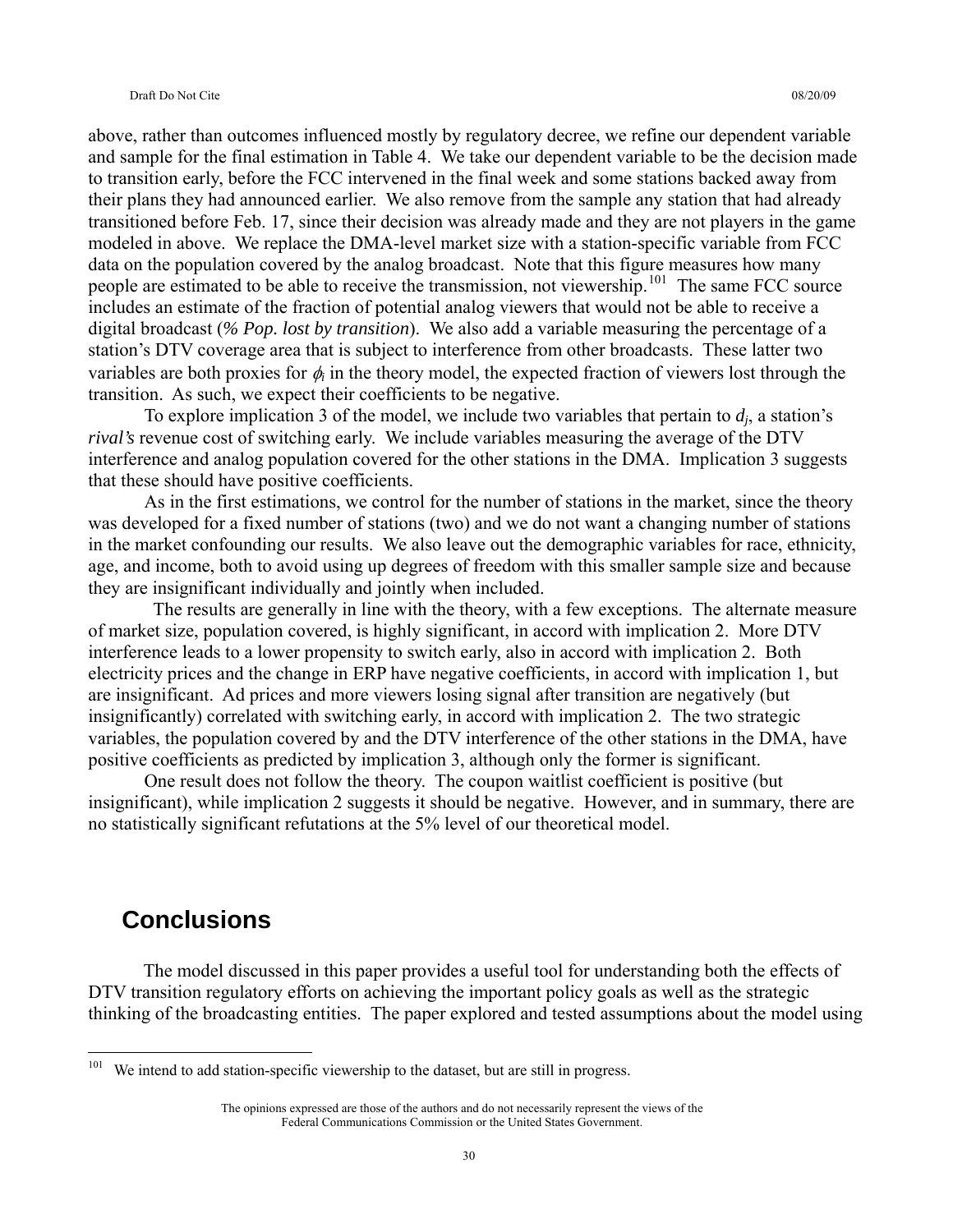the stations' decisions and other data from the television broadcasting industry and presents promising empirical results. In general, our casual and more formal examinations of the data yield results that are in line with the predictions of the model. However, further work in this area could provide greater insight into the stations' decision making process and ultimately help market observers and regulators evaluate the success of the regulatory efforts.

# **References**

- Berry, Steven T. "Estimation of a Model of Entry in the Airline Industry." *Econometrica*, 60(4), 1992, 889-917.
- Bresnahan, Timothy F., and Peter C. Reiss (1987). "Do Entry Conditions Vary Across Markets?" *Brookings Papers in Economic Activities*, 18, 833-882.
- Brown, Keith, and Peter J. Alexander (2005). Market structure, viewer welfare, and advertising rates in local broadcast television markets," *Economics Letters* 86:331–337.
- Daily Press (2009), "2 local stations plan to go digital Feb. 17," *Daily Press* (Newport News, VA) Via Acquire Media NewsEdge, February 10, available at http://www.tmcnet.com/usubmit/2009/02/10/3977517.htm
- Dickson, Virgil (2009), "Time Will Tell: Too Early to Say Whether DTV is Pushing Consumers to DBS," *Communications Daily* Vol 29 No. 54 (March 23), 8-9.
- DiPaolo, Dan (2009). "WJAC to continue offering analog broadcast," *Daily American*, February 7, available at http://www.dailyamerican.com/articles/2009/02/08/news/news/news894.txt.
- Hong, Michael (2005), "The Invisible Asian-Americans," *Broadcasting & Cable* 135 (January 17):78 .
- Konfrst, Jennifer (2009). ["Why is IPTV continuing analog broadcasting past Feb. 17?](http://iowadigitaltv.blogspot.com/2009/02/why-is-iptv-continuing-analog.html)" *Iowa Public Television* blog entry posted February 9, available at http://iowadigitaltv.blogspot.com/2009/02/why-is-iptv-continuinganalog.html?showComment=1234230120000.
- Seder, Andrew M. (2009), "WNEP to Keep Analog Signal Going", *AP Newswire*, February 19.
- Wein, Josh (2009), "Time Warner Cable Says It Got 80,000 New Subscribers from DTV Switch," *Communications Daily* Vol 29 No. 82 (April 30), 3.

The opinions expressed are those of the authors and do not necessarily represent the views of the Federal Communications Commission or the United States Government.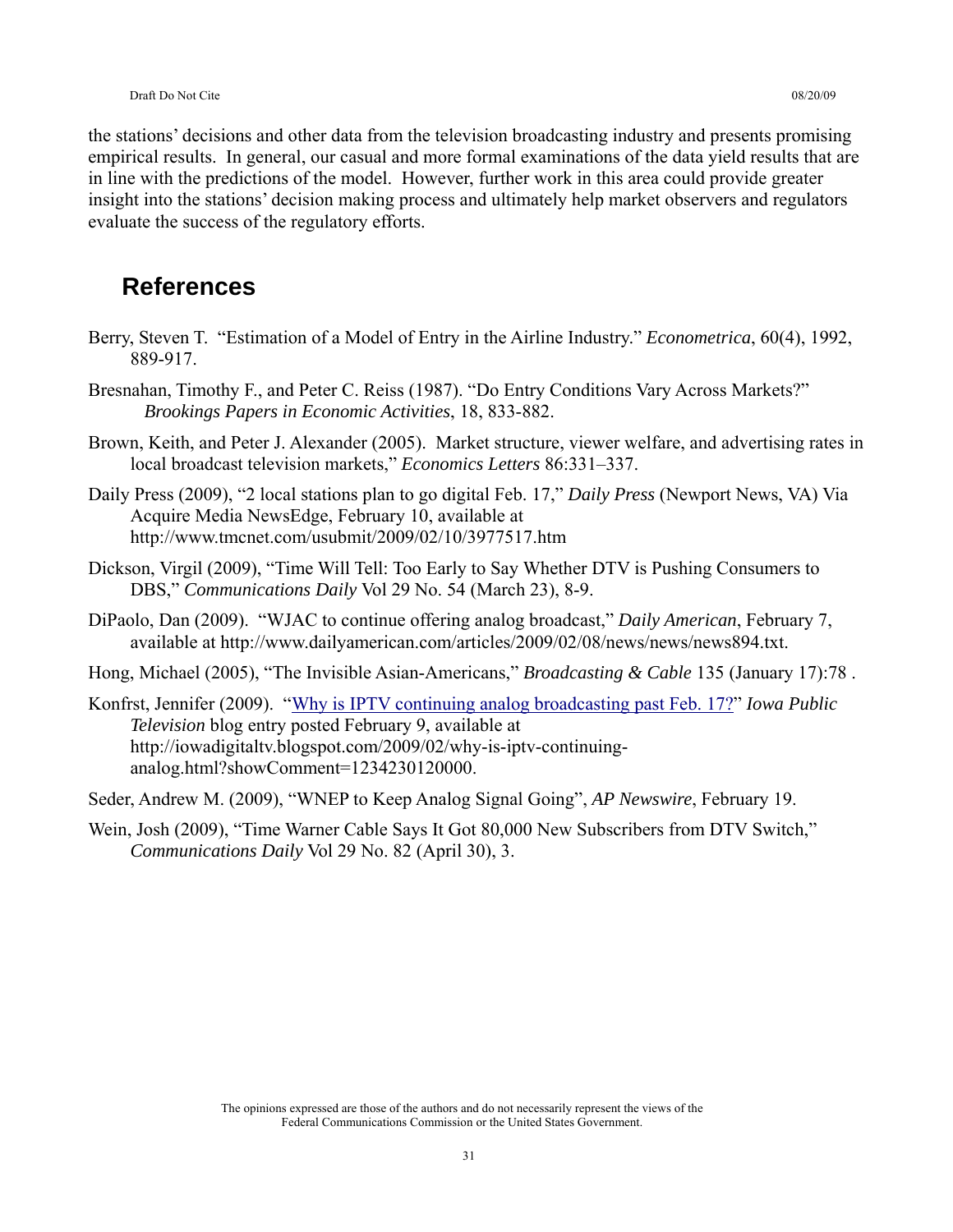| Variable                            | <b>Mean</b> | Std. Dev. | Min   | <b>Max</b> |
|-------------------------------------|-------------|-----------|-------|------------|
| stations                            | 8.319       | 5.204     | 1.000 | 27.000     |
| TV households                       | 545,032     | 831,576   | 3,940 | 7,433,820  |
| households                          | 551,089     | 825,845   | 4,000 | 7,546,000  |
| Adult pop                           | 1,105,026   | 1,733,035 | 7,600 | 15,900,000 |
| $age0_18$                           | 0.002       | 0.001     | 0.000 | 0.005      |
| age18_24                            | 0.056       | 0.015     | 0.029 | 0.142      |
| age25_34                            | 0.158       | 0.017     | 0.113 | 0.220      |
| age35_44                            | 0.182       | 0.018     | 0.100 | 0.236      |
| age45_54                            | 0.207       | 0.013     | 0.162 | 0.271      |
| age55_64                            | 0.170       | 0.012     | 0.131 | 0.212      |
| age65up                             | 0.225       | 0.035     | 0.111 | 0.369      |
| white                               | 0.810       | 0.124     | 0.288 | 0.976      |
| black                               | 0.097       | 0.107     | 0.000 | 0.592      |
| asian                               | 0.024       | 0.041     | 0.000 | 0.507      |
| race_other                          | 0.068       | 0.067     | 0.010 | 0.355      |
| Hispanic                            | 0.096       | 0.145     | 0.004 | 0.940      |
| HH income \$10-20K                  | 0.132       | 0.027     | 0.058 | 0.206      |
| HH income \$20-35K                  | 0.229       | 0.026     | 0.133 | 0.278      |
| HH income \$35-50K                  | 0.196       | 0.015     | 0.152 | 0.229      |
| HH income \$50-75K                  | 0.187       | 0.024     | 0.117 | 0.235      |
| HH income \$75-100K                 | 0.094       | 0.025     | 0.048 | 0.167      |
| HH income \$100-125K                | 0.030       | 0.013     | 0.010 | 0.083      |
| HH income \$125-150K                | 0.016       | 0.008     | 0.004 | 0.053      |
| HH income above \$150K              | 0.023       | 0.012     | 0.007 | 0.085      |
| female                              | 0.512       | 0.010     | 0.474 | 0.532      |
| <b>Commercial Electricity Price</b> | 9.539       | 2.441     | 6.090 | 20.890     |
| Unemployment rate                   | 0.064       | 0.024     | 0.029 | 0.274      |
| Ad price/viewer, prime access       | 0.025       | 0.023     | 0.008 | 0.305      |
| Ad price/viewer, prime              | 0.046       | 0.049     | 0.016 | 0.635      |
| Ad price/viewer, late news          | 0.032       | 0.032     | 0.012 | 0.431      |
| Ad price/viewer, late fringe        | 0.024       | 0.032     | 0.007 | 0.431      |
| NTIA waitlist: coupons              | 0.036       | 0.011     | 0.008 | 0.080      |
| NTIA waitlist: households           | 0.020       | 0.006     | 0.005 | 0.042      |
| NTIA waitlist: OTA-only HH's        | 0.009       | 0.003     | 0.002 | 0.020      |
| % HH's partially unready            | 12.634      | 3.919     | 4.930 | 22.170     |
| % HH's completely unready           | 5.400       | 2.275     | 1.760 | 12.240     |

Table notes: there are 210 DMAs. All variables are observed for each DMA except the Nielsen unreadiness figures, which are available for 56 markets.

### **Table 1: Summary statistics for the DMA level data**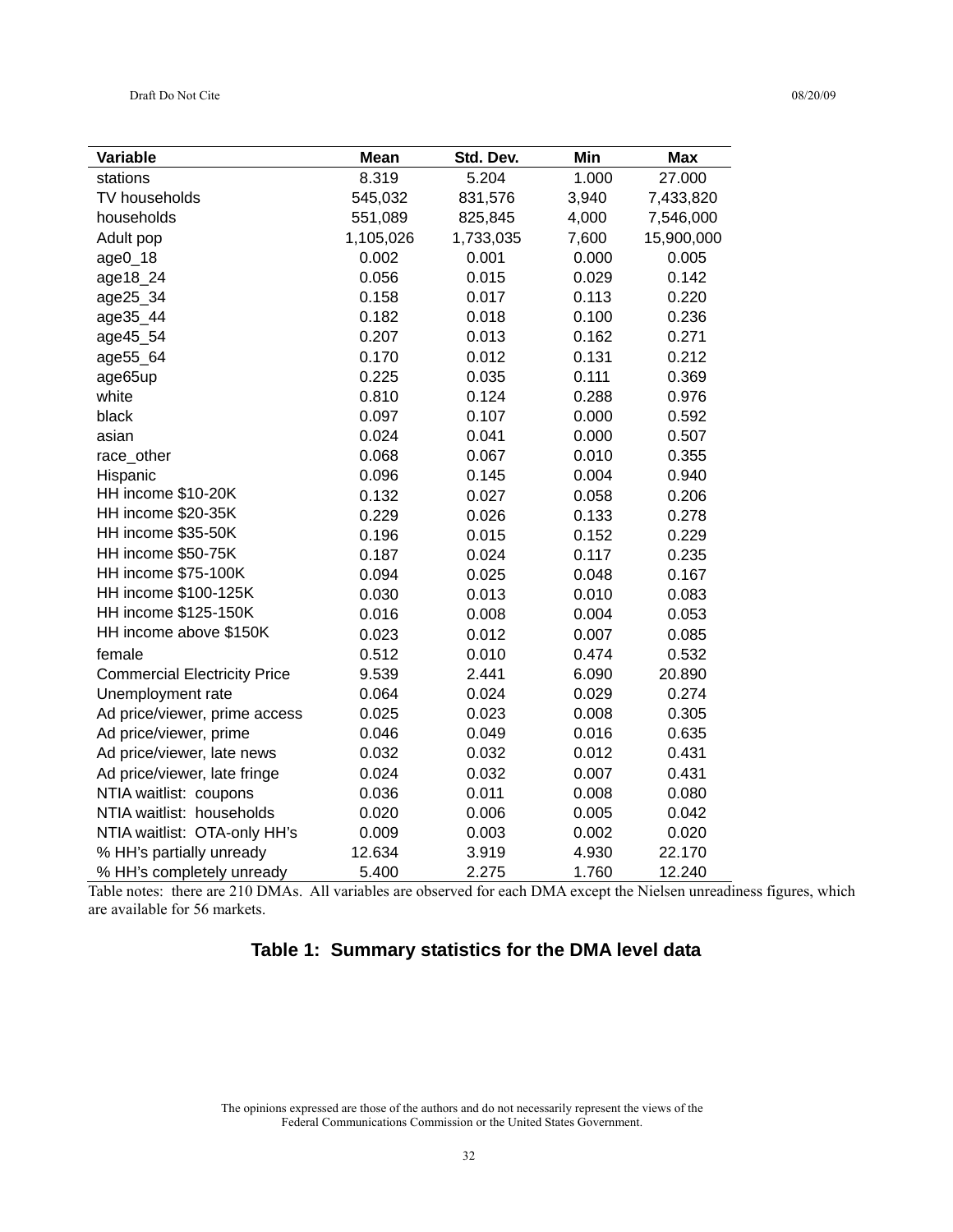| Variable                            | Obs   | Mean   | Std. Dev. | Min      | Max    |
|-------------------------------------|-------|--------|-----------|----------|--------|
| Switched on Feb. 17                 | 1,747 | 0.235  | 0.424     | 0.000    | 1.000  |
| Desired to switch on Feb 17         | 1,747 | 0.260  | 0.439     | 0.000    | 1.000  |
| Switched before Feb. 17             | 1,747 | 0.124  | 0.329     | 0.000    | 1.000  |
| Switch on or before Feb. 17         | 1,747 | 0.358  | 0.480     | 0.000    | 1.000  |
| TV households (millions)            | 1,747 | 0.894  | 1.204     | 0.004    | 7.434  |
| Stations in DMA                     | 1,747 | 11.559 | 6.185     | 1.000    | 27.000 |
| Network: ABC                        | 1,747 | 0.122  | 0.327     | 0.000    | 1.000  |
| Network: CBS                        | 1,747 | 0.126  | 0.332     | 0.000    | 1.000  |
| Network: NBC                        | 1,747 | 0.128  | 0.334     | 0.000    | 1.000  |
| Network: FOX                        | 1,747 | 0.110  | 0.314     | 0.000    | 1.000  |
| Network: CW                         | 1,747 | 0.057  | 0.231     | 0.000    | 1.000  |
| Network: ION                        | 1,747 | 0.035  | 0.184     | 0.000    | 1.000  |
| Network: PBS                        | 1,747 | 0.202  | 0.402     | 0.000    | 1.000  |
| <b>Commercial Electricity Price</b> | 1,747 | 9.679  | 2.783     | 6.090    | 20.890 |
| Ad price/viewer, prime              | 1,747 | 0.037  | 0.023     | 0.016    | 0.635  |
| NTIA waitlist: households           | 1,747 | 0.020  | 0.005     | 0.005    | 0.042  |
| Pop covered by analog broadcast     | 284   | 1.667  | 2.524     | 0.008    | 17.708 |
| % pop lost by transition            | 284   | 0.108  | 0.113     | 0.020    | 0.714  |
| % DTV interference                  | 1,740 | 0.017  | 0.045     | 0.000    | 0.565  |
| $\triangle$ ERP from transition     | 1,731 | 1.087  | 1.659     | $-0.999$ | 4.996  |

Table notes: observations are missing for "Pop covered by analog bcast" because the FCC public released data only for a subset of stations.

### **Table 2: Summary statistics for the Station level data**

| Variable                          | Mean  | Median | Std. Dev. | Min | Max |
|-----------------------------------|-------|--------|-----------|-----|-----|
| Fraction of stations in DMA that: |       |        |           |     |     |
| Switched on Feb. 17               | 0.246 | 0.200  | 0.234     |     |     |
| Desired to switch on Feb 17       | 0.282 | 0.222  | 0.257     |     |     |
| Switched before Feb. 17           | 0.132 | 0.000  | 0.206     |     |     |
| Switch on or before Feb. 17       | 0.378 | 0.326  | በ 291     |     |     |

### **Table 3: Summary Statistics for Stations' Decisions to Turn off Analog Broadcasting**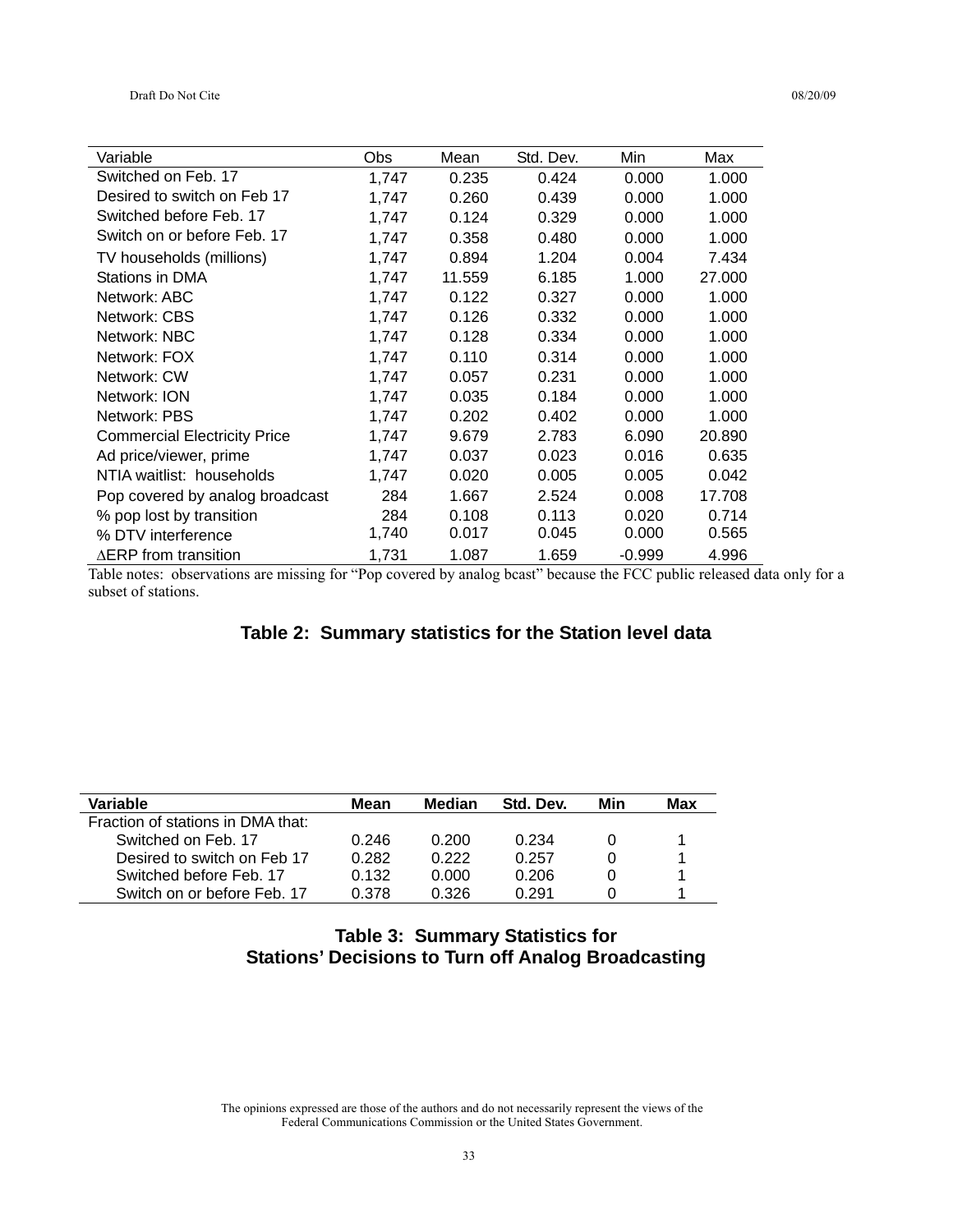

**Figure 1: Histogram of Stations' Decisions to Switch Early**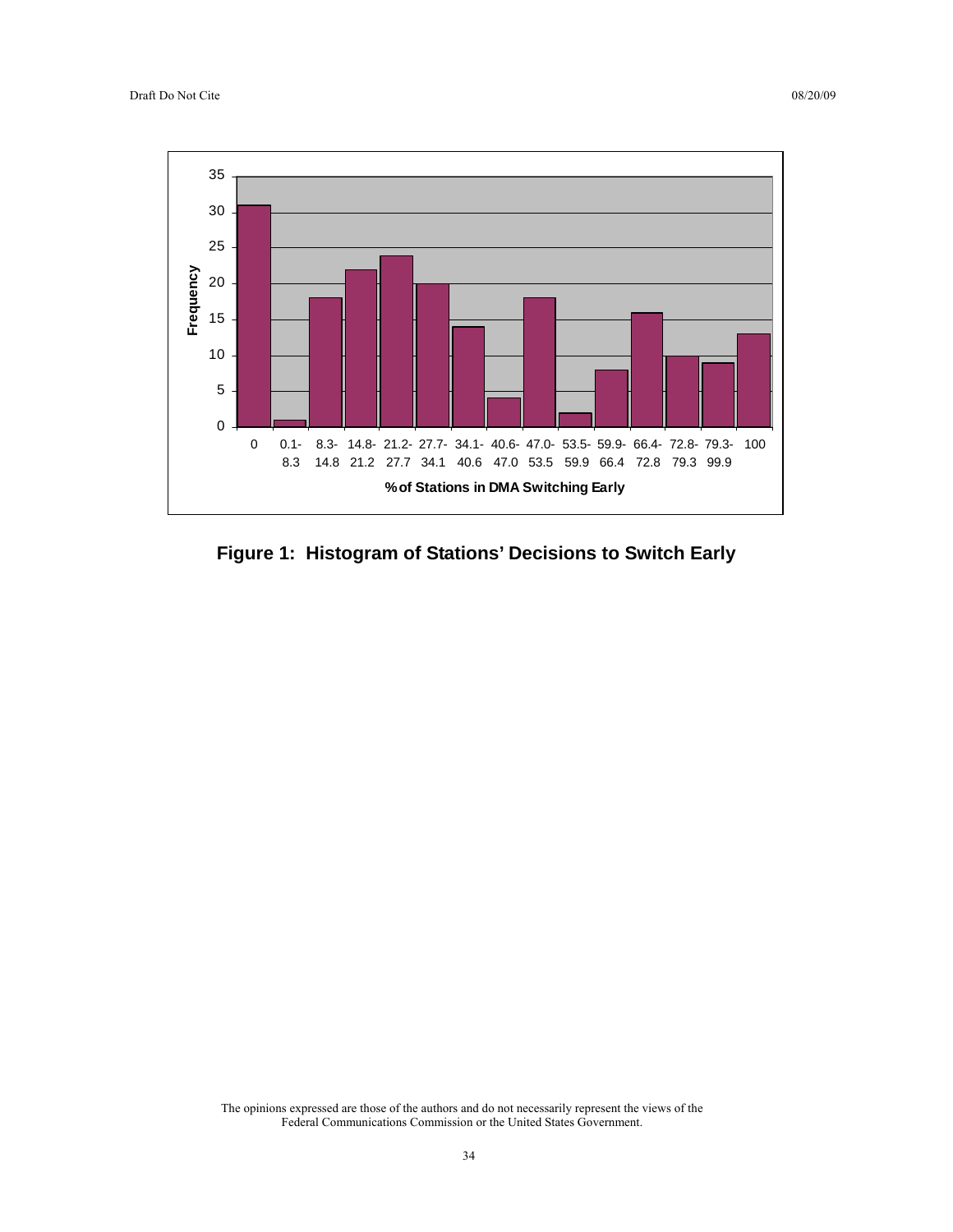



### **Figure 2: Correlation of Stations' Decisions to Stop Analog Broadcasting Early with Various Factors (DMA level data)**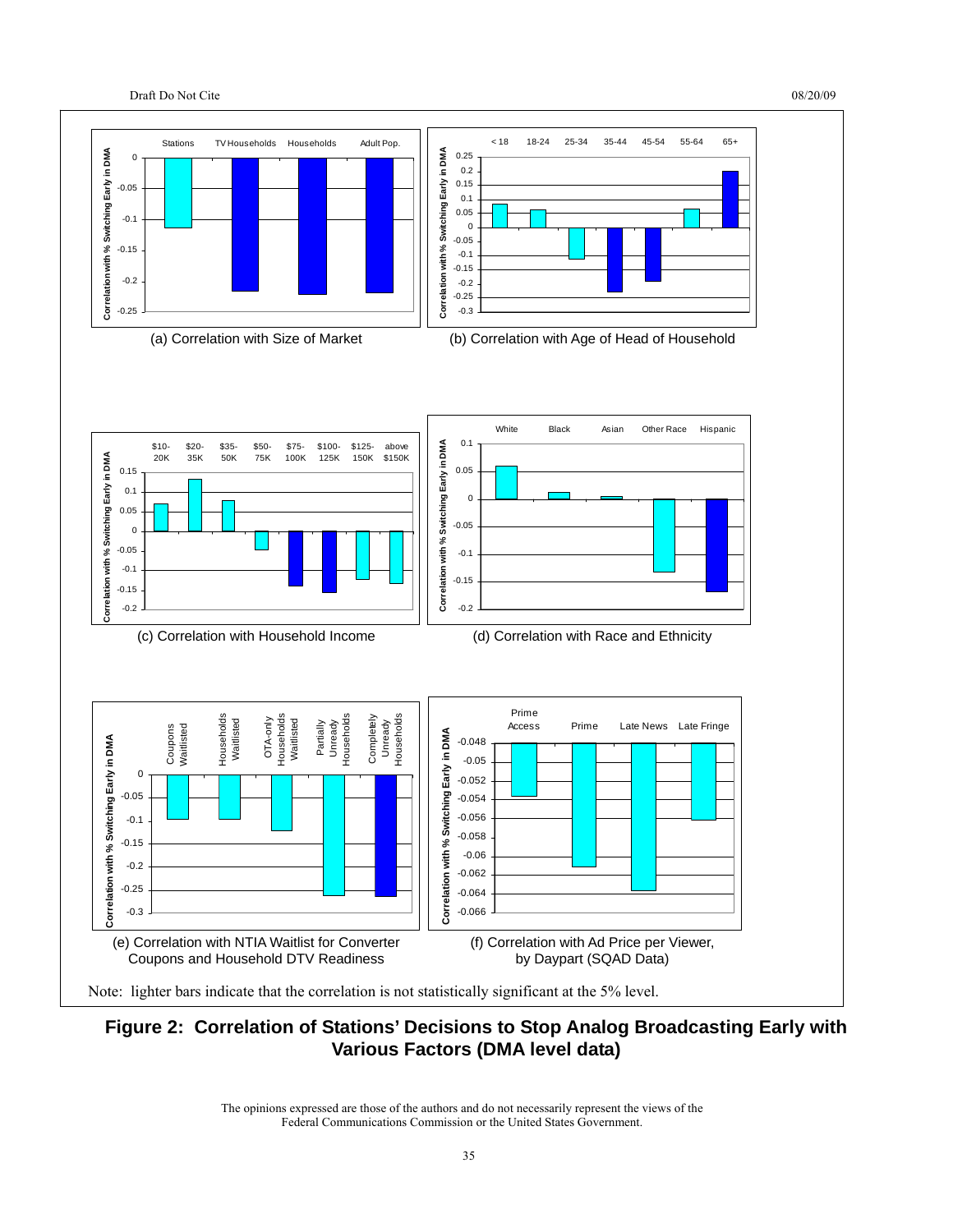

**Figure 3: Transition Decisions by Network** 



**Figure 4: Transition Decisions by Nielsen TV Rank Quartiles**